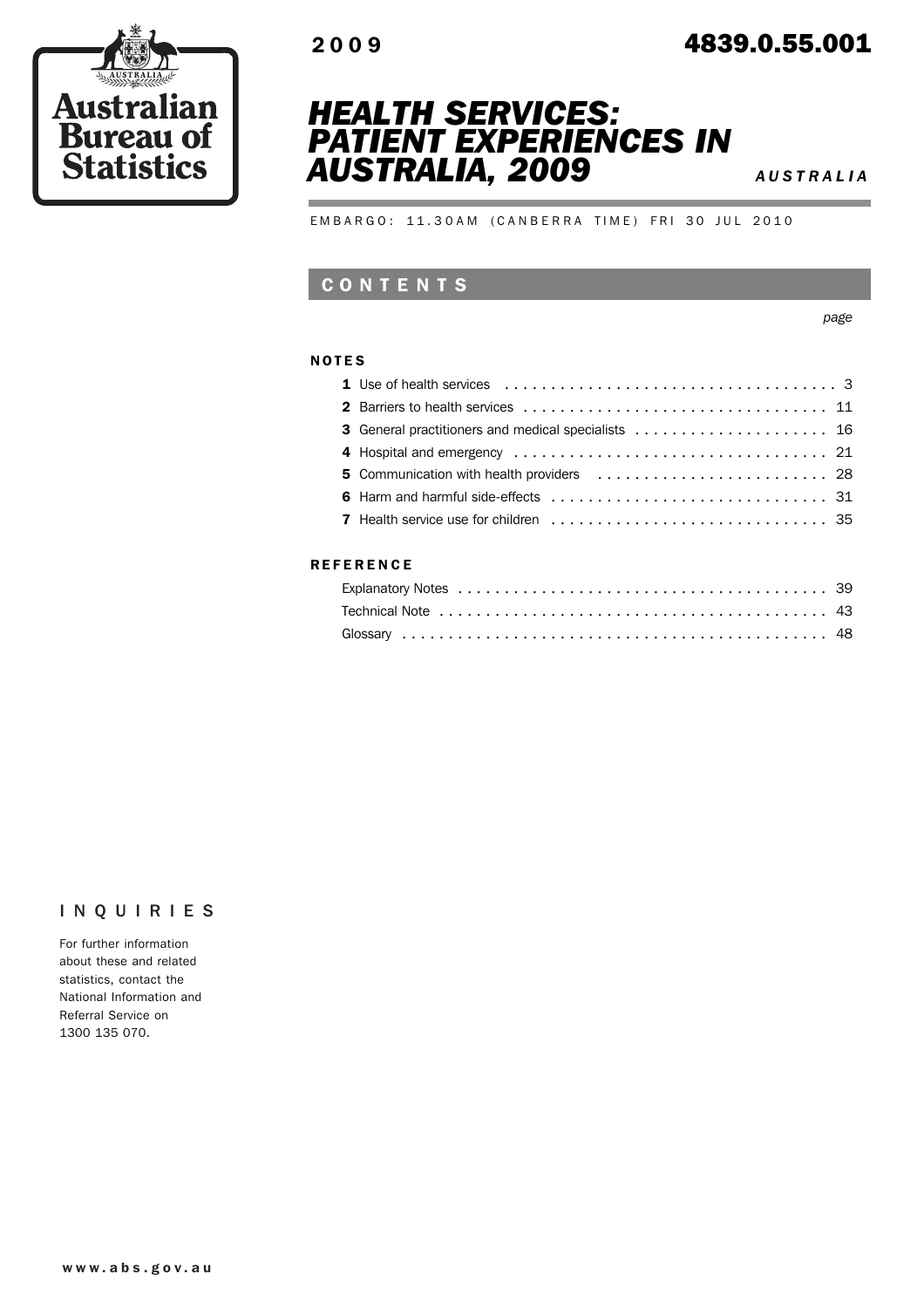# NOTES

| ABOUT THIS PUBLICATION | This publication presents summary results from the 2009 Patient Experience Survey. The<br>survey was conducted by the Australian Bureau of Statistics (ABS) from July to December<br>2009, collecting Australians' views of their health care experiences in the last 12 months.<br>It provides data on characteristics and experiences of both people that accessed health<br>services, and those that did not.                                                                                                                                      |
|------------------------|-------------------------------------------------------------------------------------------------------------------------------------------------------------------------------------------------------------------------------------------------------------------------------------------------------------------------------------------------------------------------------------------------------------------------------------------------------------------------------------------------------------------------------------------------------|
|                        | A representative sample of 7,124 households completed the survey. Information was<br>given by people aged 15 years and over for a wide range of health services, including<br>GPs, medical specialists and hospitals. Information on children's use of health services<br>was also collected from households with children under 15.                                                                                                                                                                                                                  |
| Acknowledgement        | ABS publications draw extensively on information provided freely by individuals,<br>businesses, governments and other organisations. Their continued cooperation is very<br>much appreciated - without it, the wide range of statistics published by the ABS would<br>not be available. Information received by the ABS is treated in strict confidence as<br>required by the Census and Statistics Act 1905.<br>The ABS would also like to thank the Patient Experience Survey Reference Group for<br>their advice in the development of the survey. |

Brian Pink Australian Statistician

 $\alpha$  ,  $\alpha$  ,  $\alpha$  ,  $\alpha$  ,  $\alpha$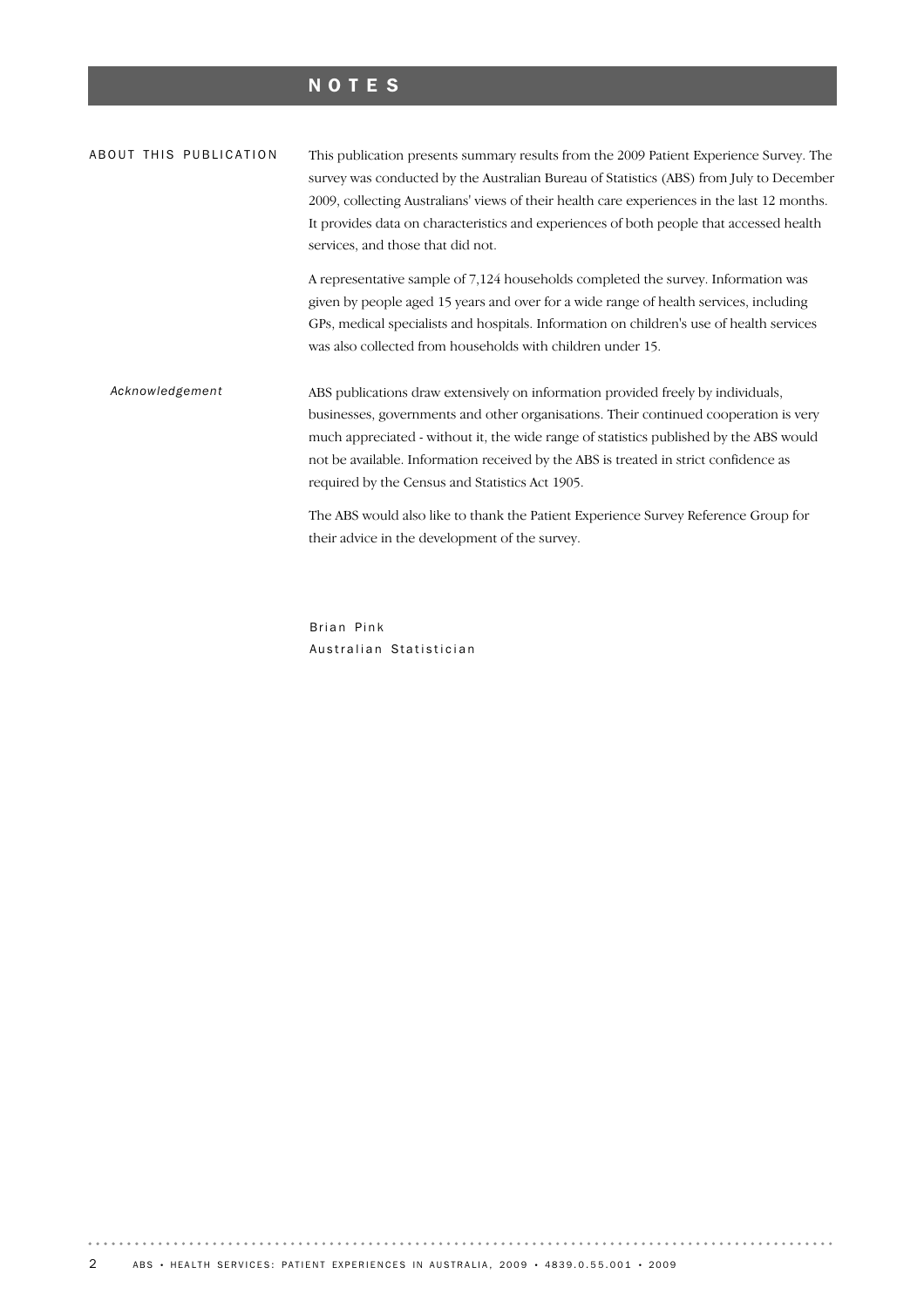. . . . . . . . . . . . . . . . . .

# CHAPTER 1 USE OF HEALTH SERVICES .........................

| <b>INTRODUCTION</b>                              | Summary results of the 2009 Patient Experience Survey are presented thematically, as<br>follows:                                                                                                                                                                                                                                                                                                                                                                                                                                                                                                        |
|--------------------------------------------------|---------------------------------------------------------------------------------------------------------------------------------------------------------------------------------------------------------------------------------------------------------------------------------------------------------------------------------------------------------------------------------------------------------------------------------------------------------------------------------------------------------------------------------------------------------------------------------------------------------|
| Use of health services                           | Chapter 1 provides an overview of health service usage in Australia. It contains data on:<br>general practitioner (GP), or multiple health professional visits for a single<br>condition;<br>• hospital admissions and visits to emergency departments;<br>pathology and imaging tests; and<br>ш<br>advice sought from pharmacists in the last 12 months.                                                                                                                                                                                                                                               |
| Barriers to health services                      | Chapter 2 contains information on various barriers to health care including:<br>$\blacksquare$ cost;<br>views on waiting times for GP and medical specialist appointments;<br>after hours access; and<br>■ travel time.                                                                                                                                                                                                                                                                                                                                                                                 |
| General practitioners and<br>medical specialists | Chapter 3 presents data on frequency of visits to GPs and specialists, as well as the<br>following GP services:<br>vaiting times for appointments;<br>prescription services;<br>referrals to specialists; and<br>a rates of after hours and urgent visits to a GP.                                                                                                                                                                                                                                                                                                                                      |
| Hospital and emergency                           | Chapter 4 includes data on the frequency of admission to hospital and visits to a hospital<br>emergency department. In the case of people admitted to hospital, information is<br>reported on whether they had been given the choice (and enough information to make<br>the choice) to be treated as a public or a private patient. In relation to visits to a hospital<br>emergency department, the chapter includes data on people's reasons for visiting an<br>emergency department and whether they thought the care they went to the emergency<br>department for could have been provided by a GP. |
| Communication with<br>health providers           | Chapter 5 presents data on the extent and clarity of communication with health<br>providers in relation to medication, referrals to specialists, pathology and imaging tests,<br>coordination of care by multiple health professionals and advice from pharmacists.                                                                                                                                                                                                                                                                                                                                     |
| Harm and harmful<br>side-effects                 | Chapter 6 presents data on any harm or harmful side-effects people may have suffered as<br>a result of any medication, medical care, treatment or test in the past 12 months.<br>Information is provided on the location in which the person had the medication,<br>medical care, treatment or test that caused the harm or harmful side-effect. The chapter<br>also includes information about whether people had been told of the risk of harm,                                                                                                                                                       |

 $\cdots$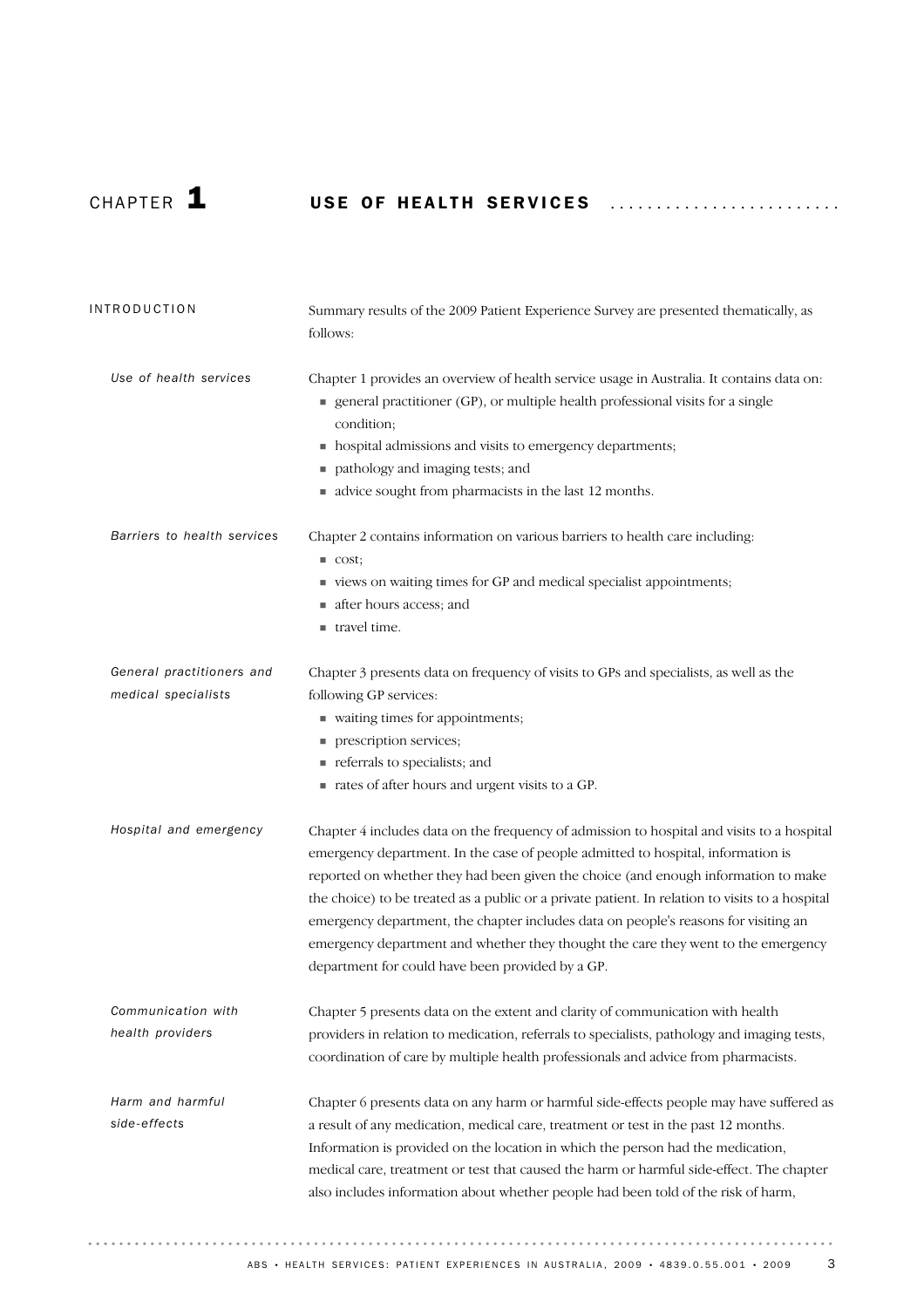#### CHAPTER  $1 \cdot$  USE OF HEALTH SERVICES

| Harm and harmful       | whether they had received and completely understood an explanation of the most              |
|------------------------|---------------------------------------------------------------------------------------------|
| side-effects continued | recent harm or harmful side-effect and whether they were satisfied with the treatment       |
|                        | they received for it.                                                                       |
|                        |                                                                                             |
| Experiences of health  | Chapter 7 contains data on households with children under the age of 15, where any          |
| service provision for  | child in the household had, in the last 12 months:                                          |
| children               | visited a hospital emergency department;                                                    |
|                        | seen a GP for urgent medical care;                                                          |
|                        | seen a GP after hours; and/or                                                               |
|                        | needed to see a GP after hours but could not do so.                                         |
|                        | Data was collected on whether the household spokesperson thought the care provided          |
|                        | for the child's most recent visit to an emergency department could have been provided       |
|                        | by a GP, and the main reason the child was taken to an emergency department instead of      |
|                        | a GP; as well as GP waiting times for urgent medical care, type of clinic visited for after |
|                        | hours care; and the main reason the child was unable to see a GP after hours.               |
| Publication tables     | Tables are provided to assist the reader with the information noted above. The tables are   |
|                        | available in Excel spreadsheet form (data cubes), which can be found on the download        |
|                        | tab of the publication, (cat. no. 4839.0.55.001).                                           |
|                        |                                                                                             |
| Survey information     | Information about the survey design and methodology, the quality and interpretation of      |
|                        | results, and the range of publications and other data services available or planned is      |
|                        | available in the Explanatory Notes.                                                         |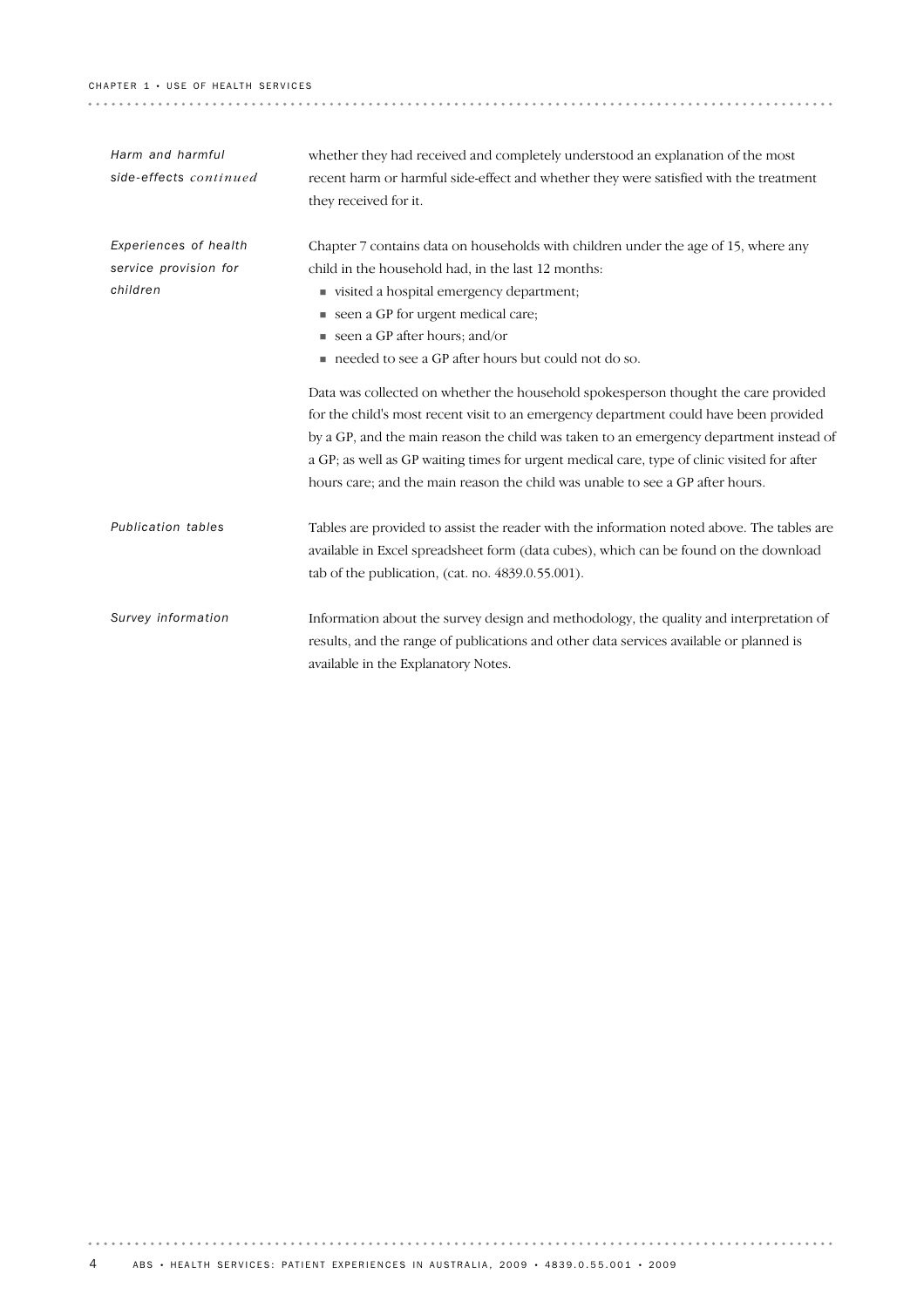CHAPTER 1 • USE OF HEALTH SERVICES

. . . . . . . . . . . . . . . . . . . .

| USE OF HEALTH         | The Patient Experience Survey asked people about a range of health services they may    |
|-----------------------|-----------------------------------------------------------------------------------------|
| SERVICES: AN OVERVIEW | have used for their own health in the past 12 months, and the experiences they had with |
|                       | each service. All persons aged 15 years and over were asked whether they had:           |
|                       | $\blacksquare$ seen a general practitioner (GP);                                        |
|                       | ■ seen three or more health professionals for a single condition;                       |
|                       | $\blacksquare$ been admitted to hospital;                                               |

- ! visited a hospital emergency department;
- had a pathology test;
- ! had an imaging test; and/or
- ! asked a pharmacist for health-related advice.

People who had seen a GP were asked whether they had seen a GP for urgent medical care or after hours, received a prescription for medication, or been referred to a medical specialist (see Chapter 3). Households with children under 15 years of age were also asked about experiences of health provision for their children (see Chapter 7).

This chapter provides an overview of people's use of the health services listed above, by a range of economic and demographic characteristics.

Across Australia, approximately four out of five people aged 15 years and over had seen a general practitioner at least once in the year prior to the survey (around 81% or 14 million people). *General practitioner (GP)*

> As shown in Figure 1.1 below, women in every age group were more likely to have seen a GP than men, particularly in the younger age groups. Overall, 86% of Australian women had visited a general practitioner in the last 12 months compared with 75% of men. By the time people reached the age of 65, rates of visiting a GP were well over 90% for both men and women.



#### 1.1 SAW A GP IN THE LAST 12 MONTHS, by Age and Sex

(a) Persons 15 years and over

(See Table 1.2 for more detail)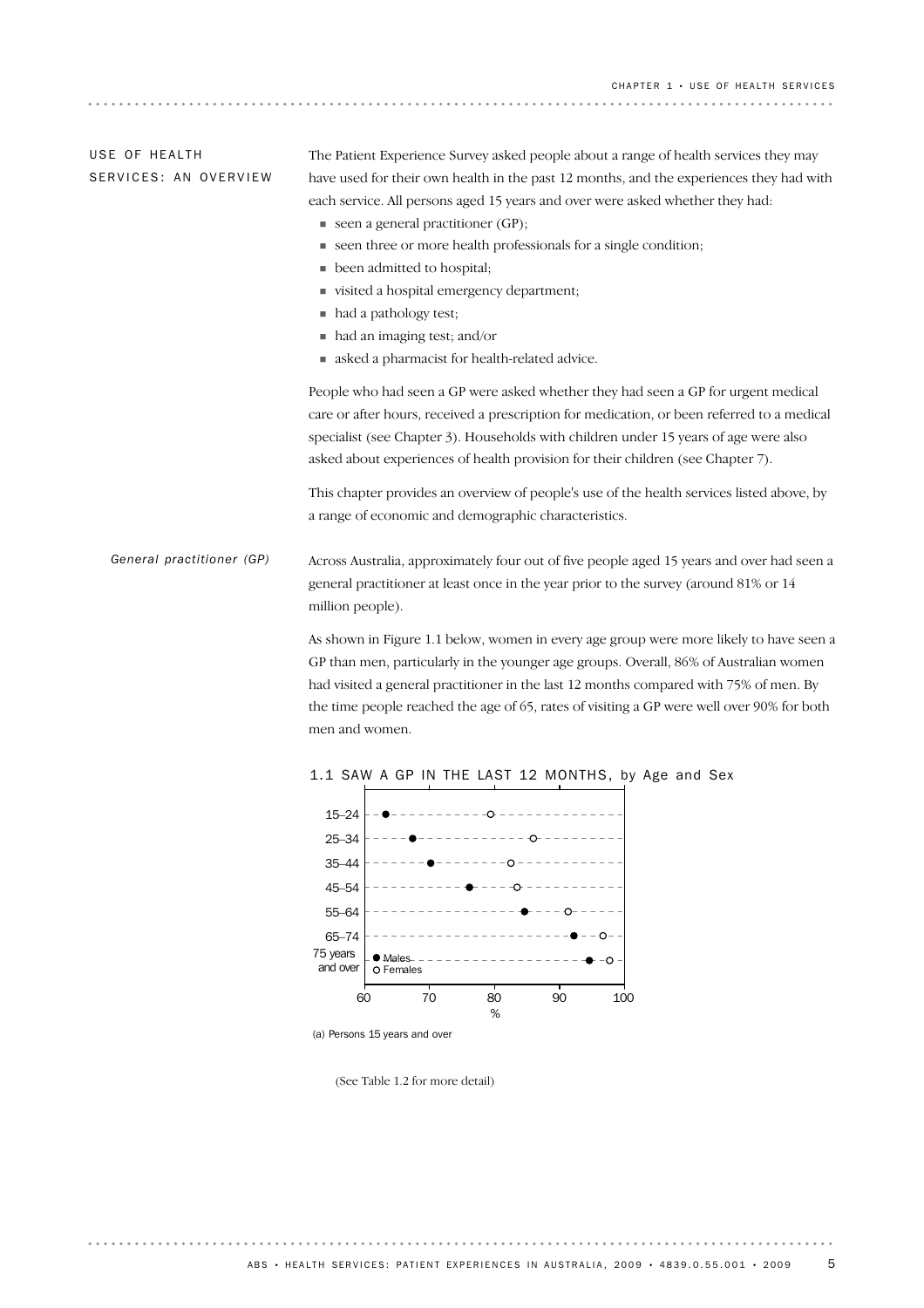### *General practitioner (GP) continued*

In general, people living in major cities were more likely to have seen a GP (82%) than those living in outer regional or remote areas (78%). Across the States and Territories, people living in the ACT were the most likely to have seen a general practitioner (87%) while people living in the NT (76%) and Victoria (79%) were the least likely (see Tables 1.1 and 1.3 for more detail).

People who were not born in Australia were a little less likely to have seen a GP than people born in Australia (77% and 82% respectively), a pattern that was repeated across all the health services discussed in this chapter (shown here in Figure 1.2).



1.2 USE OF HEALTH SERVICES IN THE LAST 12 MONTHS (a), by Country of birth

(See Table 1.1 for more detail)

Rates of seeing a GP clearly aligned with people's self-perception of their health - more people who felt their health was only fair or poor had seen a GP in the past year (95%) than people who felt their health was generally excellent, very good or good (79%).

More details of GP services (for example, prescriptions for medication) are available in Chapter 3. Details of people's experiences of communication with GPs (for example, whether received and understood an explanation of the reasons for prescribing medication) are available in Chapter 5.

Around a quarter of Australians aged 15 years or more had seen three or more health professionals for a single condition in the past 12 months (24% or 4.2 million people). These conditions may have ranged from chronic conditions such as diabetes, cardiovascular disease or cancer, to pregnancies or injuries that required coordinated care for a shorter time. *Coordination of care*

> Women aged 25-54 were more likely than men of the same age to have seen three or more health professionals for a single condition, however rates were not significantly different for men and women after the age of 55 (see Table 1.2 for more detail).

Chapter 5 discusses whether there were any issues caused by a lack of coordination between the health professionals people saw for their condition.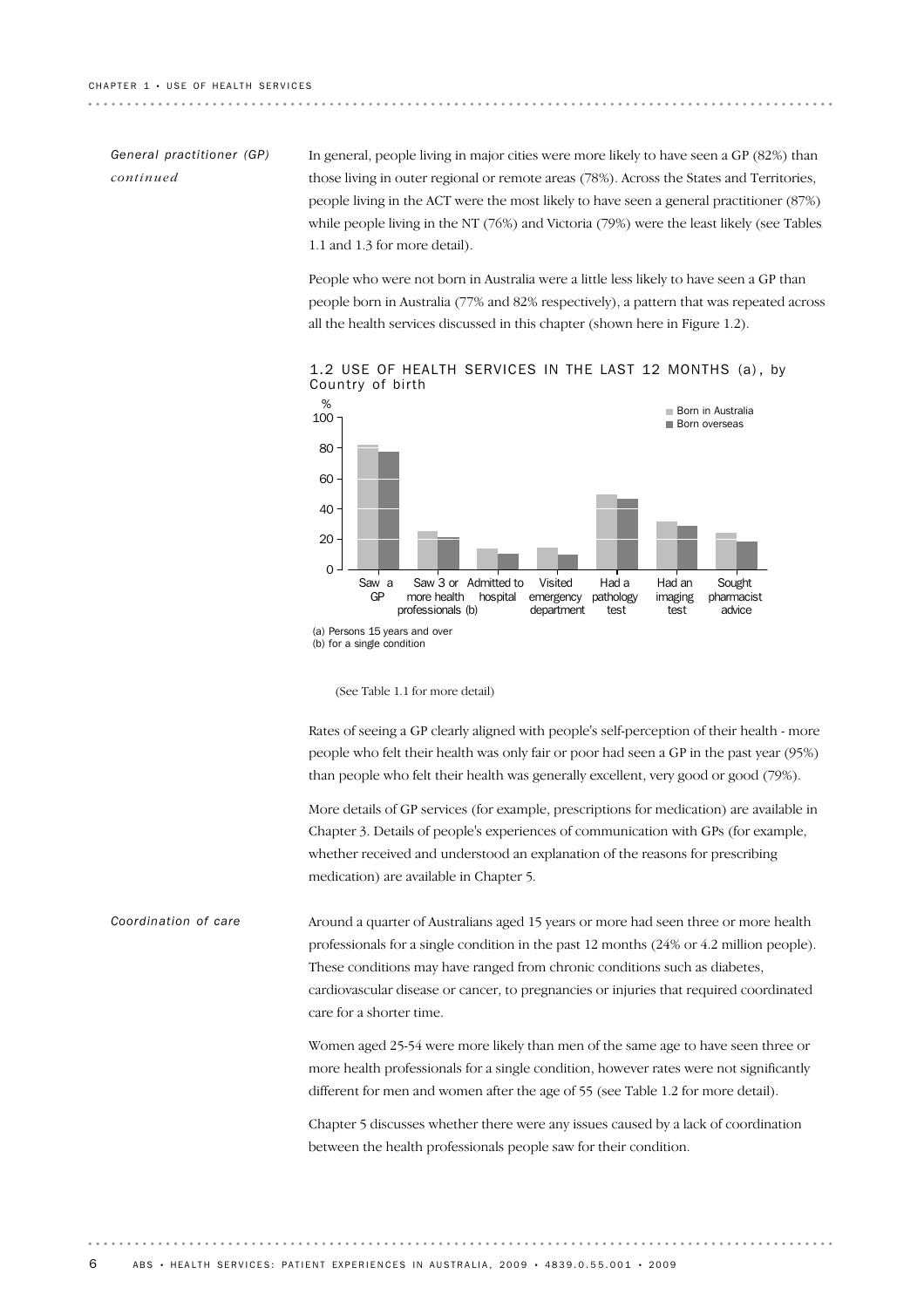*Hospital admissions and emergency visits*

Approximately 13% of Australians aged 15 years and over (2.3 million people) reported being admitted to hospital in the previous 12 months. The same proportion of people had visited a hospital emergency department.

The survey showed that patterns of hospital admission were different for men and women. In fact, until the age of 55, women were around twice as likely to have been admitted to hospital as men (see Figure 1.3). Higher rates of hospitalisation for women are due in part to obstetric treatments (AIHW, 2010).



1.3 ADMITTED TO HOSPITAL IN LAST 12 MONTHS (a), by Age and Sex

(See Table 1.2 for more detail)

On the other hand, as shown in Figure 1.4, patterns of visiting an emergency department were quite similar for men and women except for the 45-54 year old age group.



1.4 VISITED HOSPITAL EMERGENCY DEPARTMENT IN LAST 12 MONTHS (a), by Age and Sex

(a) Persons 15 years and over

(Differences between men and women aged 75 years and over are not statistically significant (see Technical Note). See Table 1.2 for more detail)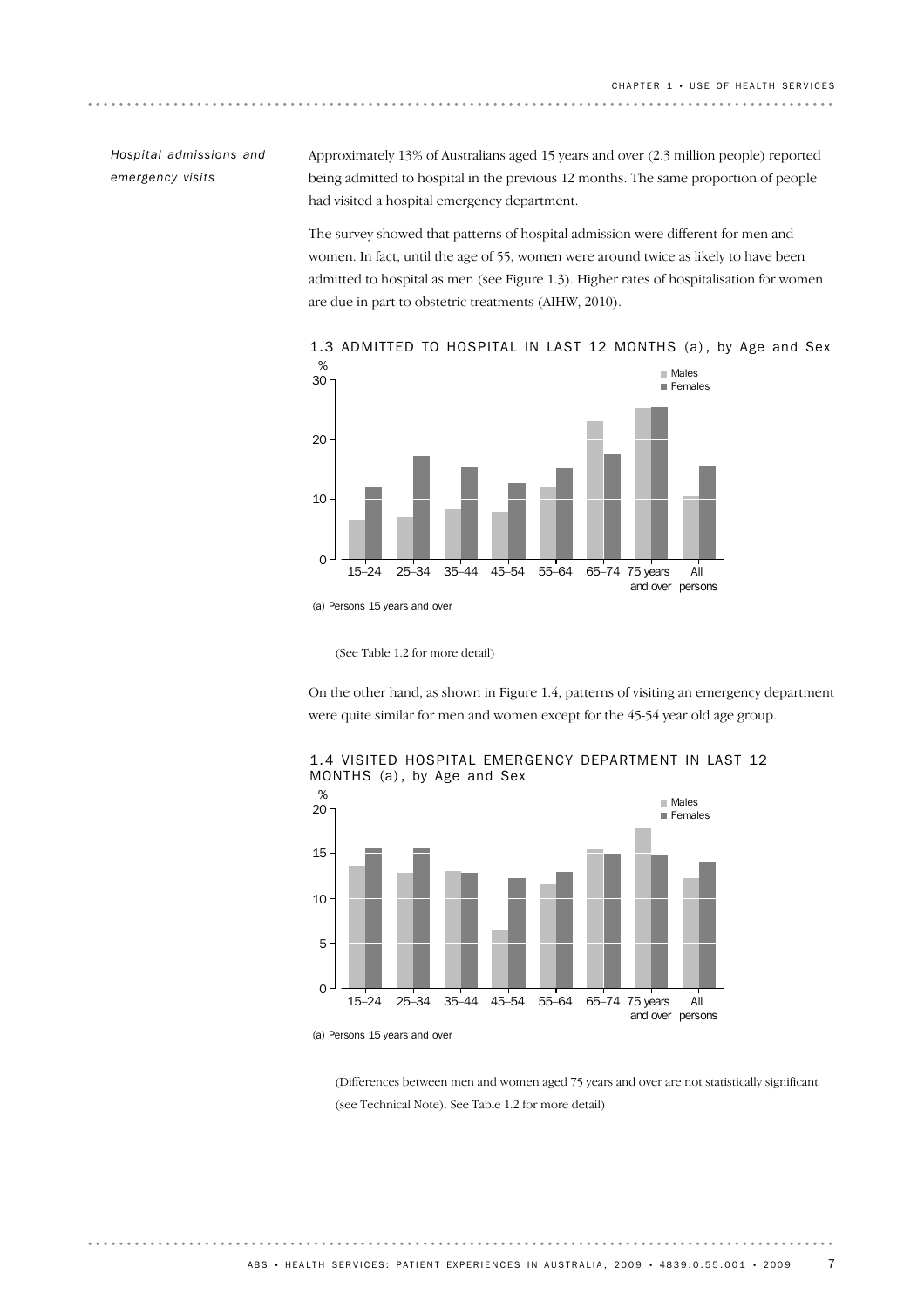*Hospital admissions and emergency visits continued*

WA and Tasmania (16%) had the highest rates of people being admitted to hospital and NT had the lowest (10%) (keeping in mind that the survey did not go to very remote communities, which accounts for approximately 24% of the population of the NT). This was similar for rates of emergency visits, with people in WA (16%) and SA (14%) reporting the most visits to an emergency department in the previous 12 months and people in the NT reporting the least (12%).

Survey results show that relative disadvantage had some effect on rates of hospital admissions and emergency visits. People in areas of most disadvantage reported the most hospital admissions (15%) and they had the highest rate of visiting an emergency department (17% compared with the national average of 13%) (see Table 1.1 for more detail). They were also far more likely to consider their health only fair or poor than people from areas of least disadvantage. These rates may be due in part to age<sup>1</sup>.

Across the board, people's estimation of their own health status was reflected in rates of both hospital admissions and emergency visits. People who rated their health as fair or poor were more than twice as likely to have been admitted to hospital or to visit an emergency department (27% and 26% respectively) as people who rated their health as excellent, very good or good (both 11%).

As shown in Figure 1.5, people in outer regional and remote areas of Australia had the highest rates of being admitted to hospital (15%) and visiting an emergency department (15%).



1.5 HOSPITAL ADMISSIONS AND EMERGENCY VISITS IN LAST 12 MONTHS (a), by Remoteness

(a) Persons 15 years and over

(See Table 1.1 for more detail)

<sup>1</sup> There are relationships between age and health service usage, and between age and socio-economic status. The SEIFA indices summarise different aspects of the socio-economic conditions of people living in an area. The Index of Relative Socio-economic Disadvantage is derived from Census variables related to disadvantage, such as low income and dwellings without motor vehicles. Patient Experience survey results show that people aged 65 years and over are slightly more likely to live in areas of more disadvantage, and are more likely to rate their health as fair or poor.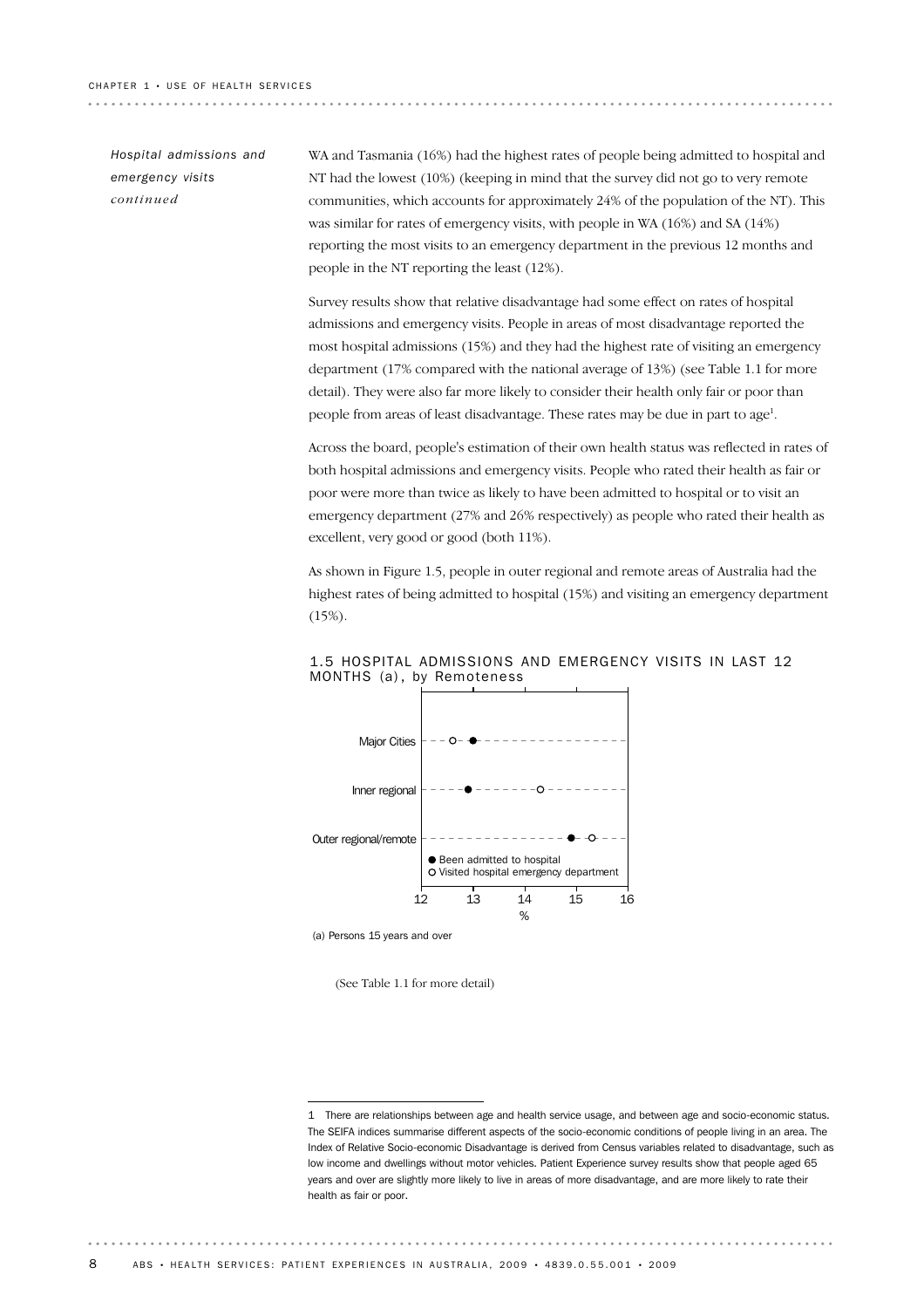. . . . . . . . . . . . . . . . . . . .

#### *Imaging and pathology tests*

Almost half of people aged 15 years and over (49% or 8.4 million people) had a pathology test sometime in the year prior to the survey. Across the States and Territories, the pathology testing rate was highest in Tasmania (53%) and lowest in the NT at 44%.

Nearly a third of Australians aged 15 years or more had an imaging test in the last 12 months (31% or 5.4 million people). This was significantly less for people in NT at 19% (see Table 1.3 for more detail).

Women were more likely to have had diagnostic testing than men (55% of women compared with 42% of men for pathology tests, and 37% of women compared with 25% of men for imaging tests). Up to the age of 55 for pathology tests and 65 for imaging tests, women were much more likely to have had these tests.



1.6 PATHOLOGY TESTS IN LAST 12 MONTHS (a), by Age and Sex

(a) Persons 15 years and over who had a pathology test which was referred by a health professional, excluding tests had in hospital



### 1.7 IMAGING TESTS IN LAST 12 MONTHS (a), by Age and Sex

(a) Persons 15 years and over who had an imaging test, excluding dental tests and tests had in hospital

(See Table 1.2 for more detail)

As with other health services, more people who rated their health as fair or poor had diagnostic tests than people who rated their health as good or better; and more people who were born in Australia had these tests than people born overseas. Relative disadvantage and remoteness made no significant difference to rates of having diagnostic tests.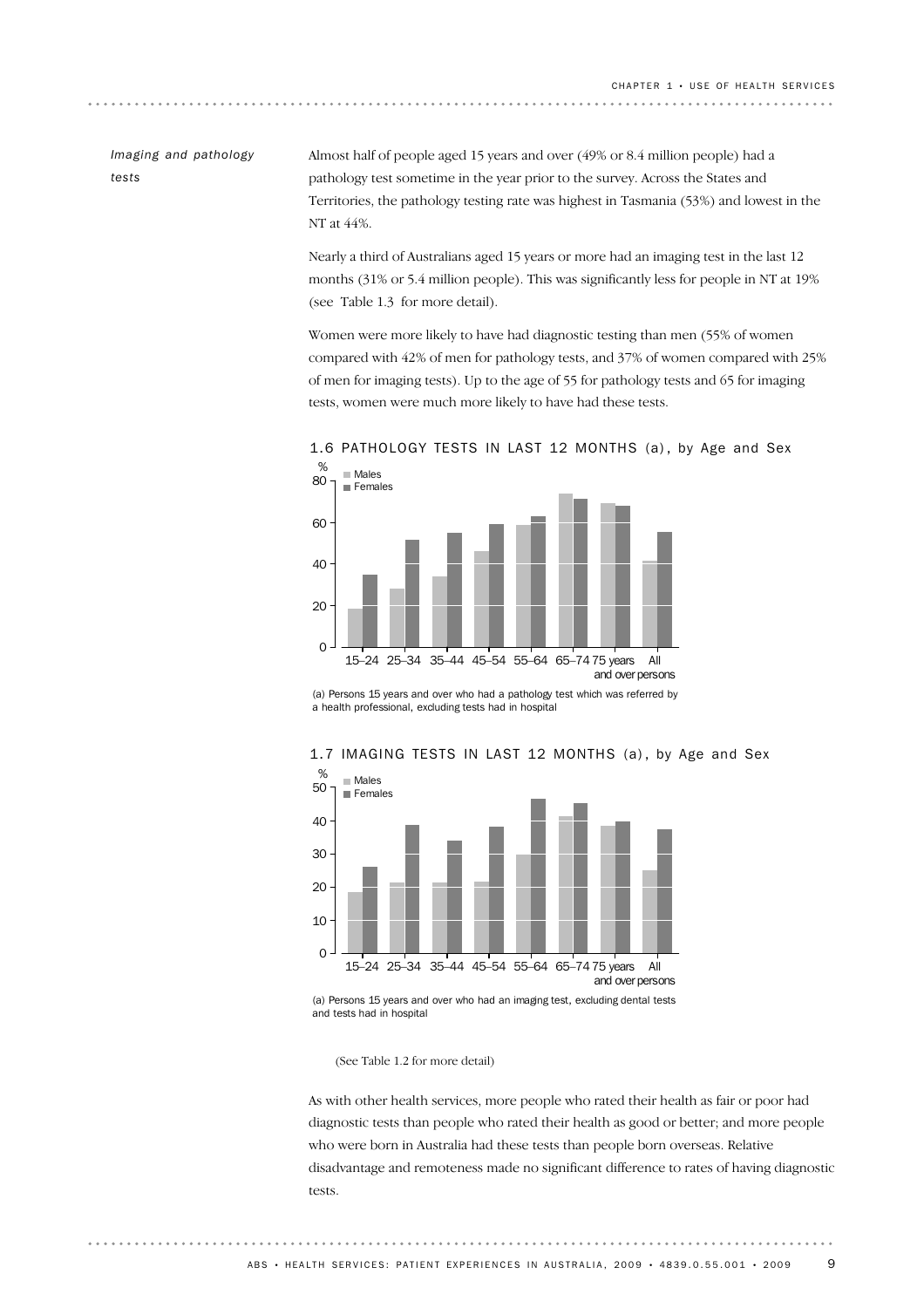*Seeking health-related advice from pharmacists* Around 23% of Australians aged 15 years or over (3.9 million people) reported asking a pharmacist for health-related advice at some time in the 12 months prior to the survey. Women were more likely to have asked for advice than men (28% and 17% respectively). Young men aged 15-24 were the least likely of any age group (either male or female) to have asked for advice (10%) (see Figure 1.8).



1.8 ASKED PHARMACIST FOR ADVICE IN LAST 12 MONTHS (a), by Age and Sex

(See Table 1.2 for more detail)

Interestingly, people in areas of most disadvantage were less likely to have asked a pharmacist for health-related advice (19%) than people in areas of least disadvantage (25%).

As shown in Figure 1.2, people born overseas were less likely than people born in Australia to have asked a pharmacist for health-related advice (19% compared with 24%).

. . . . . . . . .

#### **REFERENCES**

Australian Institute of Health and Welfare 2010. *Australia's Health 2010*. Australia's Health series no. 12. Cat. no. AUS 122. Canberra: AIHW. (page 315).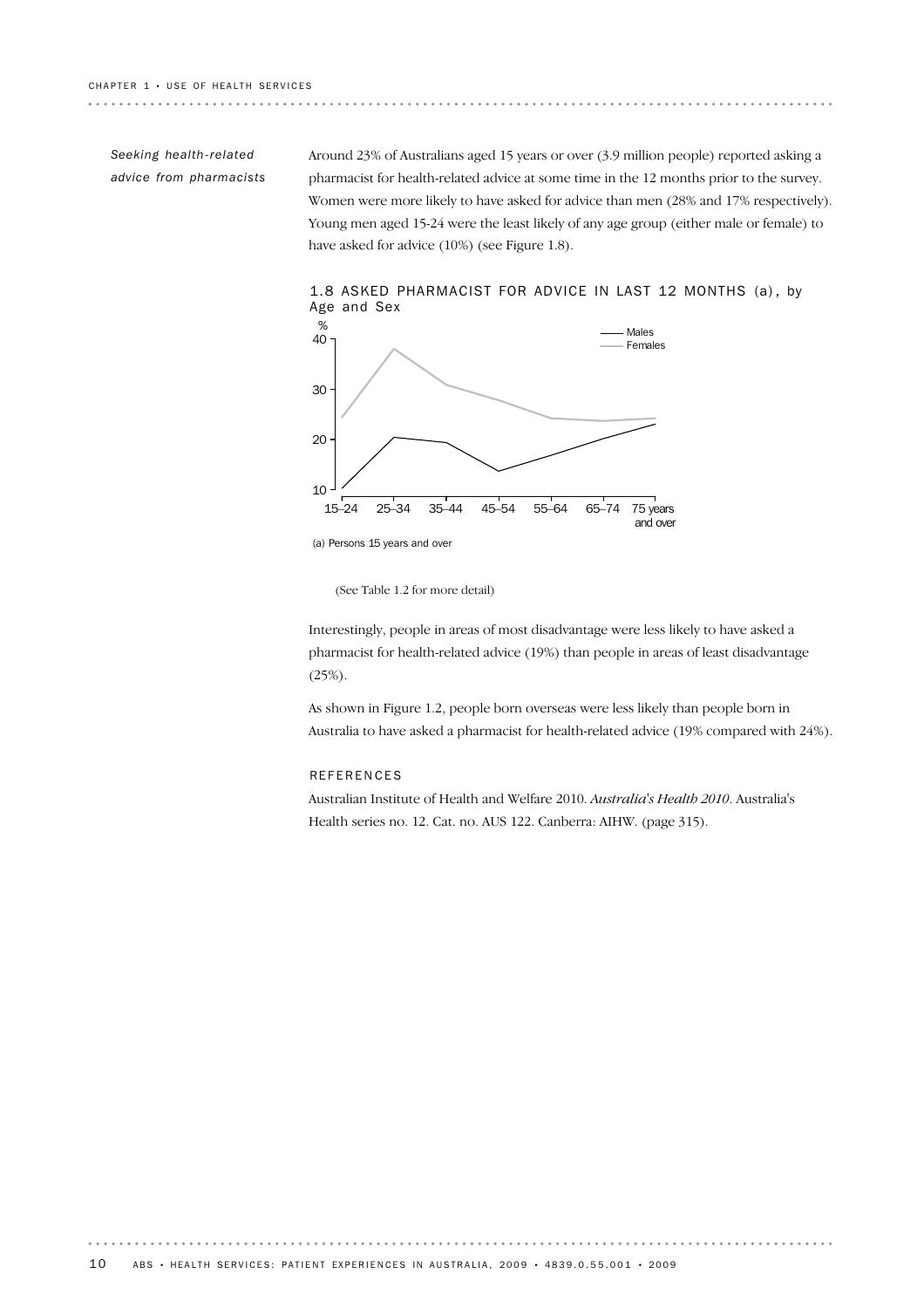. . . . . . . . . . . . . . . .

# CHAPTER 2 BARRIERS TO HEALTH SERVICES ....................

| BARRIERS TO HEALTH<br>CARE | To measure barriers to accessing health services, all people aged 15 years and over in the<br>survey were asked whether they had delayed seeing or not seen a GP at any time in the<br>past year because of the cost, and whether they had delayed having or not had a<br>pathology or imaging test at any time in the past year because of the cost. People were<br>also asked whether in the past year they had:<br>• experienced unacceptable waiting times for an appointment with a GP for urgent<br>medical care;<br>• travelled longer than an hour to see a GP; and<br>needed any health service in the past year that they had not been able to access.<br>People who had been referred to a specialist by a GP were asked whether they had<br>delayed seeing or not seen a specialist at any time in the past year because of the cost,<br>and whether they felt the waiting time for their most recent specialist appointment was<br>unacceptable <sup>2</sup> .<br>People who had been prescribed medication by a GP were asked whether they delayed |
|----------------------------|------------------------------------------------------------------------------------------------------------------------------------------------------------------------------------------------------------------------------------------------------------------------------------------------------------------------------------------------------------------------------------------------------------------------------------------------------------------------------------------------------------------------------------------------------------------------------------------------------------------------------------------------------------------------------------------------------------------------------------------------------------------------------------------------------------------------------------------------------------------------------------------------------------------------------------------------------------------------------------------------------------------------------------------------------------------|
|                            | getting or did not get prescribed medication at any time in the last year because of the<br>cost.                                                                                                                                                                                                                                                                                                                                                                                                                                                                                                                                                                                                                                                                                                                                                                                                                                                                                                                                                                |
| Barriers to seeing a GP    | In 2009, approximately 1.1 million Australians aged 15 years or more (6%) delayed seeing<br>or did not see a GP in the previous year because of the cost.                                                                                                                                                                                                                                                                                                                                                                                                                                                                                                                                                                                                                                                                                                                                                                                                                                                                                                        |
|                            | More people in Queensland (8%) and WA (8%) said they had delayed seeing or not seen<br>a GP in the last 12 months because of the cost than people in Tasmania, NSW or SA (all<br>5.0%). There was no significant difference between people living in more disadvantaged<br>areas and those in less disadvantaged areas, nor was there any particular difference<br>between major cities, inner regional and outer regional/remote areas of Australia (see<br>Tables 2.1 and 2.2).                                                                                                                                                                                                                                                                                                                                                                                                                                                                                                                                                                                |
|                            | Whether or not a person had private health insurance had an effect, however, with<br>almost twice as many people without private health insurance reporting cost as a barrier<br>to seeing a GP as people with private health insurance (8% compared with 5%).                                                                                                                                                                                                                                                                                                                                                                                                                                                                                                                                                                                                                                                                                                                                                                                                   |
|                            | As shown in Figure 2.1, people under the age of 45 were more likely to have reported<br>cost as a barrier to seeing a GP than people aged 45 years and over. After the age of 45,<br>finding cost a barrier declined fairly steadily with age. Women were also more likely than<br>men to have found cost a barrier to seeing a GP, which may relate to the fact that a<br>greater proportion of women accessed GP services.                                                                                                                                                                                                                                                                                                                                                                                                                                                                                                                                                                                                                                     |

<sup>2</sup> People who had been interviewed by proxy were not asked questions that called for personal opinions.

 $\cdots \cdots \cdots$ 

ABS • HEALTH SERVICES: PATIENT EXPERIENCES IN AUSTRALIA, 2009 • 4839.0.55.001 • 2009 11

. . . . . . . . . . . . . . . .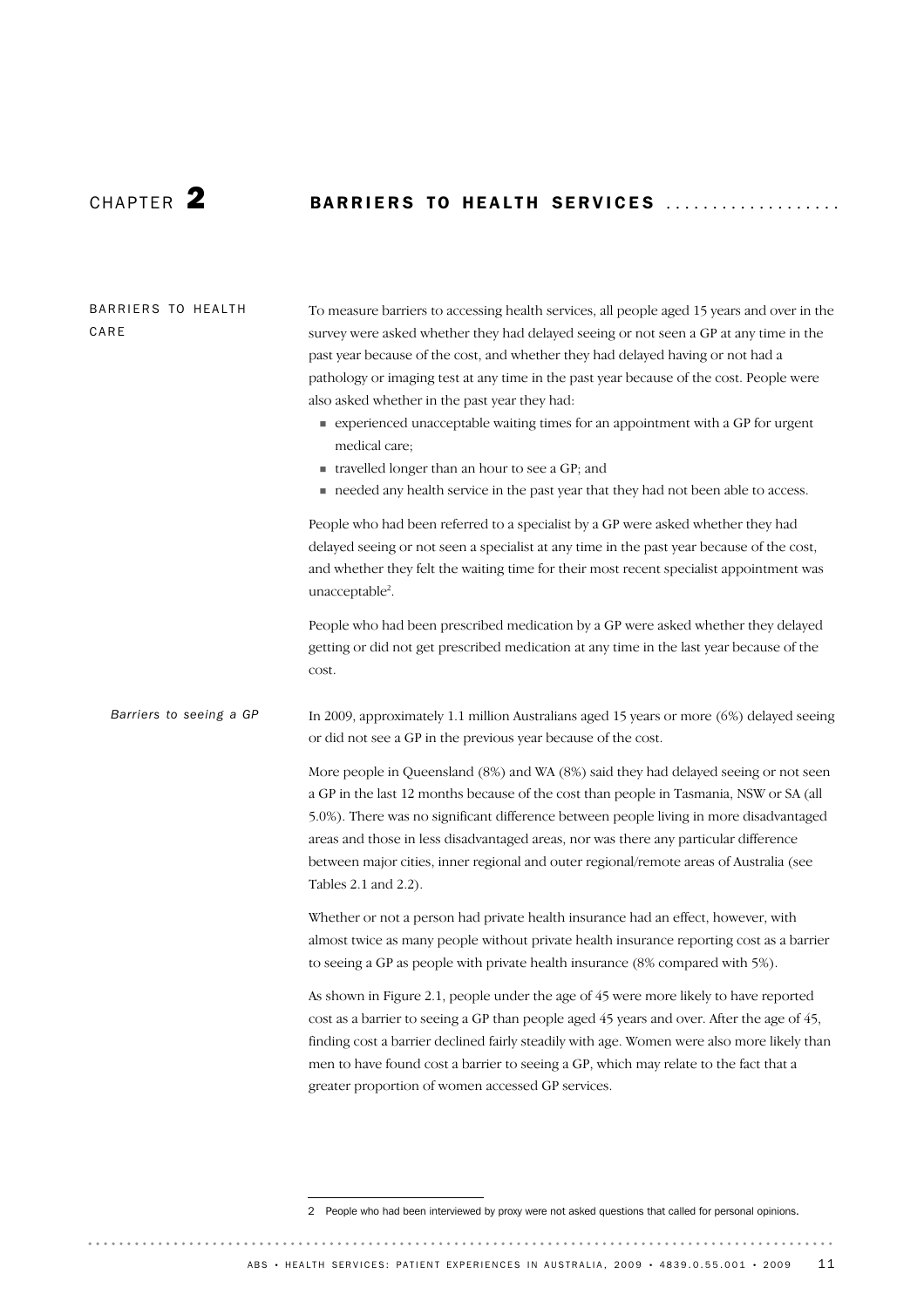*Barriers to seeing a GP continued*

2.1 DELAYED SEEING OR DID NOT SEE GP IN PAST 12 MONTHS DUE TO COST (a), by Age and Sex

<u>. . . . . . . . . . . . . . .</u>



(a) Persons 15 years and over

(See Table 2.1 for more detail)

Almost one-sixth of people who saw a GP for their own health in the 12 months prior to the survey felt they had waited longer than was acceptable to get an appointment with a GP (18% or around 2.4 million people). Again this differed with age and sex, with more women than men (21% compared with 14%) and more young people than older people finding the waiting time unacceptable. Across the States and Territories, the ACT had the highest proportion of people who felt they had waited too long to see a GP (22%).

Excluding people living in very remote regions of Australia, 3% of Australians aged 15 years and over (414,400 people) had travelled longer than an hour to see a GP at some time in the past year.

. . . . . . . . . .

| Barriers to after hours GP  | Around $514,100$ Australians (3%) had not been able to see a GP after hours when they      |
|-----------------------------|--------------------------------------------------------------------------------------------|
| care                        | had needed to, at some time in the last 12 months. The main reason given for this was      |
|                             | that there was no service available at the time it was required (57%).                     |
|                             | Almost twice as many women than men reported being unable to access a GP after hours       |
|                             | when they needed one (4% and 2% respectively.)                                             |
|                             | There was no significant difference between people living in major cities and those living |
|                             | in regional and remote areas of Australia being unable to access an after hours GP,        |
|                             | however 69% of people in outer regional and remote areas who had not been able to          |
|                             | access an after hours GP said the main reason for this was that there was no service       |
|                             | available at the time it was required (compared with the national average of 57%).         |
| Cost barriers to prescribed | Almost 1 in ten people aged 15 years and over who had been prescribed medication in        |
| medications                 | the past year delayed getting or did not get their prescribed medication because of the    |
|                             | cost (9% or about one million people). Queensland had the highest incidence of people      |
|                             | delaying or not getting prescribed medication (10%) and Tasmania and ACT had the           |
|                             | lowest (5% and 4% respectively).                                                           |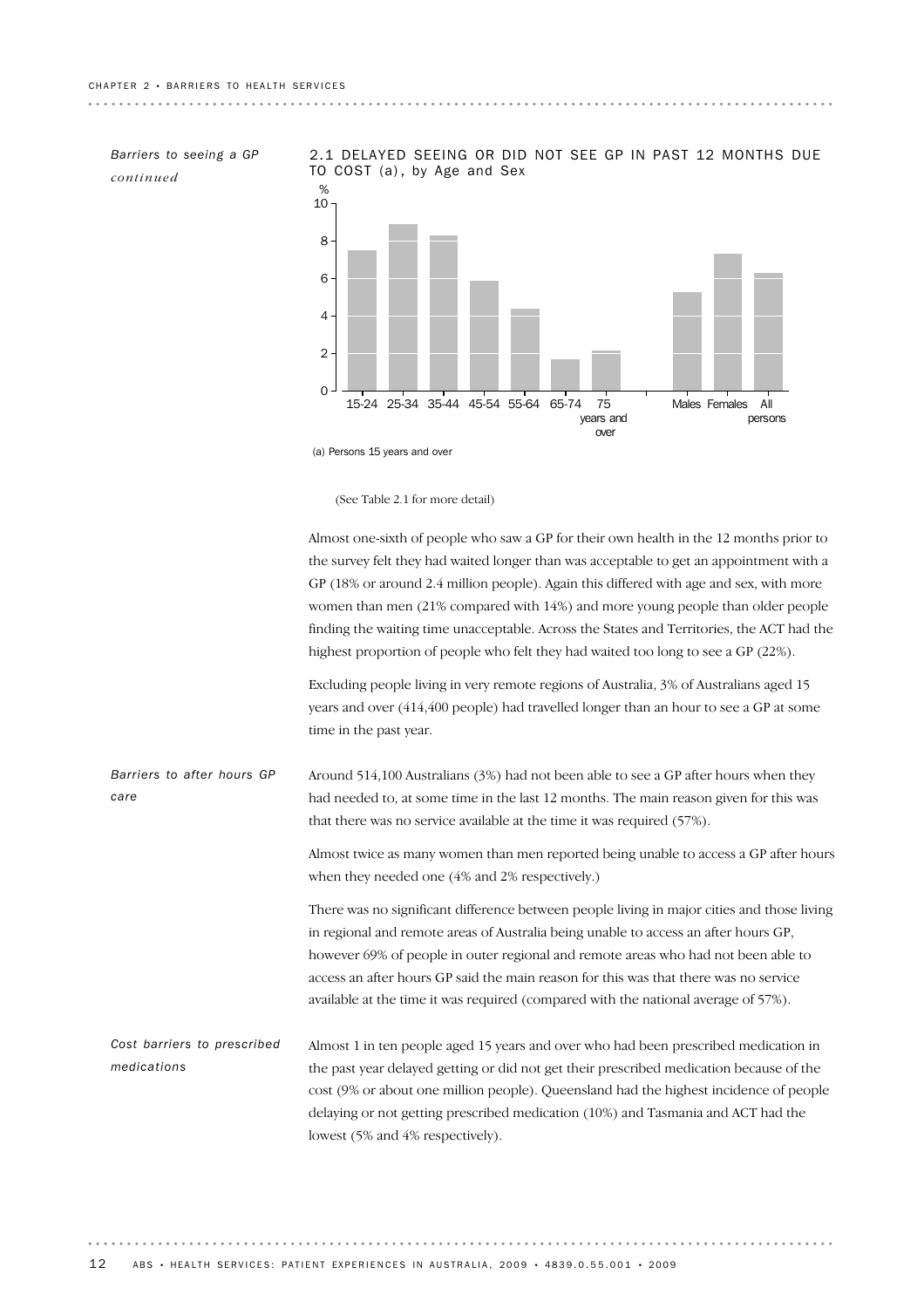| Cost barriers to prescribed<br>medications continued | People without private health insurance were around twice as likely to have found cost a<br>barrier to getting their medication than people with private health insurance (12% and<br>6% respectively).                                                                                                                                                                                                                                                                                                                                                                                  |
|------------------------------------------------------|------------------------------------------------------------------------------------------------------------------------------------------------------------------------------------------------------------------------------------------------------------------------------------------------------------------------------------------------------------------------------------------------------------------------------------------------------------------------------------------------------------------------------------------------------------------------------------------|
|                                                      | This rate may be affected by people's age, as private health insurance coverage increases<br>with age and older people were less likely than younger people to have found the cost of<br>medication a barrier (due in part to concessions for PBS medication). People aged 65<br>years and over were less likely than people in any other age group to have delayed<br>getting or not bought prescribed medication because of the cost (3%).                                                                                                                                             |
|                                                      | Men were less likely than women to have delayed getting or not got prescribed<br>medication because of the cost (7% compared with 10%). More information can be<br>found in Tables 2.1 to 2.3.                                                                                                                                                                                                                                                                                                                                                                                           |
| Barriers to specialists                              | Of people aged 15 years and over who were referred to a specialist by a GP,<br>approximately 10% (545,500 people) delayed seeing or did not see the medical specialist<br>in the last 12 months because of the cost.<br>More people without private health insurance delayed seeing or did not see a medical<br>specialist because of the cost (12% compared with 8% of people with private health<br>insurance), however neither income, relative disadvantage, nor employment status had a<br>significant impact on rates of people finding cost a barrier to seeing a specialist (see |
|                                                      | Table 2.1).<br>As people got older they found cost less of a barrier to seeing a specialist than did people<br>in younger age groups, particularly those people aged 65 years or more. As with GPs,<br>more women than men delayed seeing or did not see a medical specialist due to the<br>cost.                                                                                                                                                                                                                                                                                        |
|                                                      | 2.2 DELAYED SEEING OR DID NOT SEE SPECIALIST IN LAST 12                                                                                                                                                                                                                                                                                                                                                                                                                                                                                                                                  |



. . . . . . . . . . . . . . . . . .

(See Table 2.1 for more detail)

. . . . . . .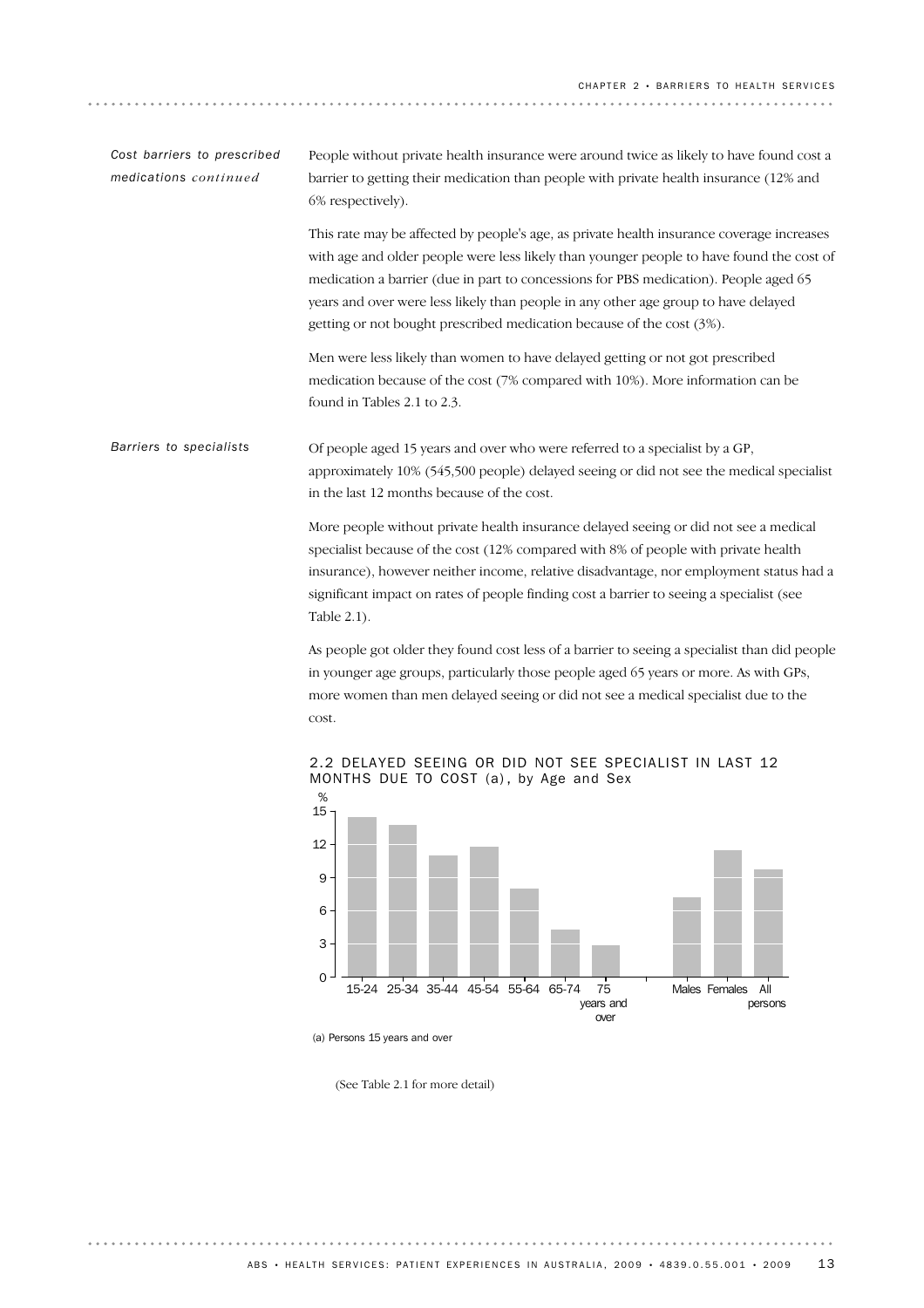### *Barriers to specialists continued*

One in five people who were referred to a medical specialist in the last 12 months (excluding people who had a proxy interview) felt they had waited longer than was acceptable to see the specialist (21% or 1,135,800 people). Across the States and Territories, the ACT had the highest rate of people who felt they had to wait too long to see a specialist (34%).

Figure 2.3 shows unacceptable waiting times were reported by more people in outer regional or remote areas of Australia than people in major cities (27% and 20% respectively).



2.3 UNACCEPTABLE WAITING TIMES FOR SPECIALIST APPOINTMENT (a) , by Remoteness

(See Table 2.4 for more detail)

People aged 75 years and over were less likely than any other age group to find waiting times for a specialist appointment unacceptable, as shown in Figure 2.4.



2.4 UNACCEPTABLE WAITING TIMES FOR SPECIALIST APPOINTMENT (a) , by Age

. . . . . . . . .

(a) Persons aged 15 years and over who had been referred to a medical specialist in the past 12 months

(See Table 2.5 for more detail)

<sup>(</sup>a) Persons 15 years and over who had been referred to a medical specialist in the past 12 months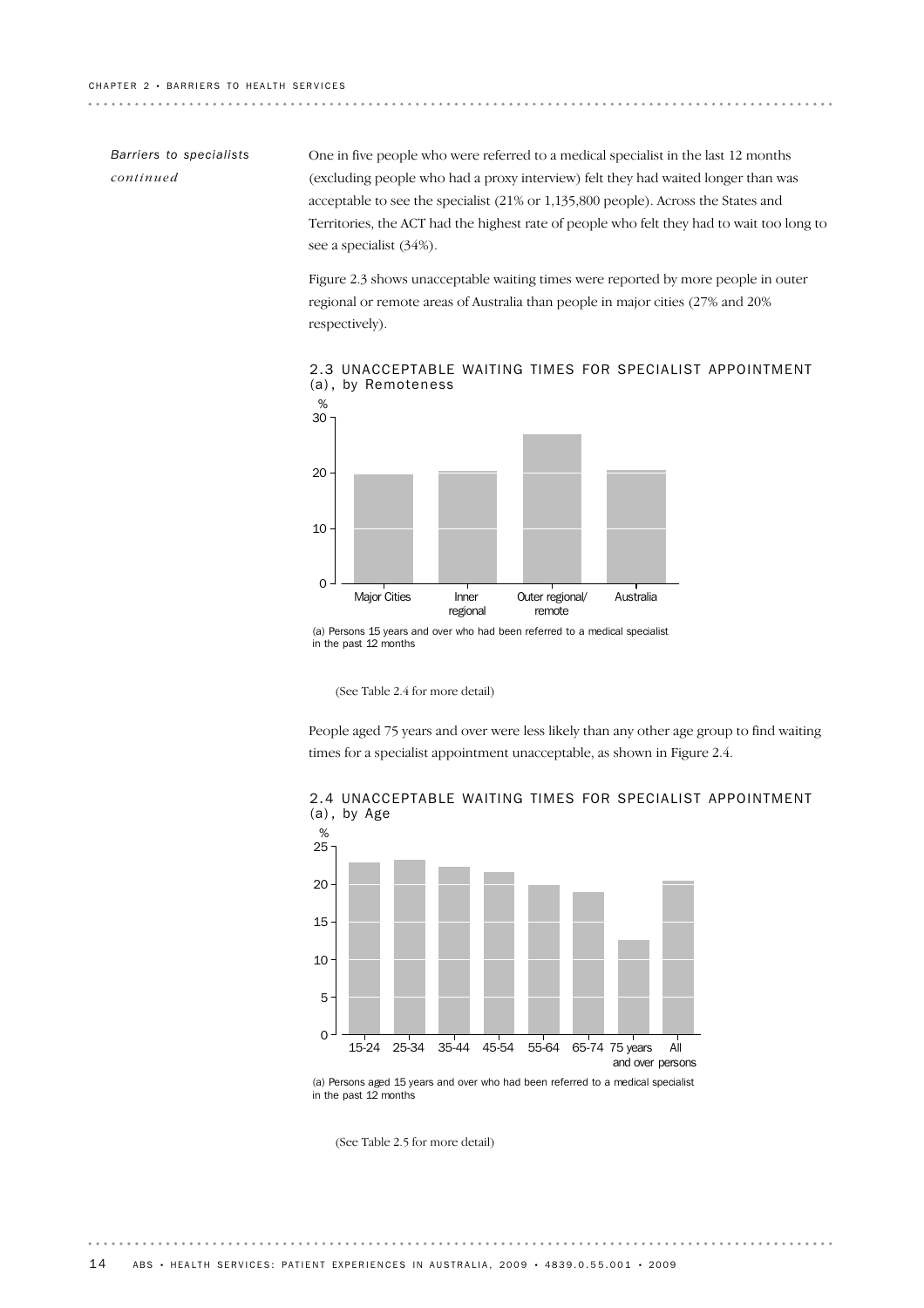281,400 people (2% of people aged 15 years or over) delayed having or did not have a pathology test in the past year because of the cost, and 329,000 people (2%) delayed having or did not have an imaging test in the past year because of the cost. Slightly more women than men found cost a barrier to pathology and imaging tests (see Tables 2.1 to 2.3 for more detail). *Cost barriers to pathology and imaging tests*

All survey respondents aged 15 years and over were asked whether there had been any time in the past year that they needed health care but could not get it. Across Australia, approximately 937,800 people (5%) reported there had been times they had been unable to access health services when they needed them. In 82% of cases, the health service unable to be accessed was a GP. Medical specialists (9%) and hospital care (4%) were the next highest types of service people reported being unable to access (see Table 2.4). The main reasons reported for not being able to access health care when required were *Barriers to access general health services*

that waiting times were too long or there were no appointments available; or there was no service available in the area at the time it was needed (47% and 34% respectively) (see Table 2.5 for more detail).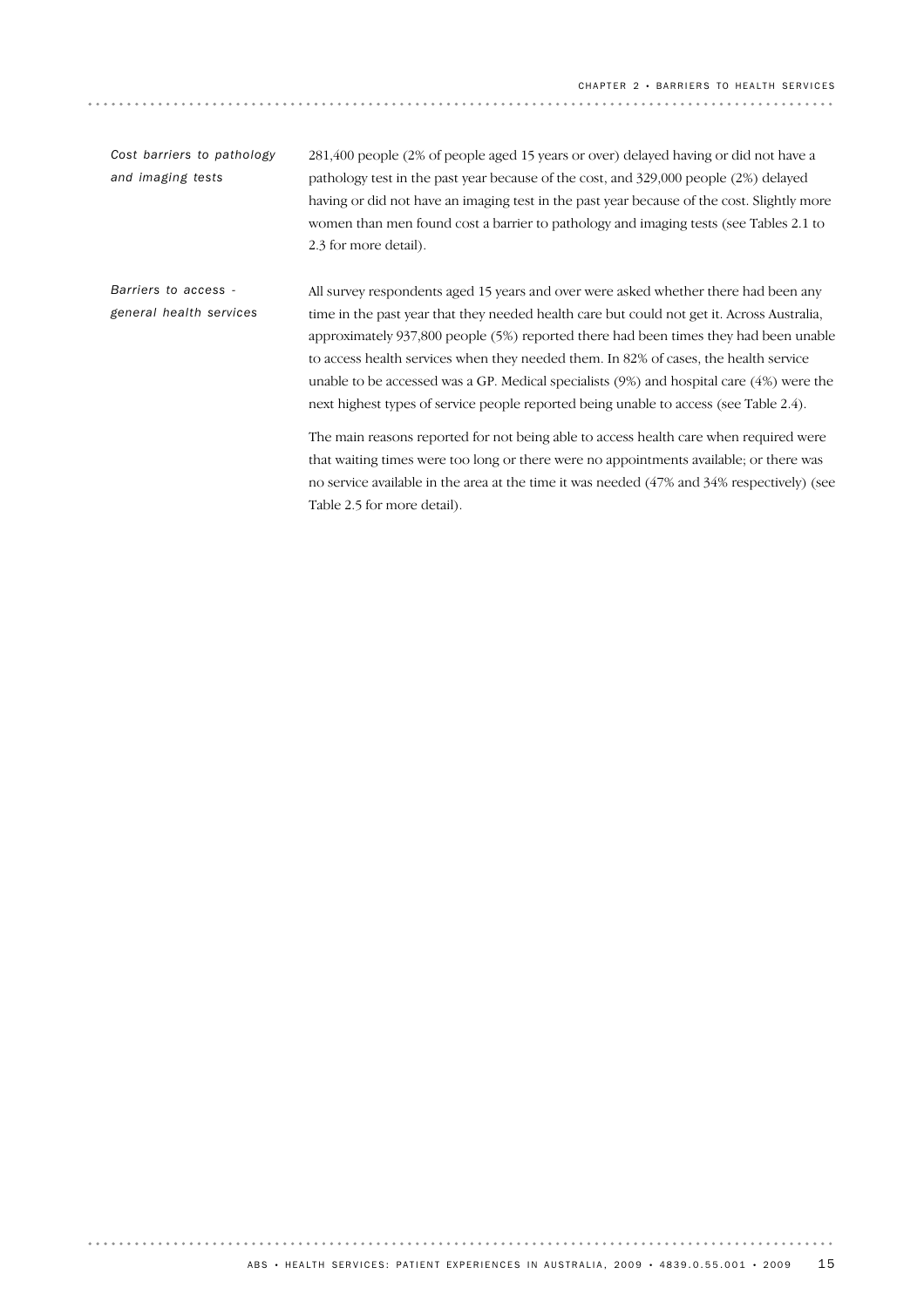# CHAPTER 3 **GENERAL PRACTITIONERS AND MEDICAL** SPECIALISTS ........................................ .

| GENERAL PRACTITIONERS<br>AND MEDICAL<br><b>SPECIALISTS</b> | People who had seen a general practitioner in the past year were asked about the<br>frequency of their visits, whether they had seen a GP for urgent medical care or after<br>hours, whether they had received a prescription for medication, and whether they had<br>been referred to a medical specialist at any time in the past 12 months. |
|------------------------------------------------------------|------------------------------------------------------------------------------------------------------------------------------------------------------------------------------------------------------------------------------------------------------------------------------------------------------------------------------------------------|
|                                                            | People who had seen a GP for urgent medical care were asked how long they waited<br>between making the appointment and seeing the GP; and people who had seen a GP<br>after hours were asked where they had seen the GP.                                                                                                                       |
|                                                            | People who had been referred to a medical specialist were asked about the frequency of<br>their visits and whether they had actually seen the specialist they had most recently been<br>referred to.                                                                                                                                           |
|                                                            | This chapter presents data on responses to these questions, by a range of characteristics.<br>Aspects of communication with GPs and specialists, and barriers to accessing GPs and<br>specialists are dealt with in Chapters 5 and 2 respectively.                                                                                             |
| Frequency of visits to GP                                  | Most people who had visited a general practitioner in the past year had seen their GP<br>more than once in that time (81% or 11.4 million people). Until the age of 75, in fact,<br>most people had visited a GP two to three times in the past year.                                                                                          |
|                                                            | Around 70% of people aged 75 years and over had seen a GP four or more times in the<br>year, with almost one in four people this age seeing a GP 12 or more times in the year<br>$(24%)$ .                                                                                                                                                     |
|                                                            | Less than nine percent of people aged under 55 had seen a GP 12 or more times in the<br>year (see Figure 3.1).                                                                                                                                                                                                                                 |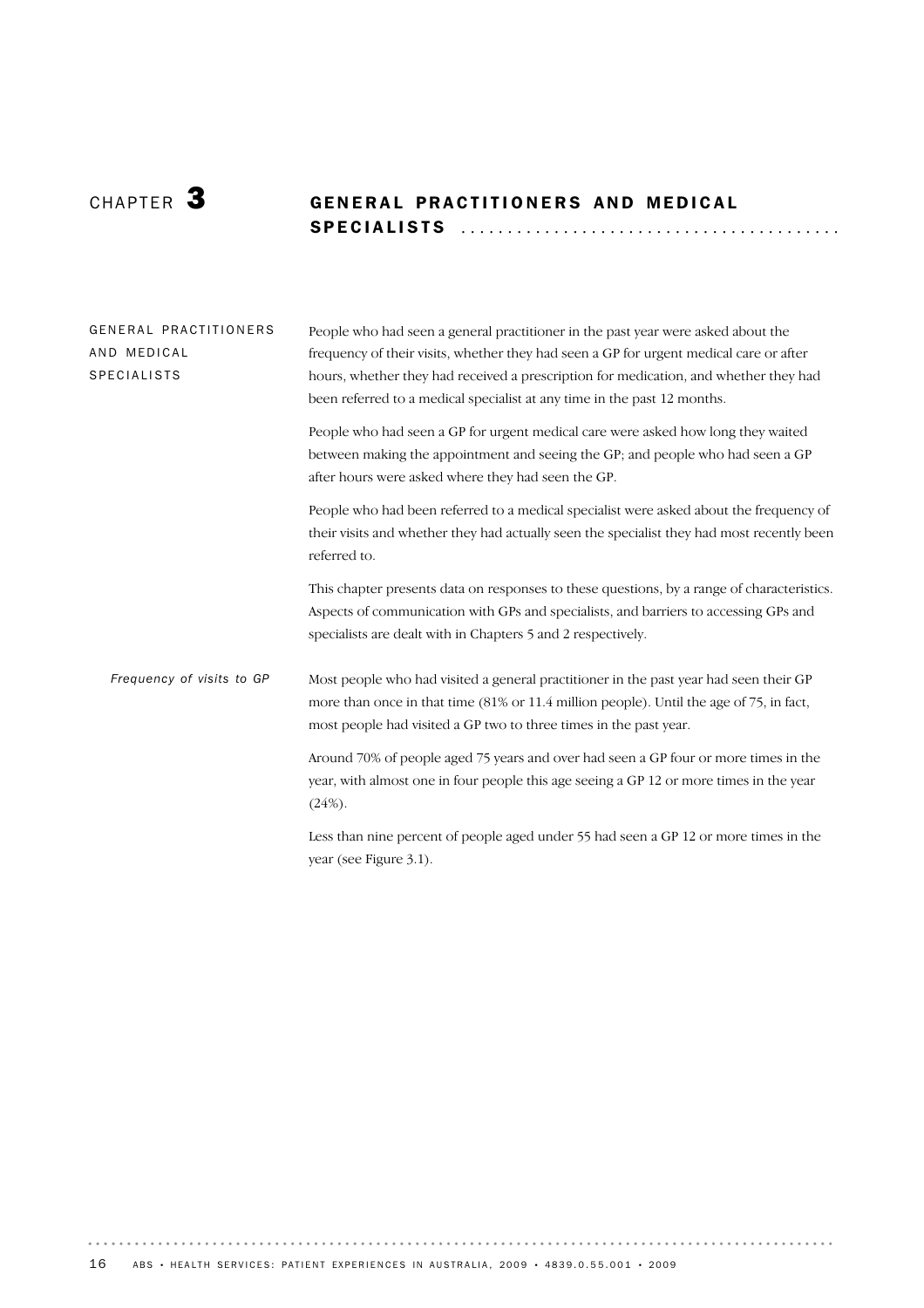

#### 3.1 FREQUENCY OF VISITS TO GP IN LAST 12 MONTHS (a), by Age

(a) Persons 15 years and over who had seen a GP

*Frequency of visits to GP continued*

(See Table 3.2 for more detail)

Overall, one in ten people who had seen a GP in the past year made 12 or more visits in that time (11% or 1.5 million people). This was highest in areas of most disadvantage, for which the rate of seeing a GP more than 12 times a year (17%) was nearly three times that of people living in areas of least disadvantage (6%). Rates of seeing a GP less than 12 times a year, however, did not differ significantly between levels of disadvantage.

People from the Northern Territory had seen a GP less frequently than other Australians for the most part, three times or less in a year (81% compared with the national average of 61%).

Throughout this publication, it can be seen that there is a clear relationship between people's self-assessed health and their use of health services. Figure 3.2 shows that people who rated their general health as fair or poor were more likely to see a GP more frequently than those who rated their health as good or better.



#### 3.2 FREQUENCY OF GP VISITS (a), by Self-assessed health

(a) Persons 15 years or over who saw a GP in last 12 months, excluding a number of persons aged 15-17 who had a proxy interview

(See Table 3.1 for more detail)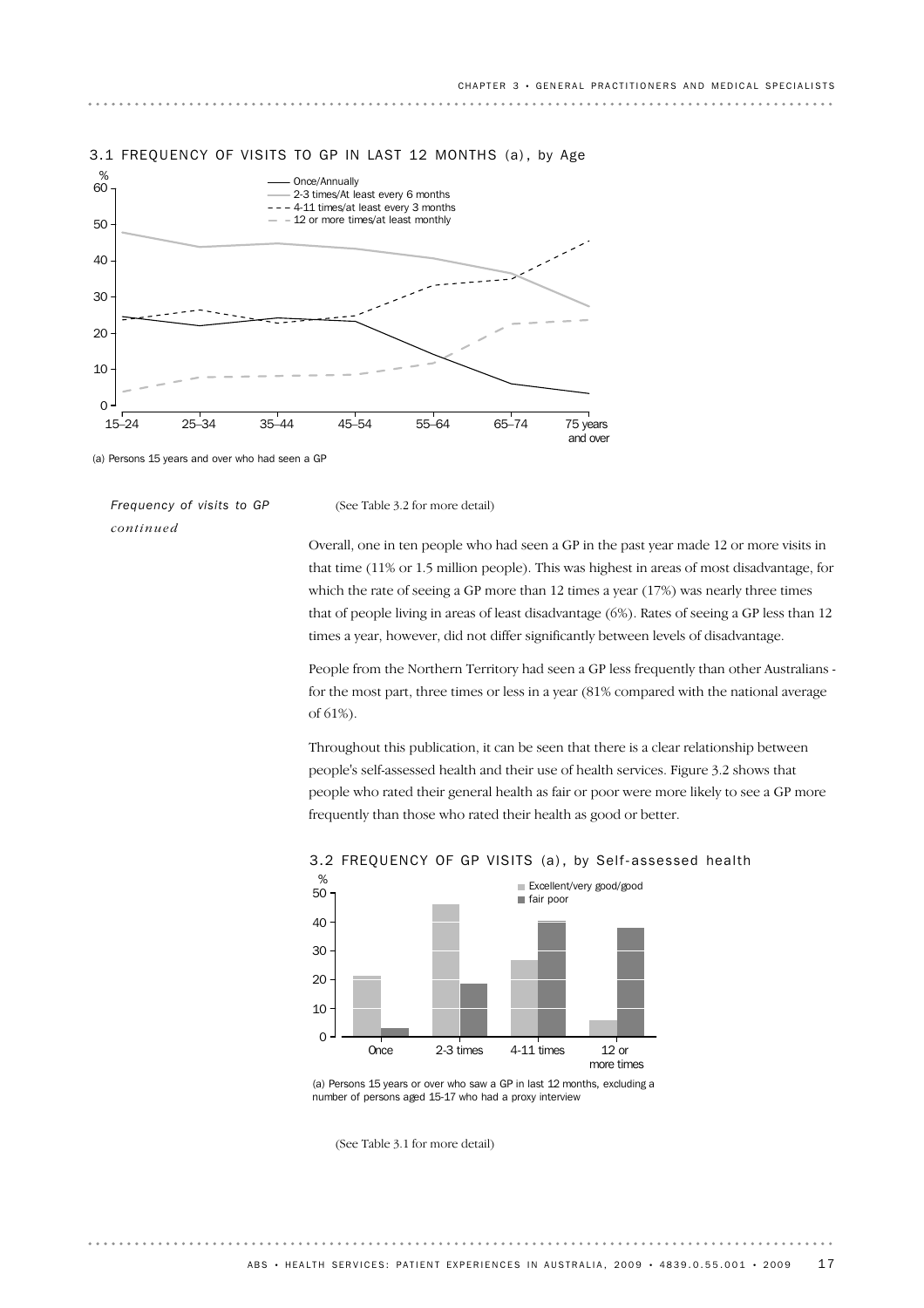| Attended GP for urgent<br>medical care                                           | While 81% of Australians aged 15 years and over had seen a GP in the last 12 months,<br>only 18% reported seeing a GP in this time for urgent medical care (around 2.5 million<br>people).                                                                                                                                                                                                                                       |
|----------------------------------------------------------------------------------|----------------------------------------------------------------------------------------------------------------------------------------------------------------------------------------------------------------------------------------------------------------------------------------------------------------------------------------------------------------------------------------------------------------------------------|
|                                                                                  | Approximately 17% of men and 19% of women had seen a GP for urgent medical care in<br>the 12 months prior to the survey. Males aged 45-54 years had the lowest rate of seeing a<br>GP for urgent medical care, at 9% (see Table 3.2).                                                                                                                                                                                            |
|                                                                                  | Across the states and territories, the proportion of people who had seen a GP for urgent<br>medical care was lowest in NT, at 11% (see Table 3.3).                                                                                                                                                                                                                                                                               |
| Time between making<br>appointment and seeing a<br>GP for urgent medical<br>care | For the most part, people who had seen a GP for urgent medical care in the past year<br>reported seeing the GP within four hours of making an appointment (60% or 1.5 million<br>people). A further 15% had seen the GP after four hours but on the same day, and 13%<br>had seen the GP the next day; but 12% (293,800 people) had not seen a GP until two or<br>more days after making an appointment for urgent medical care. |
|                                                                                  | People who rated their health as good or better were actually more likely to see a GP for<br>urgent medical care more quickly than people who rated their health as fair or poor<br>(62% seeing a GP within four hours, compared with 54% of people who rated their<br>health as fair or poor).                                                                                                                                  |
|                                                                                  | People in WA were less likely to see a GP for urgent medical care within 4 hours than<br>people in NSW, Victoria or Queensland, but differences between other states and other<br>times were not statistically significant (see Explanatory Notes). People in major cities<br>were more likely than people in regional and remote Australia to have seen a GP for<br>urgent medical care within four hours.                      |
| After hours visits to a GP                                                       | Around a million people aged 15 years and over had seen a GP after hours in the 12<br>months prior to the survey (8% of people who had seen a GP). Slightly more women<br>than men had seen a GP after hours (9% compared with 6%), but the general pattern of<br>after hours visits for both sexes was that they declined with age (see Table 3.2).                                                                             |
|                                                                                  | More people living in major cities had seen a GP after hours than people living in<br>regional and remote Australia (9% compared with 5% and 6%).                                                                                                                                                                                                                                                                                |
|                                                                                  | The rate of people who felt their health was fair or poor seeing a GP after hours was<br>almost double that of people who thought their health was generally good, very good or<br>excellent (10% compared with 7%).                                                                                                                                                                                                             |
|                                                                                  | South Australia had the highest rate of seeing a GP after hours (11%) and Tasmania had<br>the lowest (6%). South Australians also had the highest rates of seeing a GP after hours<br>for their children's health (see Chapter 7).                                                                                                                                                                                               |
|                                                                                  | Around 1 in 3 people who reported seeing a GP after hours had seen them at a regular<br>general practice (36%) and 24% had been to an after hours clinic at a hospital. Figure 3.3<br>shows that people from regional and remote areas of Australia who had seen a GP after<br>hours were much more likely to do this at a hospital clinic than people in major cities<br>(around 46% compared with 19%).                        |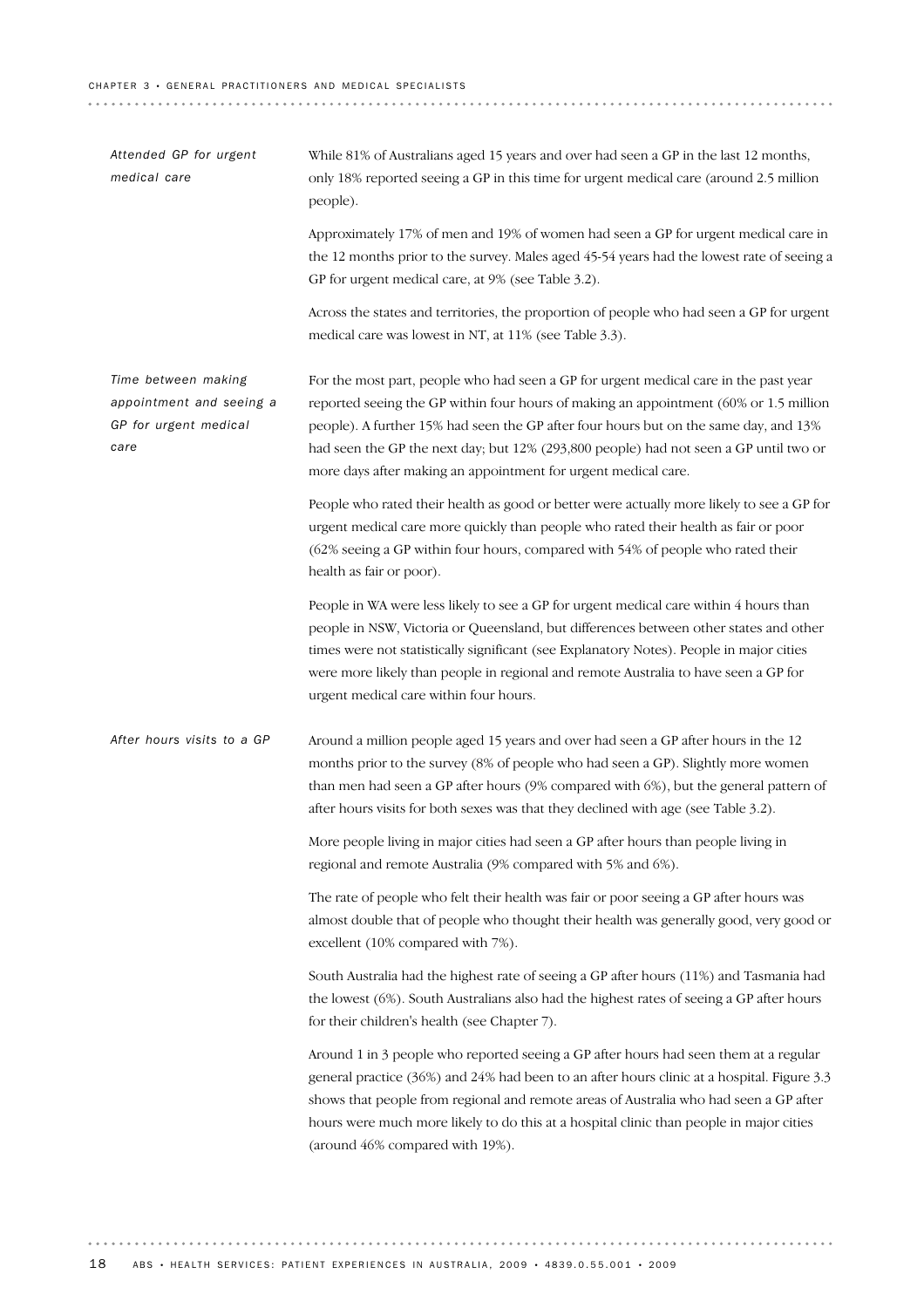*continued*

*After hours visits to a GP* 3.3 TYPE OF AFTER HOURS GP CLINIC VISITED (a) , by Remoteness



(a) Persons 15 years and over who visited a GP after hours in the last 12 months (b) including late night clinic, home visit and other clinic or practice.

(See Table 3.1 for more detail)

#### *Prescriptions for medication*

Of people aged 15 years and over who had visited a GP in the past 12 months, 81% (11.3 million people) had received a prescription for medication.

For the most part, women had received more prescriptions for medication than men. This was particularly noticeable in the 15-24 year age group (77% of women and 64% of men) and the 45-54 year age group (83% of women compared with 71% of men). The proportion of people who had been prescribed medication generally increased with age for both sexes, reaching 91% for men and 97% for women aged 75 years and over.



#### 3.4 RECEIVED PRESCRIPTION FOR MEDICATION (a), by Age

(a) Persons 15 years and over who had visited a GP in last 12 months

People who assessed their general health as fair or poor reported higher rates of receiving a prescription (94%, compared with 79% of people who rated their health as excellent, very good or good) (see Table 3.1).

Of people aged 15 years and over who had been to a GP in the past year, around 5.6 million were referred to a medical specialist (40%). Rates of referral in the NT were the lowest in the country at 30% (keeping in mind that the survey did not collect data from very remote areas, which represents approximately 24% of the population of the NT). *Medical specialists*

<sup>(</sup>See Table 3.2 for more detail)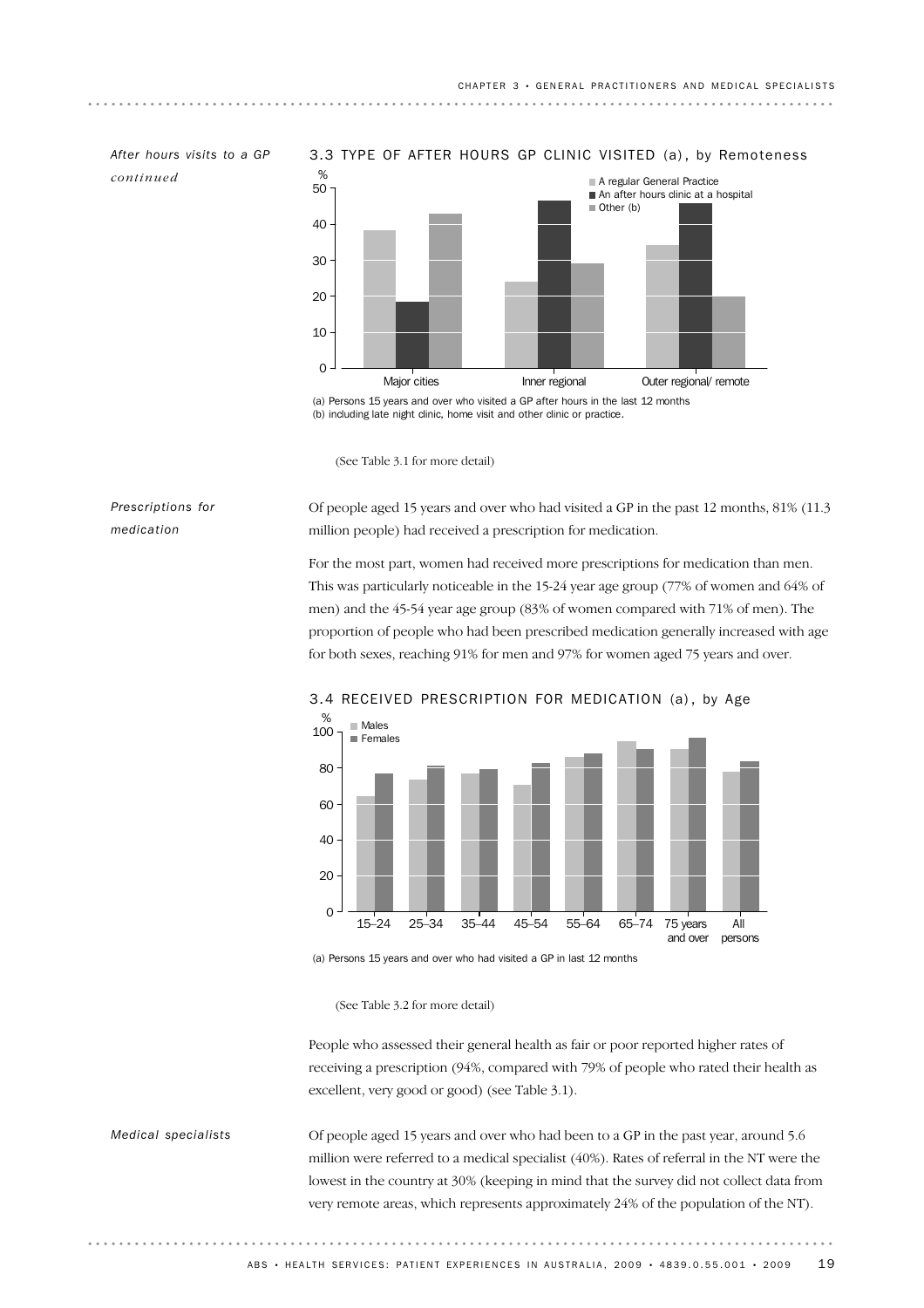| Medical specialists<br>continued | Rates of referral to a medical specialist increased fairly steadily with age, from 23% of<br>young men aged 15-24 to 56% of men aged 75 years and older; and from 33% of young<br>women aged 15-24 to 49% of women aged 75 years and older.                          |
|----------------------------------|----------------------------------------------------------------------------------------------------------------------------------------------------------------------------------------------------------------------------------------------------------------------|
|                                  | People assessing their health as fair or poor were far more likely to have been referred to<br>a specialist than people who rated their general health good or better (62% and 37%)<br>respectively) and were more likely to have seen a specialist 4 or more times. |
|                                  | Most people who had received a referral had visited a medical specialist more than once<br>in the past year (59%). Around a quarter of people who had been referred had seen a<br>specialist four or more times in the previous 12 months (25%).                     |
|                                  | Most people reported that they had actually seen the specialist they were most recently<br>referred to $(85%)$ . This number was higher for people not born in Australia (88%)<br>compared with 83% of people born in Australia).                                    |
|                                  | Rates of seeing a medical specialist were not significantly affected by levels of<br>disadvantage or by remoteness (see Table 3.7).                                                                                                                                  |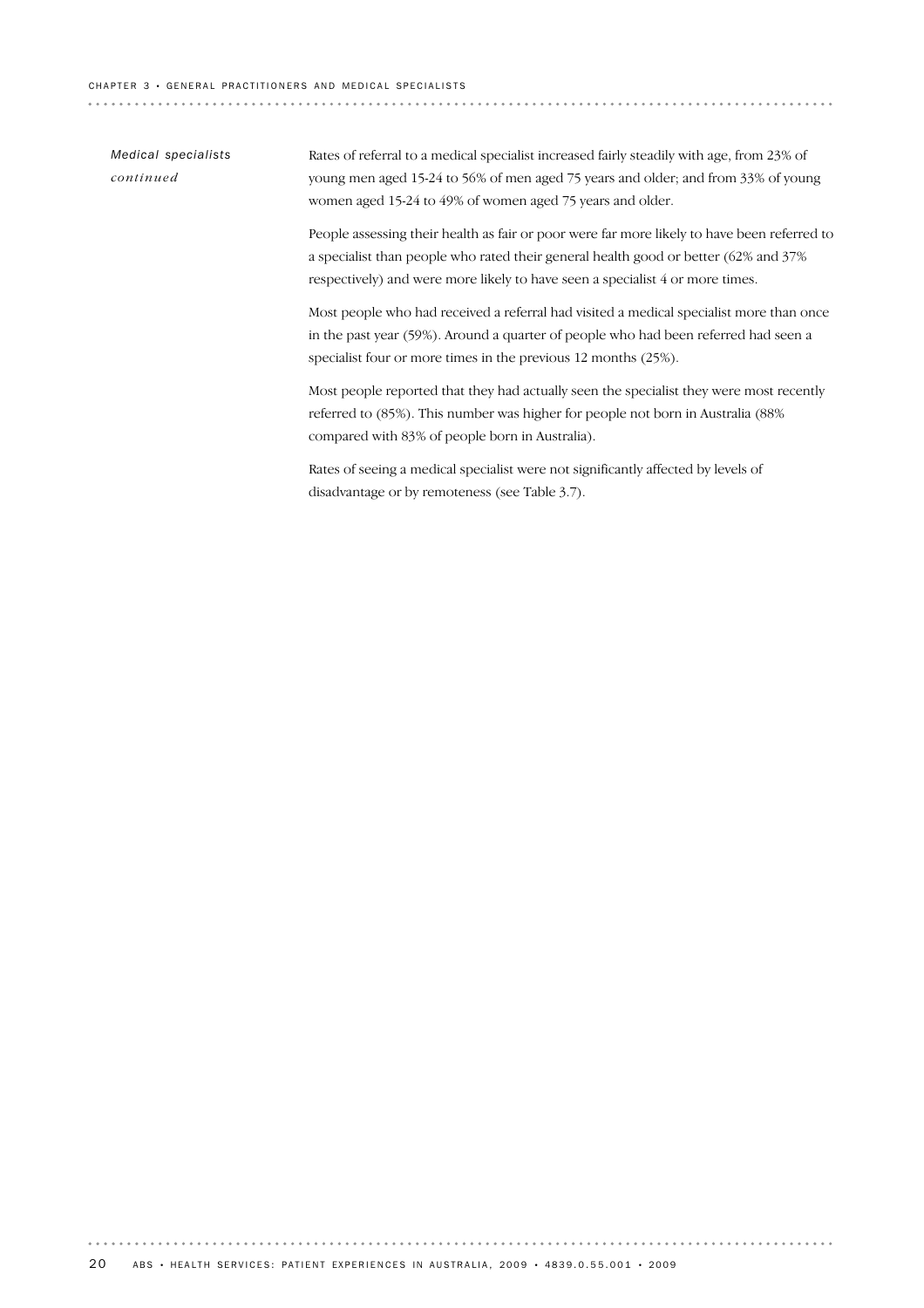# CHAPTER **4** HOSPITAL AND EMERGENCY

### HOSPITAL AND EMERGENCY

People who had been admitted to hospital in the past year were asked about the frequency of their hospital admissions, whether they had been treated as a public or private patient on their most recent admission, whether they had been given the choice to be treated a public or private patient on their most recent admission and whether they had been provided with enough information to make that choice.

People who had visited a hospital emergency department in the past year were asked about the frequency of their visits, whether they thought the care they received on their most recent visit could have been provided by a GP, and the main reason they went to the hospital emergency department instead of a GP or thought the care could not have been provided by a GP.

### *Frequency of hospital admissions*

Approximately 2.3 million Australians aged 15 years and over (13%) had been admitted to hospital in the past year. Almost three-quarters of those admitted to hospital had been admitted once only, while 586,500 people had been admitted more than once in that time (26%). Men were slightly more likely than women to have been admitted to hospital more than once (29% and 23% respectively).

Figure 4.1 shows frequency of hospital admissions by State or Territory:



#### 4.1 NUMBER OF TIMES ADMITTED TO HOSPITAL IN THE LAST 12 MONTHS (a), by State/Territory

(See Table 4.3 for more detail)

Rates of being admitted to hospital multiple times in the past year were highest for people living in the areas of most disadvantage (29%). This rate decreased to 21% of those living in the areas of least disadvantage.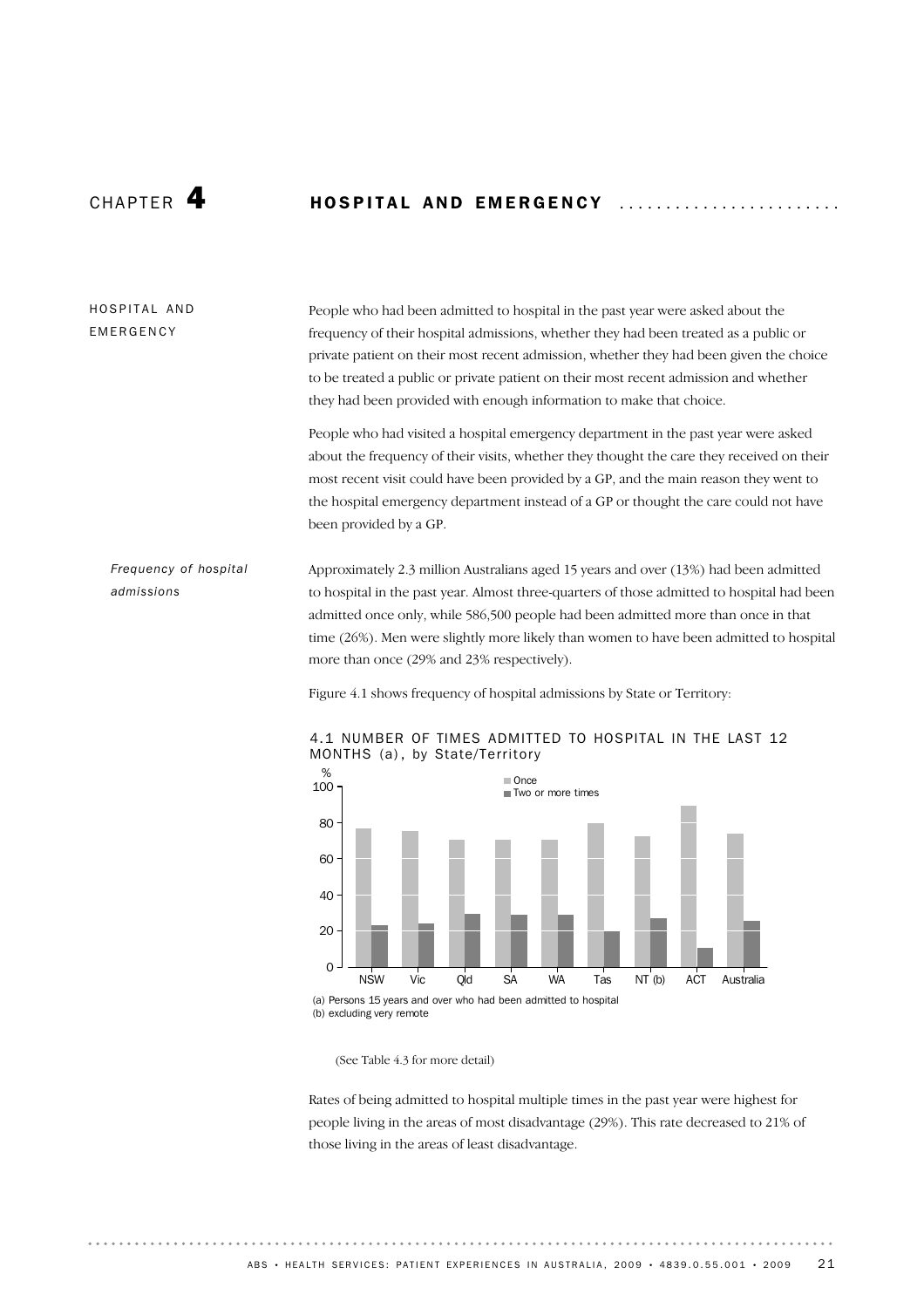. . . . . . . . . . . . . . . . . . .

*Frequency of hospital admissions continued* People who rated their general health as fair or poor were more likely than those who rated their health as good or better to have been admitted to hospital more than once (40% compared with 21%).

Frequency of hospital admissions was not significantly affected by age, remoteness or private health insurance status, however employed people were more likely to have been admitted to hospital only once compared with people who were unemployed or not in the labour force (see Tables 4.1 and 4.2 for more detail).

In the 12 months before the survey, over a million people who were admitted to hospital had been treated as private patients on their most recent admission to hospital. *Treated as a public or private patient*

> Queensland had the lowest rate of people being treated as private patients at just under 40%, while the ACT had the highest rate at around 54%. For most of the other states, the rate was around 50% (see Figure 4.2).



#### 4.2 TREATED AS PUBLIC OR PRIVATE PATIENT ON MOST RECENT ADMISSION TO HOSPITAL (a), by State/Territory

Almost half of the people living in major cities and inner regional Australia had been treated as private patients on their most recent admission to hospital, compared with around a third of people living in outer regional or remote areas of Australia.

Figure 4.3 below shows that the rate of people who had been treated as private patients on their most recent hospital admission was lowest for people living in the areas of most disadvantage. These people were in fact more than three times as likely to have been treated as public patients.

The rate of being treated as a private patient steadily increased for people living in less disadvantaged areas, with people living in the least disadvantaged areas more than twice as likely to have been treated as private rather than public patients.

<sup>(</sup>See Table 4.3 for more detail)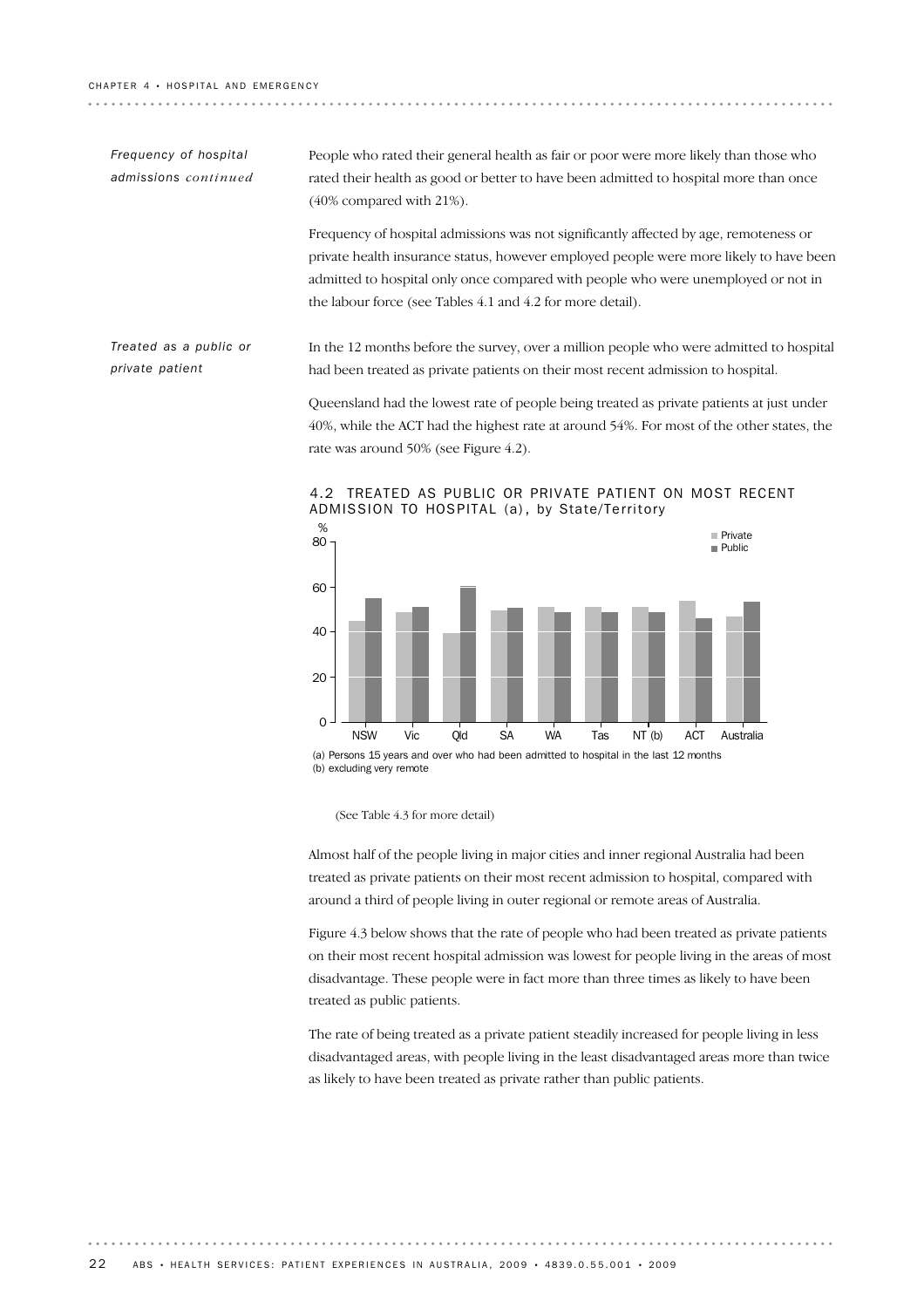*Treated as a public or private patient continued* 4.3 TREATED AS PUBLIC OR PRIVATE PATIENT ON MOST RECENT ADMISSION TO HOSPITAL (a), by Index of disadvantage (b)



(a) Persons 15 years and over who had been admitted to hospital in the last 12 months (b) excluding a small number of persons for whom relative disadvantage was unable to be determined

(See Table 4.1 for more detail)

Younger people (aged between 15 to 34 years) were less likely to have been treated as private patients on their most recent admission to hospital than people aged 35 years and over.

Survey results showed a relationship with employment status and self-perception of health on whether or not people had been treated as private patients. Employed people were around one and a half times more likely than people who were unemployed or not in the labour force to have been treated as a private patient (57% compared to 38%).

Similarly, people who felt their health was excellent, very good or good were also one and a half times more likely than people who felt their health was fair or poor to have been treated as a private patient.

Not surprisingly, people with private health insurance were more likely to have been treated as private patients (76%) than people without private health insurance (8%) on their most recent admission to hospital. However, almost a quarter of people with private health insurance (24% or 298,800 people) chose not to be treated as a private patient on their most recent visit.

Across Australia, two out of five people who were admitted to hospital had been given a choice to be treated as a public or private patient on their most recent hospital admission.

Geographical location and index of disadvantage did not have a significant impact on rates of being offered this choice, however rates were affected by private health insurance status, self-assessed health and age. For example:

- 46% of people with private health insurance that were admitted to hospital had been given the choice to be treated as a public or private patient on their most recent visit, compared with 30% of people without private health insurance (see Table 4.1);
- 42% of people admitted to hospital who rated their health as good or better had been given the choice, compared with 33% of people who rated their health as fair or poor (see Table 4.2); and

*Given the choice to be treated as a public or private patient*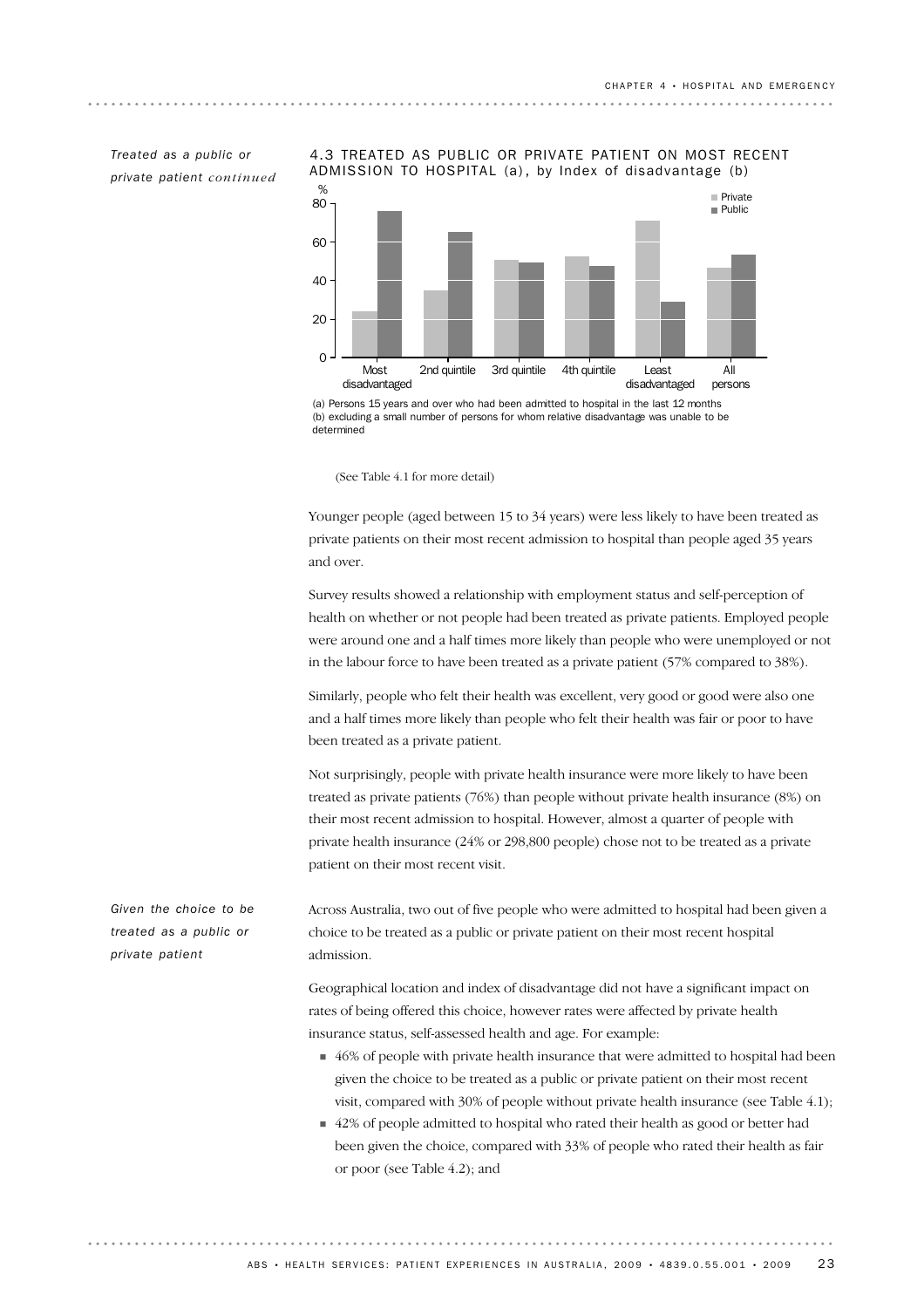. . . . . . . . . . . . . . . . . . .

*Given the choice to be treated as a public or private patient continued*

*Information to assist choice of being treated as public or private patient*

**PEOPE** admitted to hospital aged between 35 to 44 years were more likely to have been given the choice to be treated as a public or private patient than people in other age groups (see Table 4.2).

Of the people who were given the choice to be treated as a public or private patient, approximately 87% (783,400 people) reported feeling they had been given enough information to choose. Men were more likely than women to report this (92% and 85% respectively).

Across the States and Territories, people living in WA (79%) were the least likely to report being given enough information to choose, while nearly all people living in the ACT (100%) and Tasmania (99%) felt they were given enough information, shown in Figure 4.4 below.



4.4 FELT WAS GIVEN ENOUGH INFORMATION TO CHOOSE TO BE TREATED AS PUBLIC OR PRIVATE PATIENT (a), by State/Territory

(a) Persons 15 years or over who were given the choice to be treated as a public or private patient on most recent admission to hospital (b) excluding very remote

(See Table 4.3 for more detail)

Less people in areas of least disadvantage reported receiving enough information to make a choice about being treated as a public or private patient than people in areas of more disadvantage (80% compared with, for example, 92% of people in the middle quintile of the index of disadvantage).

While people with private health insurance had been given the choice to be treated as a public or private patient more often than people without private health insurance, they were less likely to feel they had been given enough information to make the choice (84% and 93% respectively).

Employed people were less likely to feel that they had been given enough information to choose (83%) than people who were unemployed or not in the labour force (92%) (see Table 4.1 for more detail).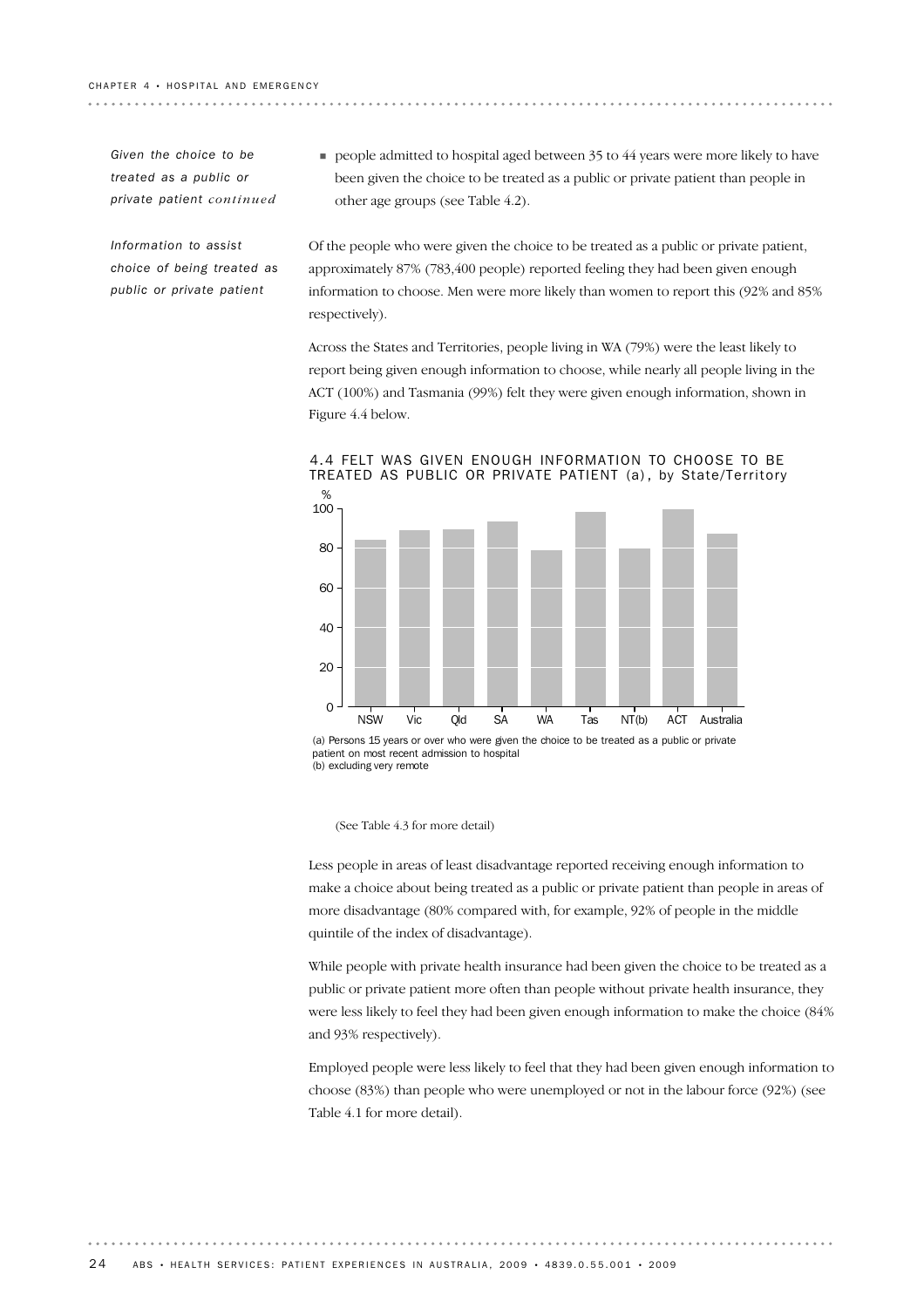### *Visits to a hospital emergency department*

In 2009, approximately 2.3 million Australians aged 15 years and over visited a hospital emergency department. Around 73% of these people visited the emergency department only once in this time, however the remaining 27% (617,400 people) visited two or more times.

People from areas of most disadvantage were more likely to have visited a hospital emergency department more than once in the year than people from areas of least disadvantage (see Figure 4.5 below).





(a) Persons 15 years and over who had visited an emergency department in the last year (b) excluding a small number of persons for whom relative disadvantage could not be determined

(See Table 4.4 for more detail)

People living in inner regional Australia (22%) were less likely to have visited a hospital emergency department two or more times in the year than people living in outer regional or remote parts of Australia (32%).

People who considered their health to be fair or poor were more likely to have visited an emergency department more often than people who rated their health as good or better (see Table 4.5). This was also the case for people who were unemployed or not in the labour force compared with those who were employed (see Table 4.4).

Age and sex did not appear to have a significant impact on the frequency of visits to a hospital emergency department.

Around a quarter of the people who had visited a hospital emergency department in the past year (566,400 Australians aged 15 years and over) thought the care they had received on their most recent visit could have been provided by a general practitioner. This view was held equally by men (24%) and women (25%)

Employment status, self-assessed health and age had an effect on whether or not people thought the care they needed could have been provided by a GP. Employed people were more likely to feel that their care could have been provided by a GP than people who were unemployed or not in the labour force, and people who considered their health to be good or better were more likely to feel this than people who considered their health to be fair or poor (see Tables 4.4 and 4.5).

*Hospital emergency patients who thought care could have been provided by GP*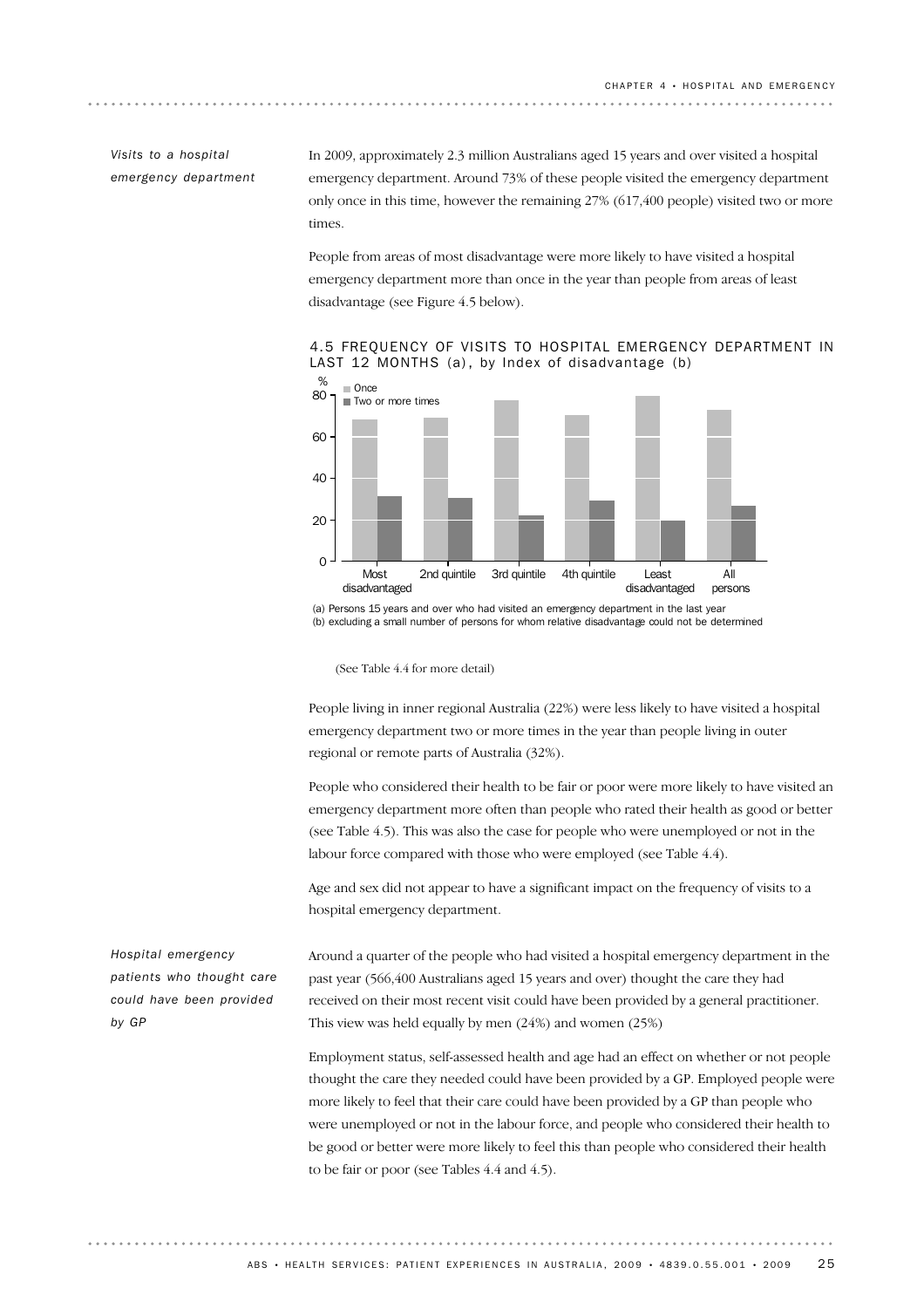*Hospital emergency patients who thought care could have been provided by GP continued*

Figure 4.6 below shows almost a third of people aged 45 to 54 years thought the care they needed could have been provided by a GP compared with only one-sixth of people aged 75 years and over.



#### 4.6 THOUGHT CARE COULD HAVE BEEN PROVIDED BY A GP ON MOST RECENT VISIT TO A HOSPITAL EMERGENCY DEPARTMENT (a) , by Age

(a) Persons aged 15 years and over who had visited an emergency department in the last 12 months

#### (See Table 4.5 for more detail)

*Main reason patients went to a hospital emergency department instead of a GP*

All people who had visited a hospital emergency department in the past 12 months were asked whether they thought the care they received on their most recent visit could have been provided by a GP, and, depending on their answer, the main reason they thought the care could not have been provided by a GP, or the main reason they went to the emergency department instead of a GP.

Almost one in two people went to an emergency department on their most recent visit because they thought their condition was serious or life threatening (47%). Time of day or day of week was also a factor, with 23% of people providing this as their main reason.

The rate of people going to a hospital emergency department instead of a GP because they thought their condition was serious or life threatening was around one in two people in Queensland and NSW and around one in three people in Tasmania, the NT and the ACT.

Remoteness had an impact on people's reasons for going to a hospital emergency department instead a GP. Over 50% of people living in major cities went to an emergency department instead a GP because they thought their condition was serious or life threatening, compared with 37% of people living in outer regional or remote Australia.

On the other hand, around 12% of people in outer regional or remote Australia went to an emergency department because the waiting time for a GP appointment was too long, compared with around 2% of people in major cities. People from inner regional Australia were more likely to go to a hospital emergency department instead a GP due to the time of day or day of week than people in other areas (see Table 4.5 for details).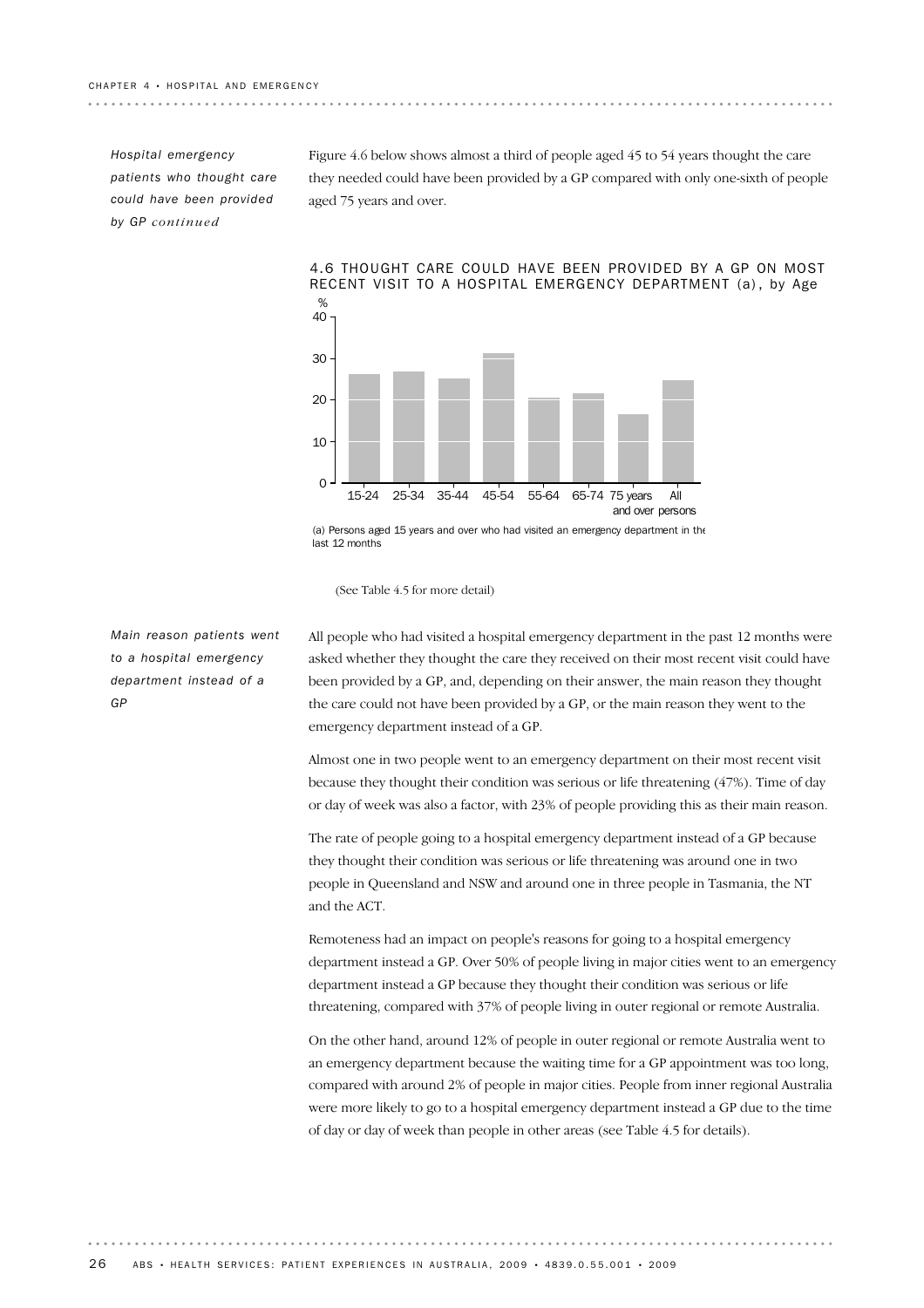*Main reason patients went to a hospital emergency department instead of a GP continued*

People who considered their health to be excellent, very good or good were less likely to go to an emergency department instead of a GP because their condition was serious or life threatening than people who considered their health to be fair or poor. They were, however, more likely to go due to the time of day or day of week than people who considered their health to be fair or poor.

People aged 65 to 74 years had the highest rate of going to a hospital emergency department instead of a GP because of a serious or life threatening condition (54%), and people aged 25 to 34 years had the lowest rate (39%). People either side of the 25 to 34 year age grouping had a rate closer to the national average (50% for people aged 15 to 24 years and 48% for people aged 35 to 44 years), shown here in Figure 4.7.

4.7 WENT TO EMERGENCY INSTEAD OF GP BECAUSE CONDITION WAS SERIOUS OR LIFE THREATENING (a), by Age



(a) Persons 15 years and over who visited an hospital emergency department in the last 12 months, Main reason for visiting emergency department on most recent occasion

(See Table 4.5 for more detail)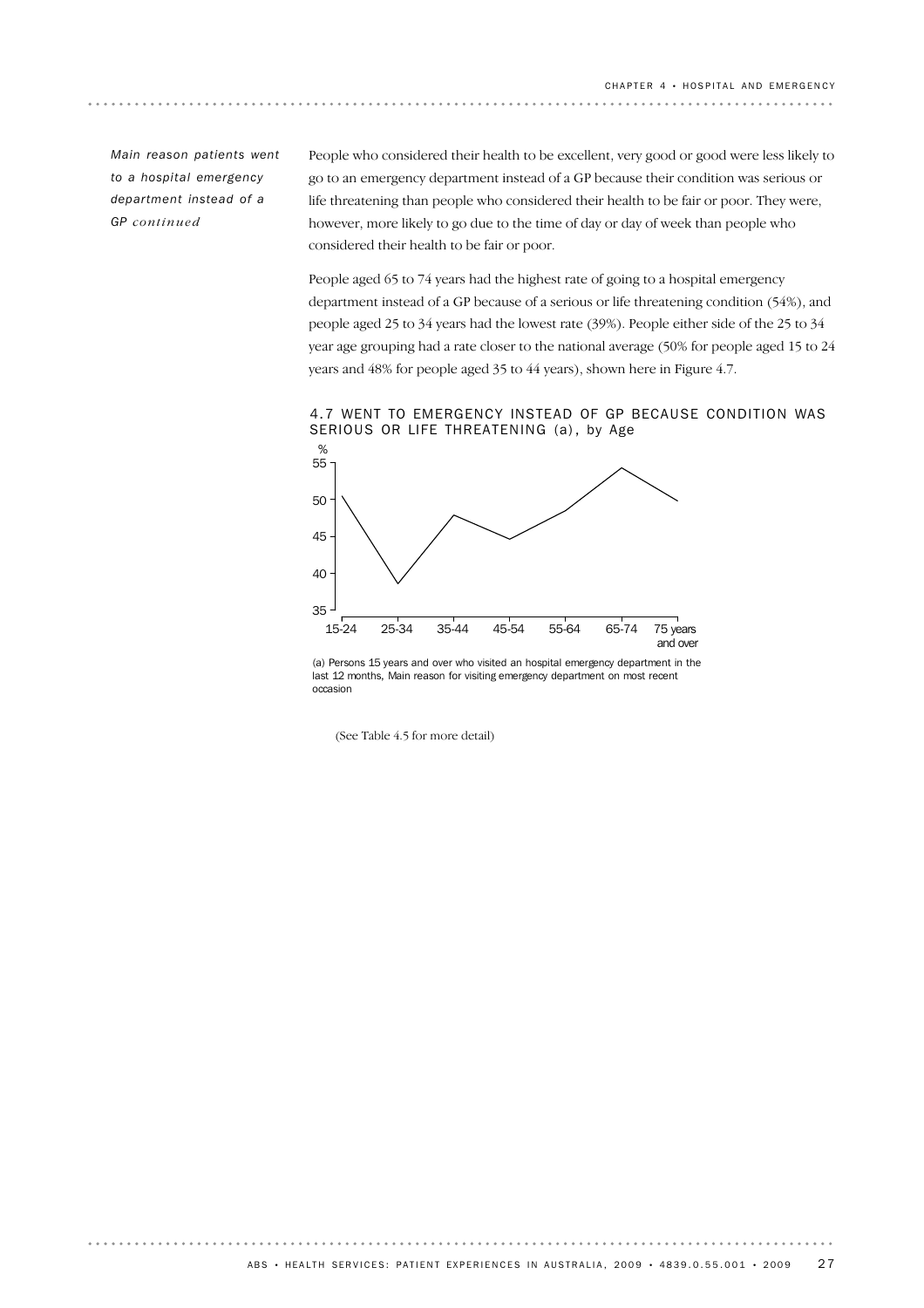$\alpha$  is a set  $\alpha$ 

# CHAPTER 5 COMMUNICATION WITH HEALTH PROVIDERS ......

| COMMUNICATION WITH<br>HEALTH PROVIDERS | This chapter explores in more detail people's experiences with communication around<br>prescriptions for medication, pathology and imaging tests, and seeing three or more<br>health professionals for a single condition.                                                                                                                                                                                                                                                                                    |
|----------------------------------------|---------------------------------------------------------------------------------------------------------------------------------------------------------------------------------------------------------------------------------------------------------------------------------------------------------------------------------------------------------------------------------------------------------------------------------------------------------------------------------------------------------------|
|                                        | For the most part, rates of receiving and completely understanding explanations were<br>high (around 85% or greater) and did not significantly differ between categories for each<br>characteristic. For example, there was no particular difference for people with and<br>without private health insurance, or from areas of greater or lesser disadvantage, or even<br>with differing levels of education in rates of receiving and understanding information<br>about the health service they were using. |
|                                        | Where people were seeing multiple heath professionals for a single condition, rates of<br>reporting issues caused by a lack of communication between these health professionals<br>were also steady across categories for most characteristics, at around 10%.                                                                                                                                                                                                                                                |
|                                        | Where people had asked a pharmacist for health-related advice, the greater proportion<br>found that advice completely met their needs. This was similarly unaffected by the range<br>of population characteristics noted above.                                                                                                                                                                                                                                                                               |
| Prescriptions for<br>medication        | Approximately 11.3 million people aged 15 years and over had been prescribed<br>medication in the 12 months prior to the survey (81% of people who had seen a GP in<br>the past year). The GP had explained the reasons for prescribing this medication in 98%<br>of cases, and the explanation had been understood either completely or at least to some<br>extent by 99% of people (92% and 7% respectively) (see Figure 5.1, below).                                                                       |
|                                        | Around 9.8 million people (87%) were shown how to take or administer the medication<br>that had been prescribed, generally by a GP (86%) or other health professional (10%).<br>Slightly more people in major cities were shown how to take or administer their<br>medication than people in outer regional and remote areas of Australia (87% compared<br>with 83%). See Table 5.1 for more detail of communication around prescriptions for<br>medication.                                                  |
| Pathology tests                        | In the 12 months prior to the survey, approximately 8.4 million Australians aged 15 years<br>and over had a pathology test following referral by a health professional (49%), excluding<br>tests had in a hospital.                                                                                                                                                                                                                                                                                           |
|                                        | In most cases (98%) the referring health professional had explained the reasons for the<br>most recent pathology test. These reasons were well understood, with 93% of people<br>understanding them completely and a further 6% understanding them to some extent.<br>This high level of understanding was reported by both men and women, and across all<br>age groups.                                                                                                                                      |
|                                        |                                                                                                                                                                                                                                                                                                                                                                                                                                                                                                               |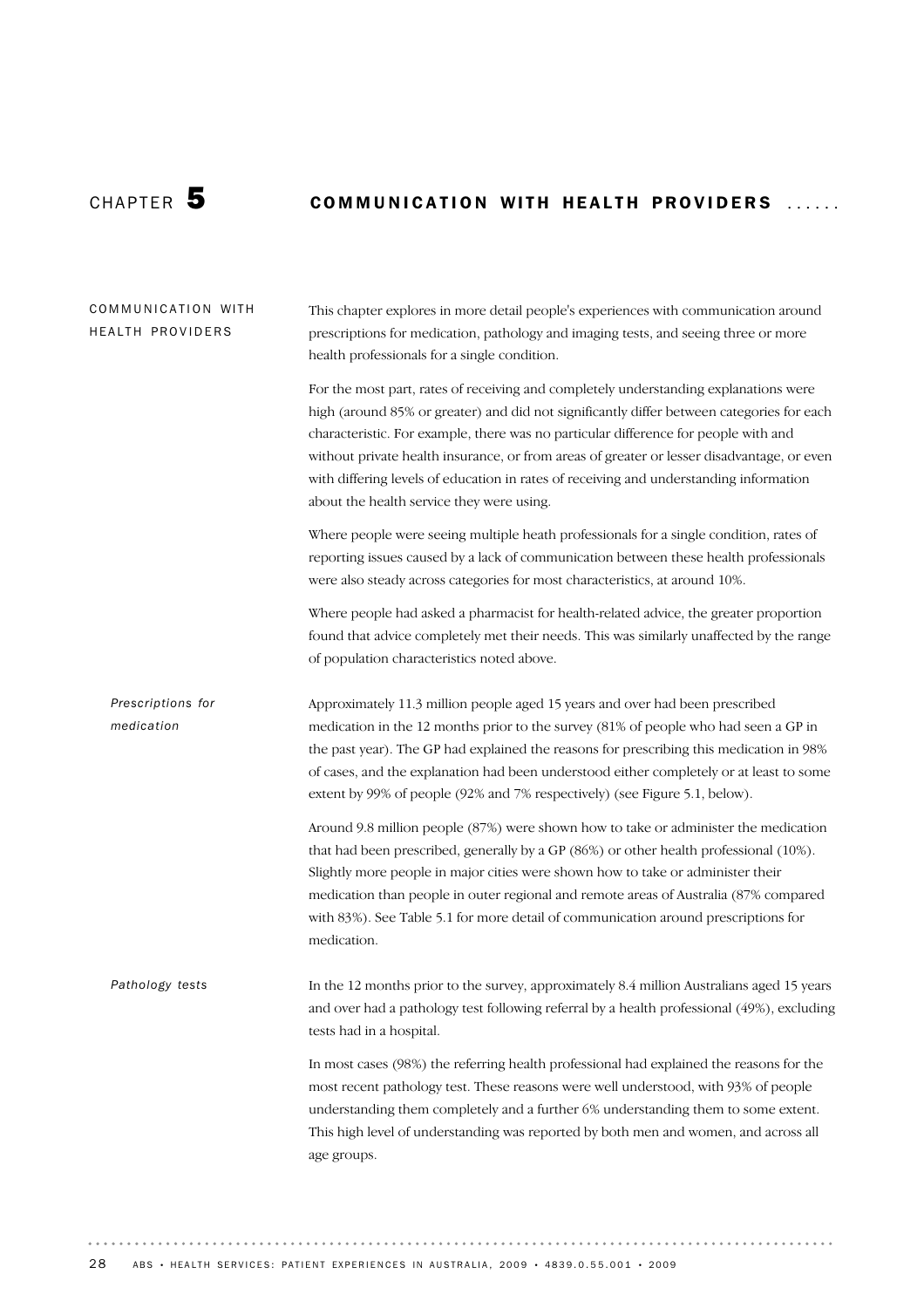| Pathology tests continued | Nearly half the people surveyed had received the results of their most recent pathology<br>test at a follow up appointment (46%). Others had either been contacted by someone<br>(27%) or had contacted someone (21%) to obtain their results. It was rare for results to<br>be given at the time of the test $(1\%)$ . Follow up appointments were more common<br>among those aged 55 years and over. |
|---------------------------|--------------------------------------------------------------------------------------------------------------------------------------------------------------------------------------------------------------------------------------------------------------------------------------------------------------------------------------------------------------------------------------------------------|
|                           | People living in major cities (49%) were more likely than people in inner regional areas<br>$(42%)$ or outer regional or remote areas $(35%)$ to have had a follow up appointment.<br>Women were more likely than men to have contacted someone to obtain their test<br>results (23% compared with 17%).                                                                                               |
|                           | At the time of the survey, 5% of respondents had not received the results of their most<br>recent pathology test, in some instances because it was too soon to do so. Of the people<br>who had received their results, 94% had received an explanation of the results,<br>predominantly from the referring health professional (90%).                                                                  |
|                           | As with reasons for the test, pathology results were well understood, although slightly<br>less so than the reasons were. Results were understood completely by 90% of people and<br>understood to some extent by a further 10% (see Figure 5.1, below).                                                                                                                                               |
|                           | Satisfaction with arrangements for receiving results of the most recent pathology test was<br>generally high, with 51% of people very satisfied and a further 39% satisfied. Only 6% of<br>people said that they were either dissatisfied or very dissatisfied.                                                                                                                                        |
|                           | More people in major cities were very satisfied with arrangements for receiving their<br>results than people in inner regional and outer regional/remote Australia (52% compared<br>with 49% and 44% respectively). People aged 45 years and over were more likely to have<br>been very satisfied with arrangements for receiving their results than younger people.                                   |
|                           | See Table 5.2 for more detail of communication around pathology tests.                                                                                                                                                                                                                                                                                                                                 |
| Imaging tests             | Around 5.4 million Australians aged 15 years and over had an imaging test in the past<br>year (31%). Only slightly more than half of these people had been told how much the<br>out-of-pocket expenses would be prior to the test (57% or 3 million people).                                                                                                                                           |
|                           | More women than men had been informed of the out-of-pocket expenses prior to their<br>test (60% compared with 51%), and more people in major cities had been told of the<br>out-of-pocket expenses beforehand than people in outer regional and remote areas of<br>Australia (58% and 46% respectively).                                                                                               |
|                           | Most people (5.1 million) had been referred for their most recent test by a health<br>professional, and of these, 99% had received an explanation of the reasons for the test.<br>Understanding of these reasons was high for both men and women across all age groups,<br>with 95% of people overall understanding the reasons completely, and a further 5%<br>understanding them to some extent.     |
|                           | At the time of the survey, the results of the most recent imaging test had been explained<br>to 93% of people, generally by the referring health professional (89%). Just over 90% of<br>the people who had received an explanation of their test results understood them<br>completely, and a further 9% understood them to some extent (as shown in Figure 5.1,<br>below).                           |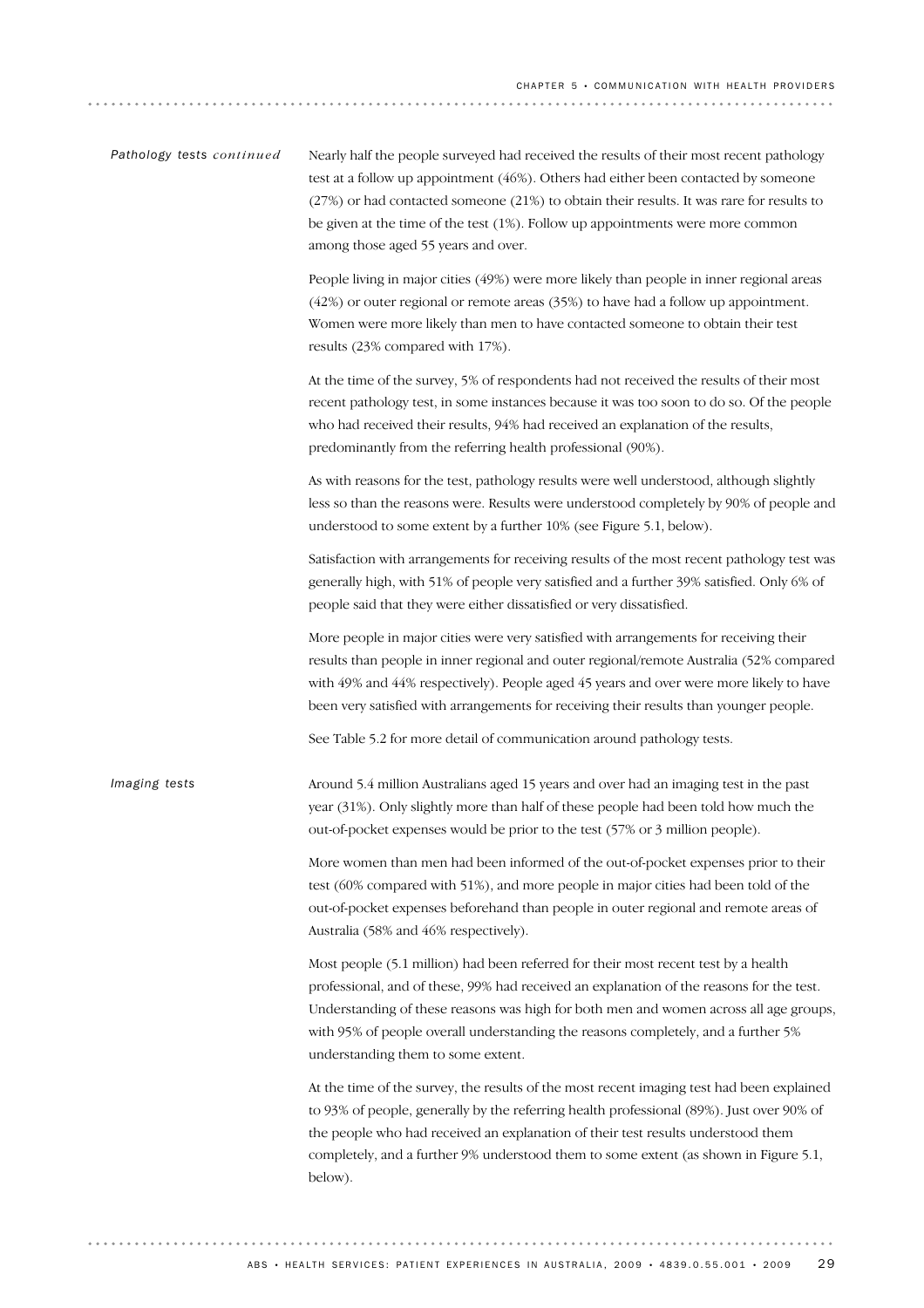| Imaging tests continued | See Table 5.3 for more detail of communication around imaging tests.                                                                                                                                                                                                                                                                                                                                                                                    |
|-------------------------|---------------------------------------------------------------------------------------------------------------------------------------------------------------------------------------------------------------------------------------------------------------------------------------------------------------------------------------------------------------------------------------------------------------------------------------------------------|
| Coordination of care    | Approximately 4.2 million people aged 15 years or over $(24%)$ saw three or more health<br>professionals in the past year for a single condition. Of these people, 61% reported that a<br>health professional had helped to coordinate their health care, predominantly GPs (54%)<br>and medical specialists (31%). People reported that this coordination of care had helped<br>to a large extent in 71% of cases, and to some extent in 27% of cases. |
|                         | About 11% of people who had seen three or more health professionals in the past year<br>for a single condition reported that there had been issues caused by a lack of<br>communication between the health professionals. People aged 75 years and over<br>reported the least instances of this (5%).                                                                                                                                                   |
|                         | There were more issues caused by a lack of communication between health<br>professionals for people who rated their health as fair or poor (14%) than people who<br>rated their health as good or better (9%).                                                                                                                                                                                                                                          |
|                         | See Table 5.4 for more detail of communication around coordination of care.                                                                                                                                                                                                                                                                                                                                                                             |
| Pharmaceutical advice   | Around 3.9 million people aged 15 years and over (23%) had asked a pharmacist for<br>health-related advice at some point in the past 12 months. Of these people, the great<br>majority reported that the advice met their needs completely (79%) and a further 18%<br>reported that it met their needs to some extent (see Figure 5.1).                                                                                                                 |
|                         | $F$ 1 EVDEDIENCE OF COMMITNICATION WITH HEALTH DDOVIDEDS (a)                                                                                                                                                                                                                                                                                                                                                                                            |



5.1 EXPERIENCE OF COMMUNICATION WITH HEALTH PROVIDERS (a) , Reasons/results understood or advice met needs

(a) Persons 15 years and over who had used selected health services or asked pharmacist for advice in the last 12 months

(Data for Figure 5.1 was drawn from Tables 5.1, 5.2, 5.3 and 5.5 .)

See Tables 5.5 to 5.7 for more detail of seeking health-related advice from pharmacists.

 $\frac{1}{2} \left( \frac{1}{2} \right) \left( \frac{1}{2} \right) \left( \frac{1}{2} \right) \left( \frac{1}{2} \right)$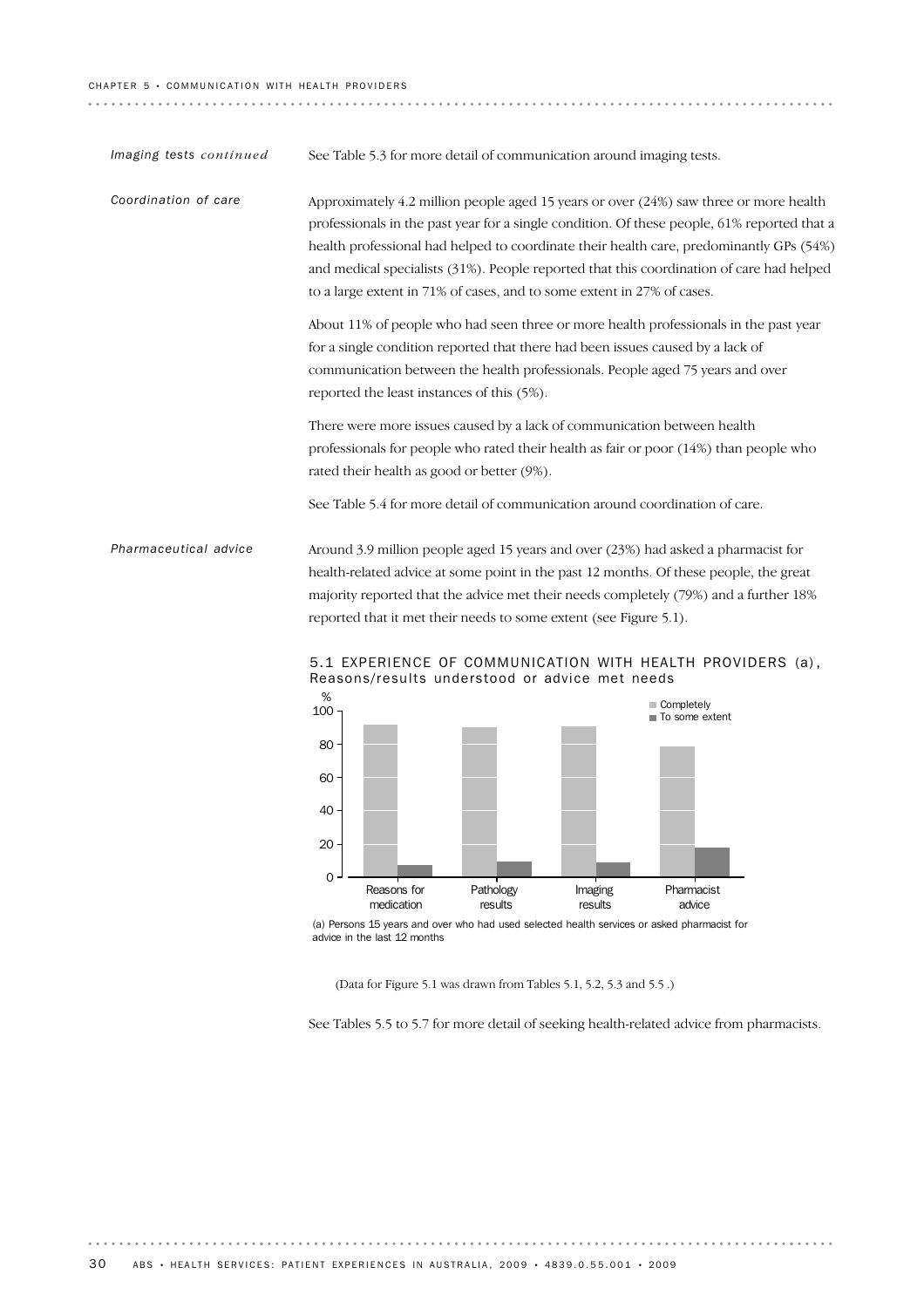# CHAPTER **6 HARM AND HARMFUL SIDE-EFFECTS**

### HARM AND HARMFUL SIDE-EFFECTS

This chapter provides information about harm or harmful side-effects experienced by people in the past year. Respondents were asked whether they had experienced harm or harmful side-effects from any medication, medical care, treatment or test in that time, and if so:

- ! where they had the medication, medical care, treatment or test that caused the harm or harmful side-effects;
- ! whether they received information beforehand of the possible risk of harm or harmful side-effects;
- ! whether they received an explanation of their most recent harm or harmful side-effect;
- ! how well they understood the explanation provided;
- ! whether they sought treatment from a health professional; and
- ! how satisfied they were with the way the situation was handled by the health professional for the most recent incident.

*Experienced harm or harmful side-effect*

Approximately 895,500 Australians aged 15 years and over (5%) reported that they had had medication, medical care, treatment or a test that had caused harm or a harmful side-effect at some time in the 12 months prior to the survey.

When people were asked where they had the medication, medical care, treatment or test the most recent time they had experienced harm or a harmful side-effect, the most common answer provided was at home (57%). This was consistent across all States and Territories, although rates were highest in Tasmania (79%) and lowest in NSW (51%) as can be seen in Figure 6.1.

#### 6.1 WHERE HAD MEDICATION, MEDICAL CARE, TREATMENT OR TEST THAT CAUSED HARM OR HARMFUL SIDE-EFFECT (a) , by State/Territory



(a) Persons 15 years and over who experienced harm or harmful side-effect in past 12 months (b) excluding very remote

(See Table 6.2 for more detail)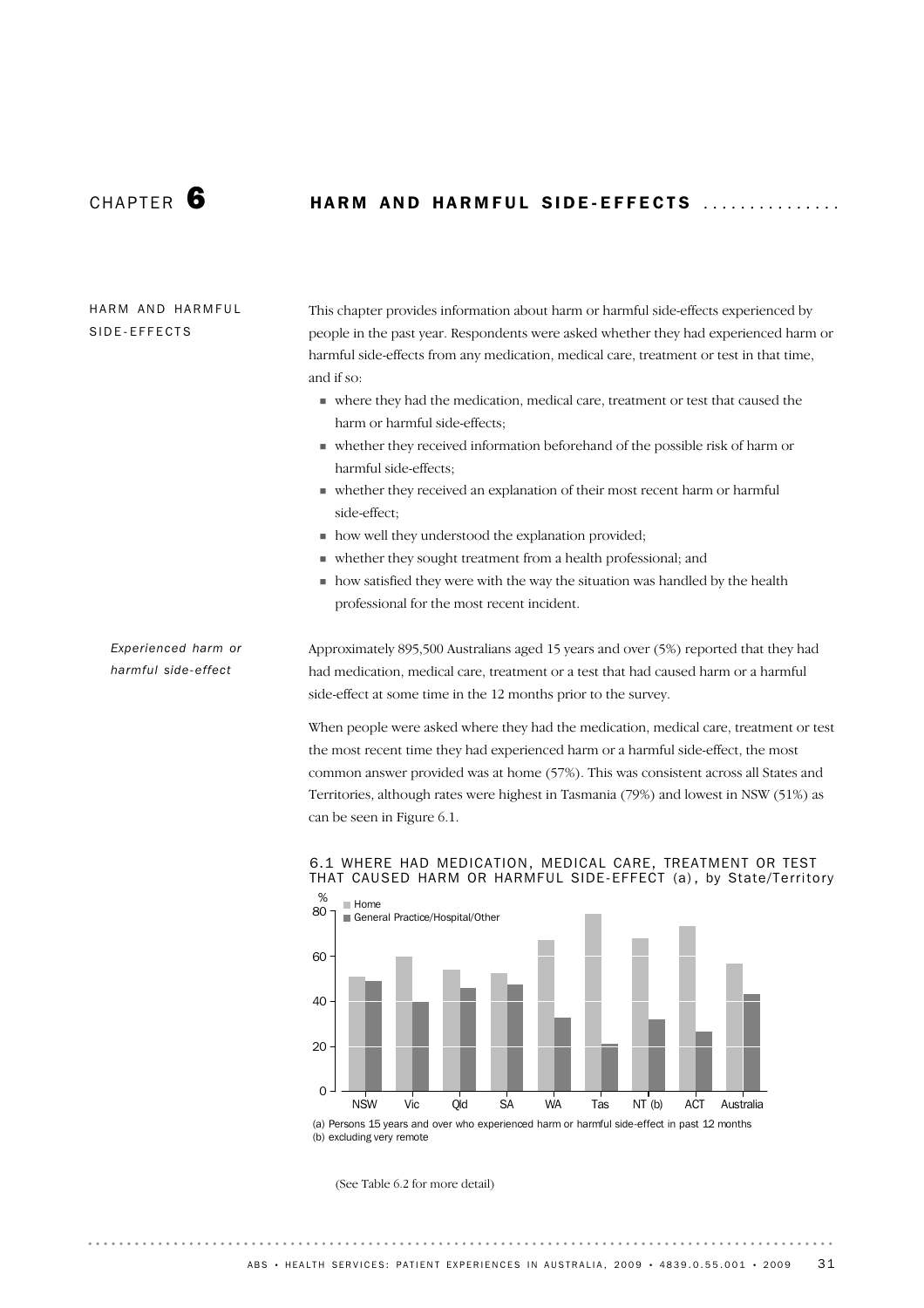*Experienced harm or harmful side-effect continued*

Around seven out of ten people aged 45 to 54 reported having the medication, medical care, treatment or test that caused harm or harmful side-effects at home. Men were slightly more likely than women to report this.

As shown in Figure 6.2, people aged 15 to 24 most commonly reported having the medication, medical care, treatment or test that caused harm or harmful side-effects in a GP clinic, hospital or other location, a pattern that was reversed for people aged 35 to 54.

6.2 WHERE HAD MEDICATION, MEDICAL CARE, TREATMENT OR TEST THAT CAUSED MOST RECENT HARM OR HARMFUL SIDE-EFFECT (a) , by Age



(a) Persons 15 years and over who had experienced harm or harmful side-effect in past 12 months

(See Table 6.1 for more detail)

#### *Informed of risk*

Across Australia, only 55% of people aged 15 years and over who experienced harm or harmful side-effects had been informed of the risk that the harm or side-effect might occur. Slightly more men (57%) than women (53%) had been informed of the risk.

Figure 6.3 shows that people aged 65 to 74 reported the lowest rate of being informed that the harm or harmful side-effects they experienced might occur (42%), while people aged 45 to 64 reported the highest rates (64% and 59% respectively).



#### 6.3 RECEIVED INFORMATION THAT MOST RECENT HARM OR HARMFUL SIDE-EFFECT COULD HAPPEN (a) (b), by Age

(a) persons 15 years and over that had experienced harm or harmful side-effects in past 12 months (b) includes a very small number of persons who received written information but did not read it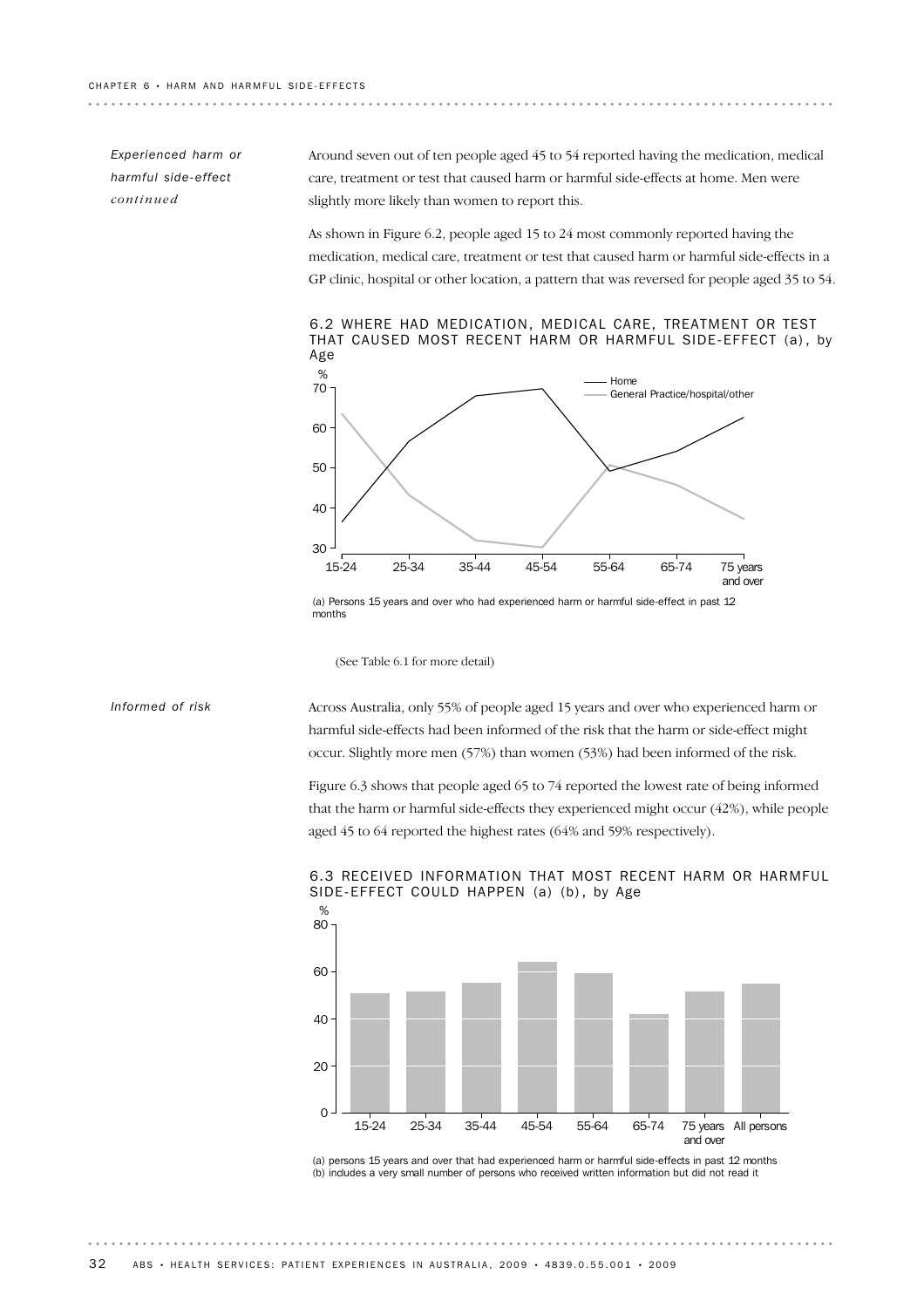*Informed of risk* (See Table 6.1 for more detail)

*continued*

*Received explanation of most recent harm or harmful side-effect*

Of those who had experienced harm or harmful side-effects, approximately two-thirds had received an explanation about what happened in relation to their most recent incident (66% or 593,800 people). Across the States and Territories, people in Victoria were the least likely to have received an explanation (56%) while people in the NT were the most likely (79%).

Most people who received an explanation of their most recent harm or harmful side-effect understood it completely (480,300 people or 81%).

*Visited a health professional about harm or harmful side-effect*

Nationally, around three-quarters of those that experienced harm or a harmful side-effect sought the attention of a health professional regarding their symptoms (74% or 658,600 people).

As shown in Figure 6.4, people aged 55 to 64 were the most likely to have seen a health professional after experiencing harm or harmful side-effects (86%), and people aged 25 to 34 were the least likely (62%).



6.4 SAW A HEALTH PROFESSIONAL ABOUT HARM OR HARMFUL SIDE-EFFECT (a), by Age

(a) persons 15 years and over who had experienced harm or harmful side-effect in last 12 months

(See Table 6.1 for more detail)

*Satisfaction with the way situation was handled for most recent harm or harmful side-effect*

Of the people who had seen a health professional for their most recent experience of harm or harmful side-effects, almost three-quarters (75%) were either very satisfied or satisfied with the way the situation was handled. The level of satisfaction varied markedly across the States and Territories, with 100% of people in the NT and almost that amount in Tasmania (98%) being satisfied, compared with NSW at 70% or WA at 71% (see Figure 6.5).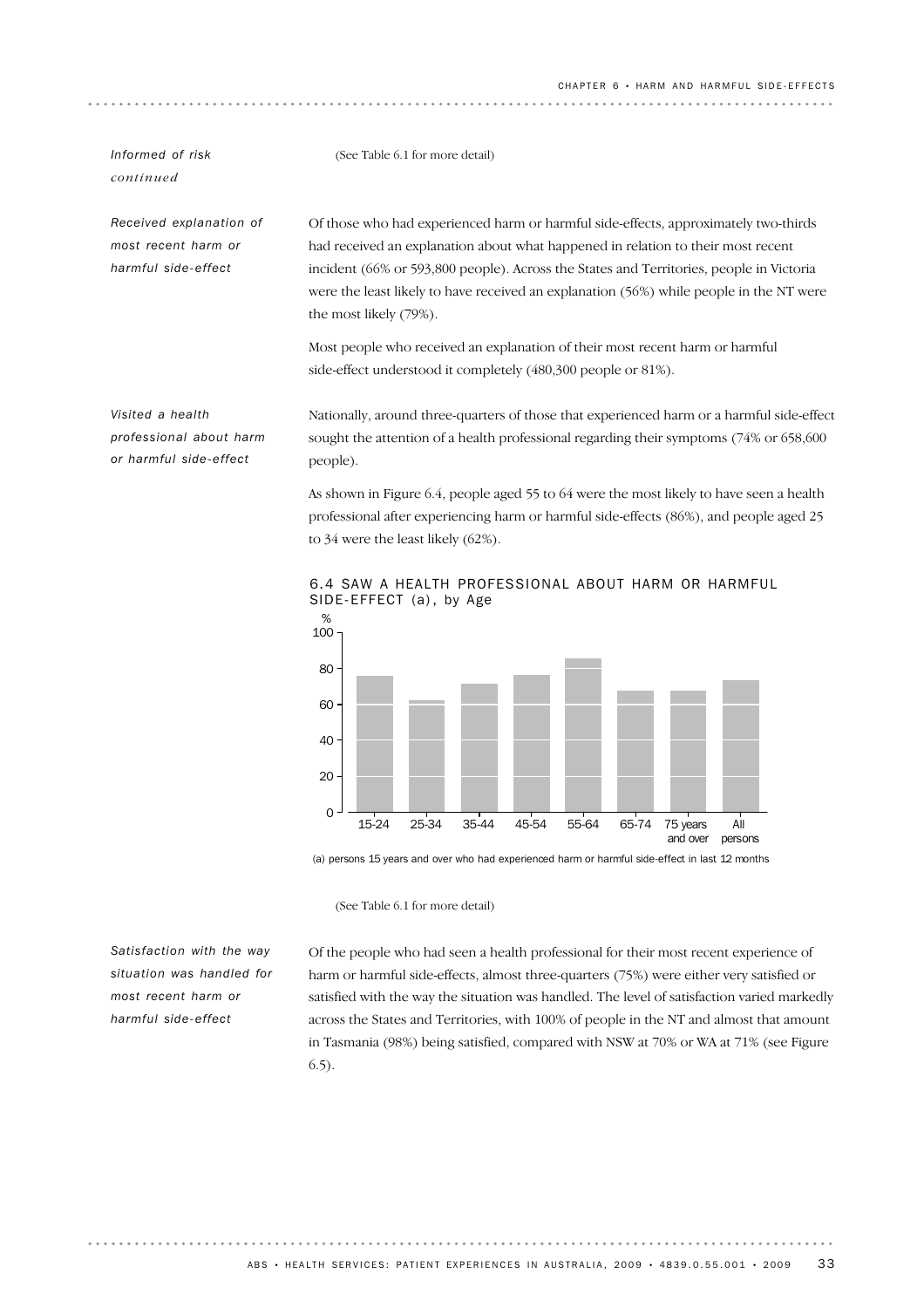**\*\*\*\*\*\*\*\*\*\*\*\*\*\***\*

*Satisfaction with the way situation was handled for most recent harm or harmful side-effect continued*



6.5 SATISFIED WITH THE WAY SITUATION WAS HANDLED FOR MOST RECENT HARM OR HARMFUL SIDE-EFFECT (a), by State/Territory

(b) excluding very remote

(See Table 6.2 for more detail)

After the age of 35, levels of satisfaction with the way their situation had been dealt with by a health professional were quite varied, with people aged 45 to 54 being the most satisfied and people aged 65 to 74 being the least satisfied. Around three-quarters of people aged 15-34 were satisfied with the way their situation had been handled (see Figure 6.6).



6.6 SATISFIED WITH THE WAY SITUATION WAS HANDLED FOR MOST RECENT HARM OR HARMFUL SIDE-EFFECT (a), by Age

(a) Persons 15 years and over who had seen a health professional about their most recent harm or harmful side-effect

(See Table 6.1 for more detail)

Women (76%) were slightly more likely than men (73%) to have been either satisfied or very satisfied with the way the situation had been handled for their most recent experience of harm or a harmful side-effect.

. . . . . . . .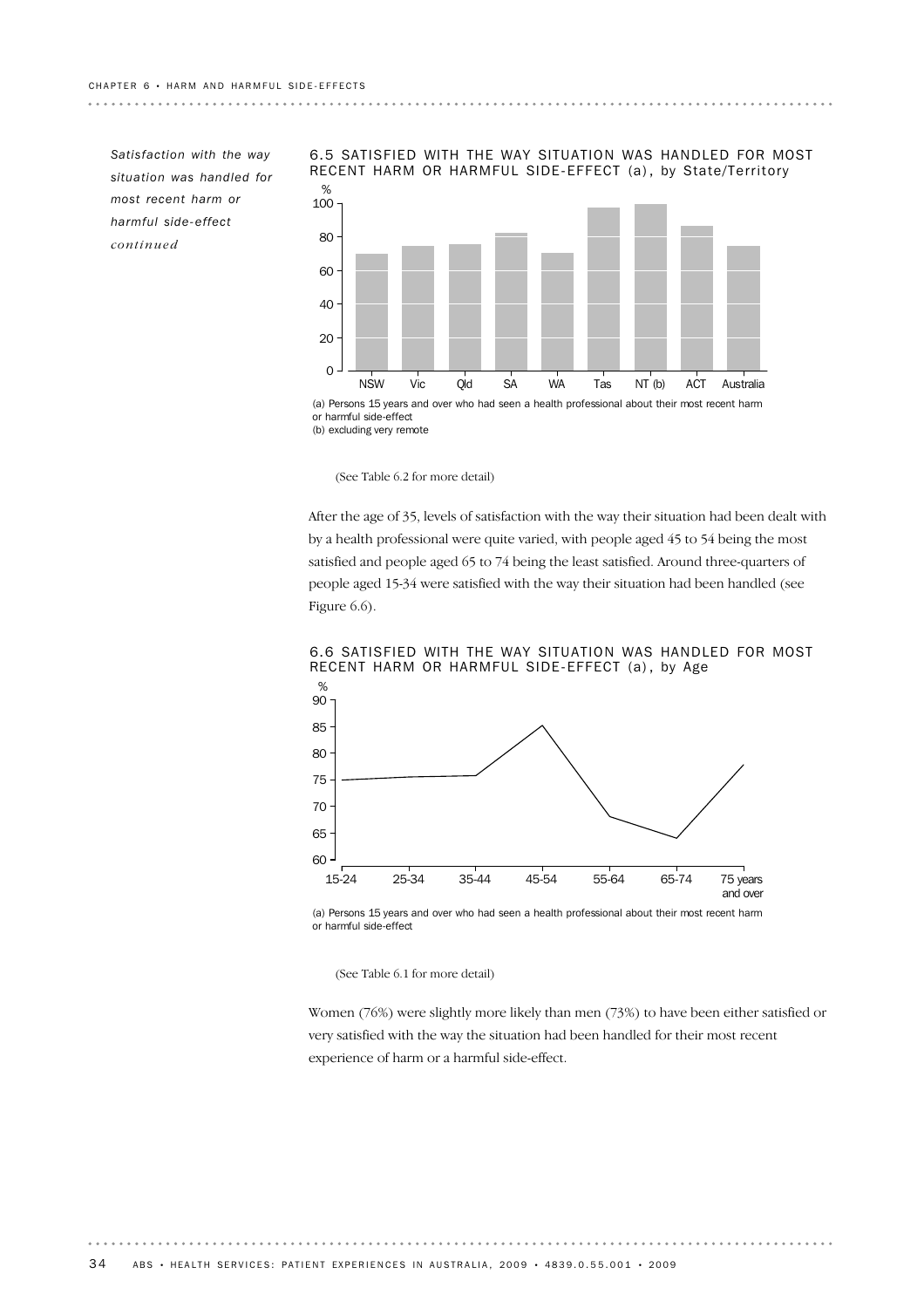# CHAPTER **7 CHILDREN'S USE OF HEALTH SERVICES**

### EXPERIENCES OF HEALTH PROVISION FOR **CHILDREN**

Households with children aged 0 to 14 years were asked a number of questions concerning the use of selected health services in the past year for any of the children in the household. This data was collected by household, rather than person.

Around a quarter of Australian households with children under 15 had at least one child that had visited a hospital emergency department in the 12 months prior to the survey (27% or 629,100 households). For the greatest proportion of these households, only one child had visited an emergency department in this time (87%). *Hospital Emergency Department*

> In households in areas of most disadvantage, 79% had one child visiting an emergency department in the 12 months prior to the survey and 21% had two or more children visiting. This was three times the rate of households in areas of least disadvantage, where the proportion that had two or more children visiting an emergency department in the last 12 months was 6%.

Tasmania had the lowest rate of hospital emergency visits for children (23% of households with children under 15) and WA, NT and Qld had the highest rates (around 32%).

When asked for the main reason the child was taken to an emergency department for the most recent visit, 36% of households responded that the child's condition was serious or life threatening and 33% of households said that it was due to the time of day or day of week.

As shown in Figure 7.1, a higher proportion of households in major cities reported taking their child to an emergency department because their child's condition was serious or life threatening than households in other areas of Australia.



#### 7.1 MAIN REASON CHILD VISITED EMERGENCY DEPARTMENT RATHER THAN GP (a), by Remoteness

(a) Households with children under 15 where at least one child visited an emergency department in the last 12 months

(b) Including sent by GP, cost, more confident in hospital than GP, emergency department recommended, GP not taking new patients, waiting time too long, no regular GP and unspecified reasons.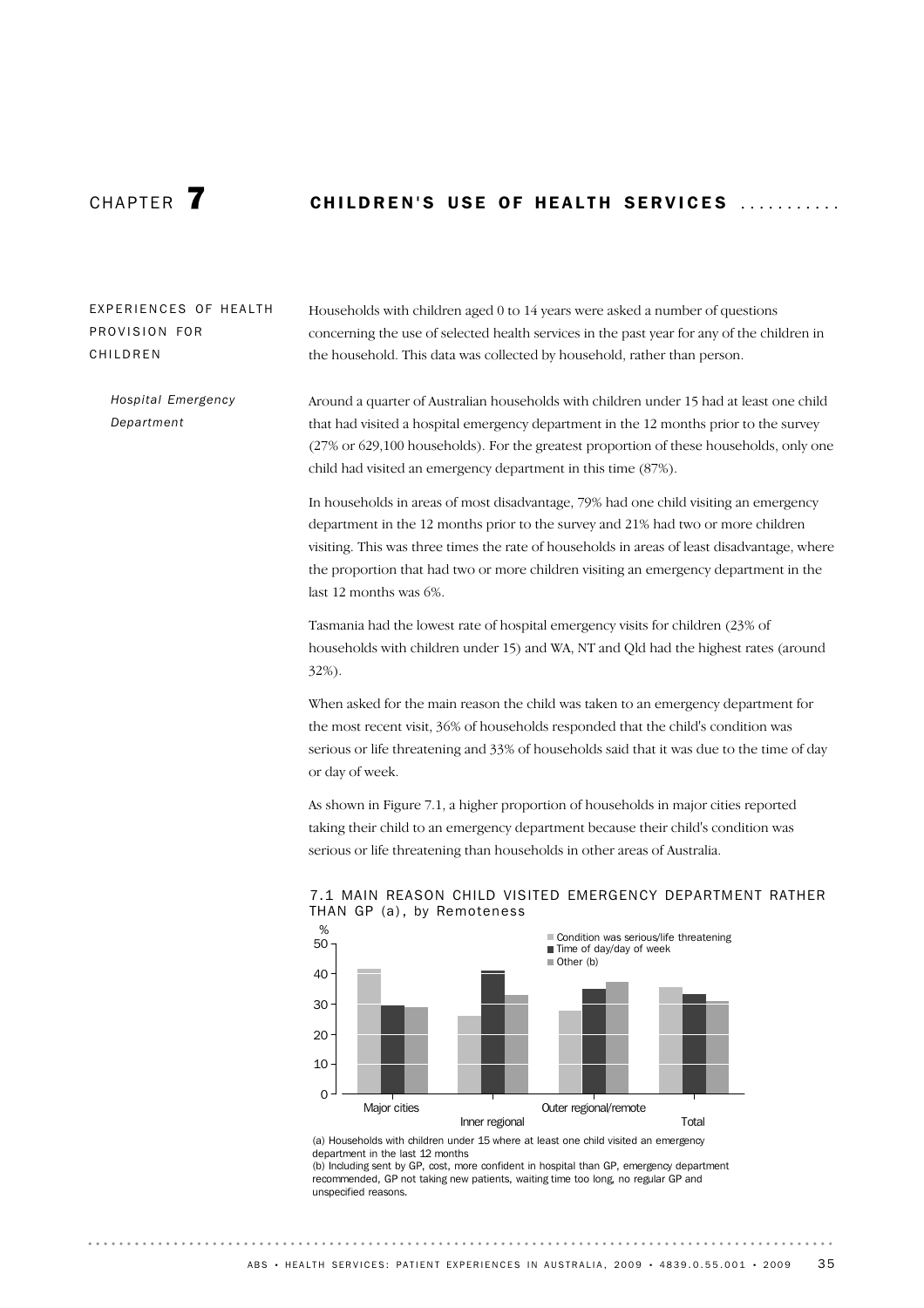..............................

### *Hospital Emergency Department continued*

(See Table 7.1 for more detail)

Also in relation to the most recent time a child in the household had been to an emergency department, people were asked whether they thought, at the time, the care could have been provided at a general practice. In over a third of households asked, people thought that it could have been (35%). This belief was lowest in South Australia at 22%, around half the rate of households in Tasmania, ACT, WA and NSW which were all above 40% (see Figure 7.2 below).

. . . . . . . . . . . . . . . .

. . . . . . . .

7.2 THOUGHT CARE FOR CHILD COULD HAVE BEEN PROVIDED AT GENERAL PRACTICE FOR MOST RECENT VISIT TO EMERGENCY (a), by State/Territory



(a) Households with children under 15, where at least one child had visited an hospital emergency department in the last 12 months (b) excluding very remote

(See Table 7.2 for more detail)

#### *General Practitioner - After hours*

In the 12 months before the survey, approximately one-sixth of Australian households with children aged under 15 needed to see a GP after hours for at least one child in the household (17% or 384,900 households). Of these households, 22% had two or more children that needed to see a GP after hours.

Figure 7.3 shows rates of seeing a GP after hours were highest in SA and lowest in NSW at 23% and 15% respectively.



7.3 CHILD SAW A GP AFTER HOURS IN LAST 12 MONTHS (a), by State/Territory

last 12 months (b) excluding very remote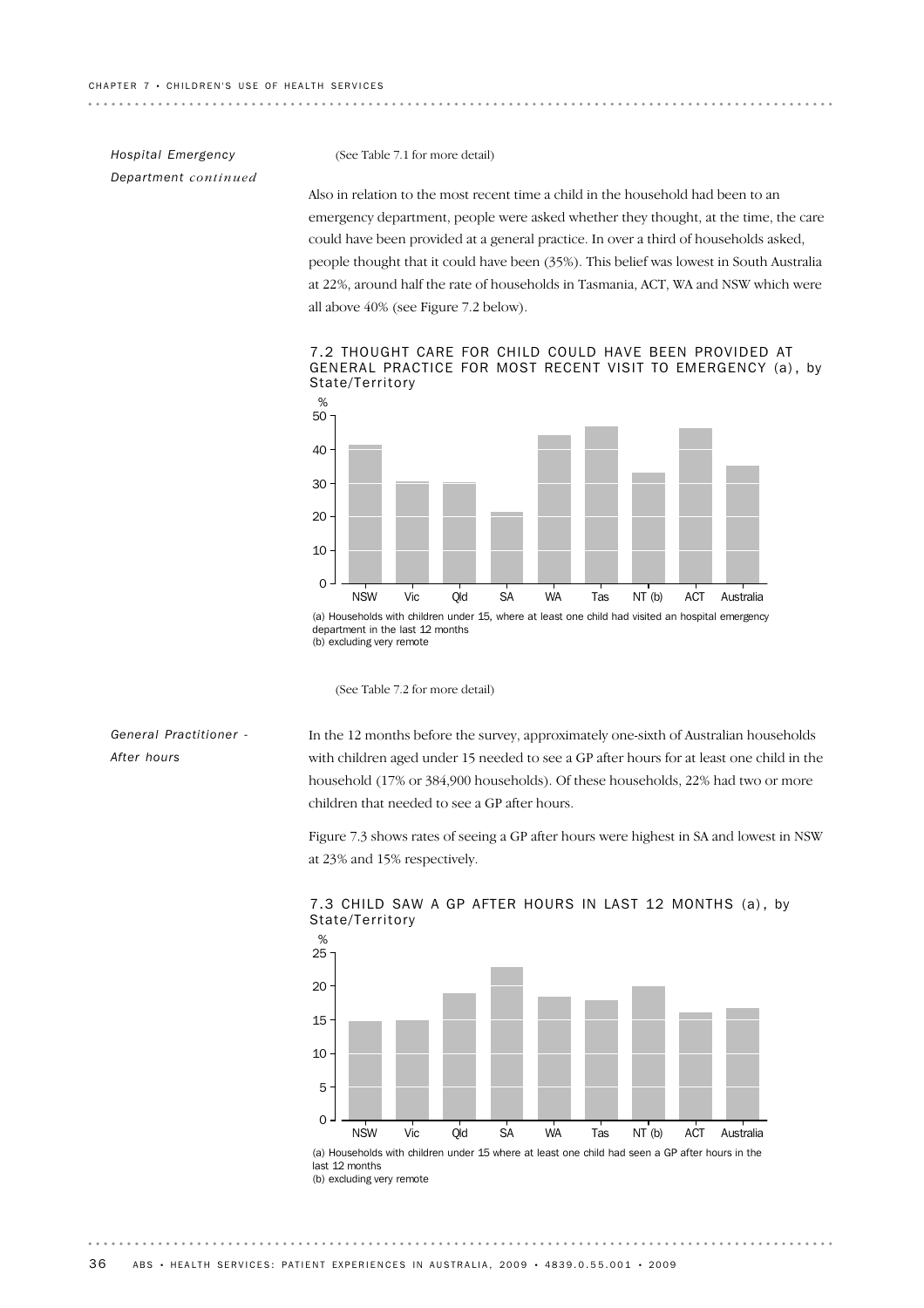*General Practitioner - After hours continued*

(See Table 7.2 for more detail)

Nationally, most visits were at an after hours clinic at a hospital (36%), followed by regular general practices (26%) and late night clinics (24%). This was particularly the case in WA, where more than half the visits were at an after hours clinic at a hospital, and less than ten percent were at a regular general practice. In Victoria, most after hours visits occurred at regular general practices.

More children in disadvantaged households had seen a GP in an after hours clinic at a hospital (46% and 54% of households in the two most disadvantaged quintiles, compared with 17% of households in the least disadvantaged quintile). Children from households in the least disadvantaged areas were most likely to have seen a GP at a regular general practice or a late night clinic.

Households in outer regional and remote areas of Australia were more likely to have used GP services for their children in after hours clinics at hospitals than other after hours services - 68% of visits compared with 28% reported for major cities, shown here in Figure 7.4.

7.4 TYPE OF SERVICE USED FOR AFTER HOURS GP VISITS (a) , by Remoteness



<sup>(</sup>a) Households with children under 15 where at least one child in household saw a GP after hours in the last 12 months

(See Table 7.1 for more detail)

Nationally, about 1 in 20 households with children under 15 had at least one child who had not been able to see a GP after hours when they needed to in the last 12 months (5% or 108,900 households). The primary reason for this reported by households was that there had been no service available in the area at the time it was needed (64%). This was particularly the case in NSW, where 83% of households reported it as their main reason.

Across Australia, a quarter of all households with children under 15 had at least one child who had seen a GP for urgent medical care in the 12 months prior to the survey (25% or 579,900 households). Around 21% of these households had two or more children who had done so. *General Practitioner - Urgent medical care*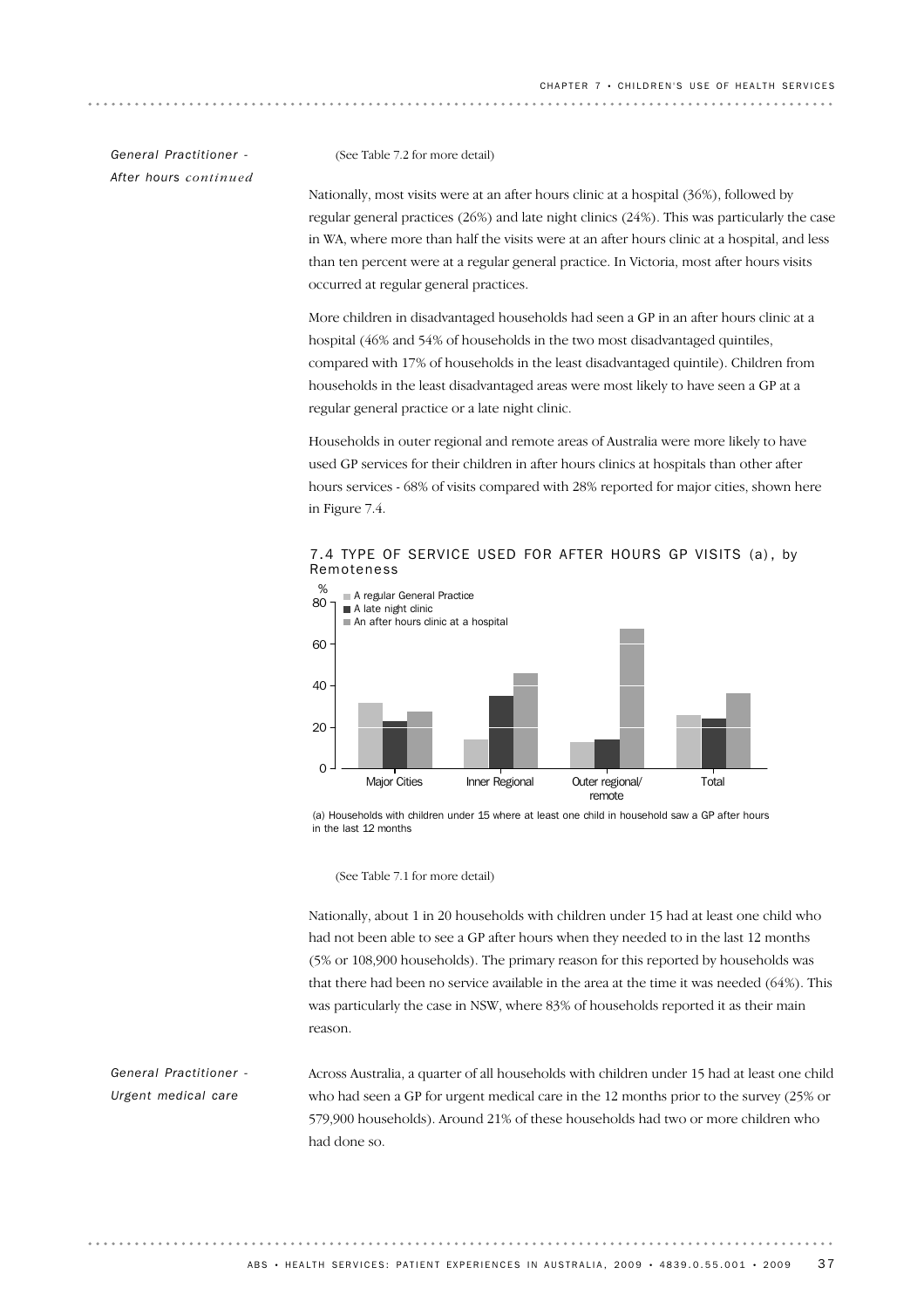*General Practitioner - Urgent medical care continued*

Proportions of households with children who had seen a GP for urgent medical care did not differ significantly across States and Territories, nor were they greatly affected by degrees of relative disadvantage or remoteness.

Nationally, 77% of households reported that their children had seen a GP within 4 hours of making an appointment for urgent medical care, 14% reported that their children had seen a GP after 4 hours but on the same day, and 9% reported that their children had been unable to see a GP for urgent medical care until the day after making an appointment or later.

Waiting times for children seeing a GP for urgent medical care were longer for households in outer regional/remote areas, with 65% of households reporting that their children were seen within 4 hours, compared with 77% of households in inner regional areas and 79% of households in major cities (see Figure 7.5).



7.5 TIME BETWEEN MAKING APPOINTMENT FOR CHILD AND CHILD SEEING GP FOR URGENT MEDICAL CARE (a), by Remoteness

(a) Households with children under 15 where at least one child in household had seen a GP for urgent medical care in the last 12 months

. . . . . . . . . .

(See Table 7.1 for more detail)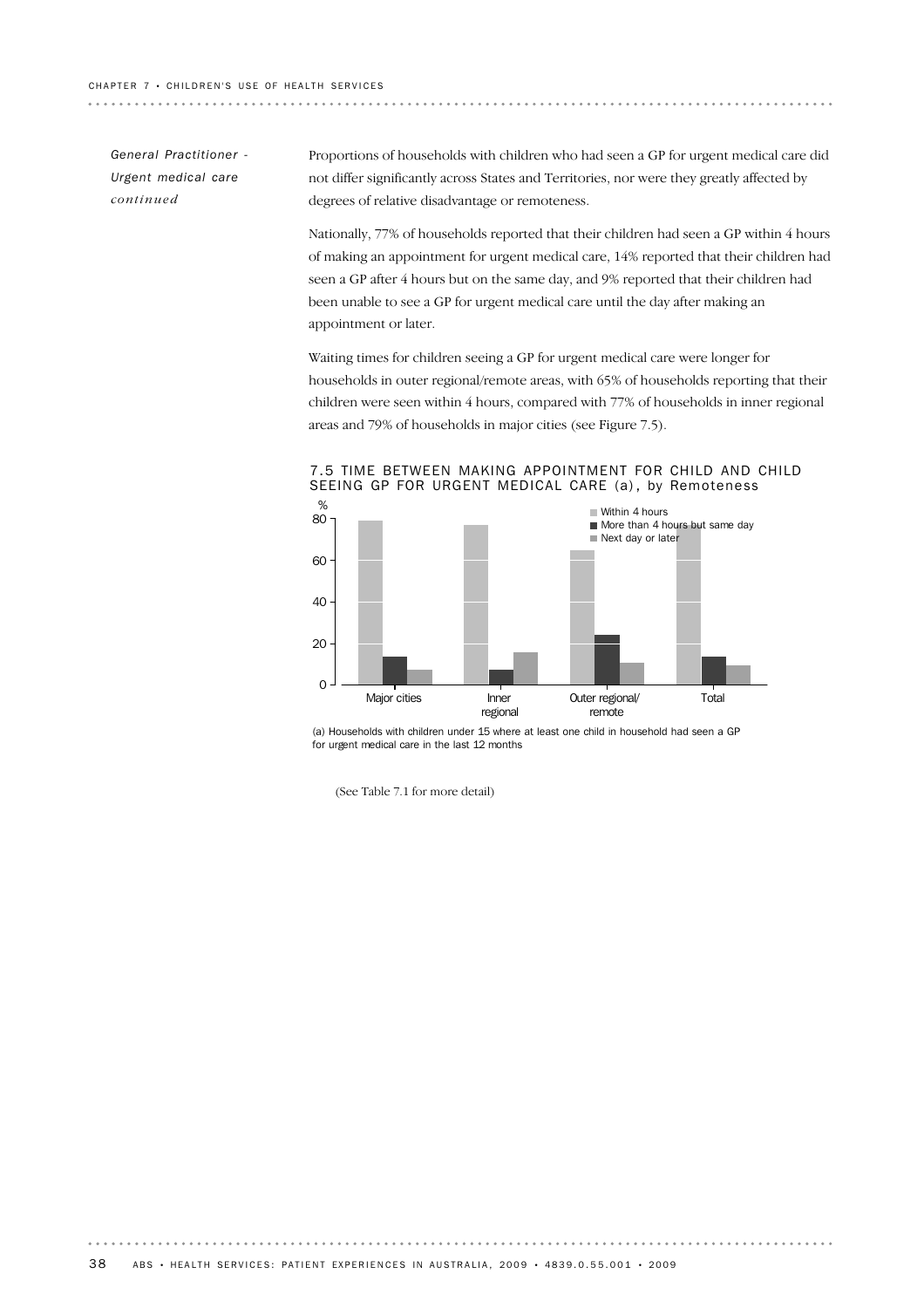#### EXPLANATORY NOTES

#### INTRODUCTION

1 This publication presents results of the Patient Experience Survey, a topic on the 2009-10 Multipurpose Household Survey (MPHS).

2 The MPHS, conducted each year from July to June by the Australian Bureau of Statistics (ABS) as a supplement to the monthly Labour Force Survey (LFS), is designed to collect statistics for a number of small, self-contained topics. These include both labour topics and other social and economic topics. The topics collected in 2009–10 included:

- ! Education, personal and household income, and occupation and industry (core)
- ! Participation in sport and physical recreation
- ! Work related injuries
- **Crime and safety**
- Patient experience
- Family characteristics
- ! Attendance at selected cultural venues and events
- **E.** Sports attendance
- 3 Patient experience data was only collected between July and December 2009.

4 For all topics, information on labour force characteristics, education, income and other demographics are also available.

5 The Patient Experience Survey collected information from individuals about their experiences with selected aspects of the health system in the 12 months before interview. It is the first survey of this type and is expected to run annually from now on.

6 Data for other MPHS topics collected in 2009-10 will be released in separate publications.

7 The publication Labour Force, Australia (cat. no. 6202.0) contains information about survey and sample design, scope, coverage and population benchmarks relevant to the monthly LFS, and consequently the MPHS. This publication also contains definitions of demographic and labour force characteristics, and information about telephone interviewing.

*Data collection*

8 ABS interviewers conducted personal interviews during the 2009-10 financial year for the monthly LFS. Each month, one eighth of the dwellings in the LFS sample was rotated out of the sample and a sub-sample of these dwellings was selected for the MPHS.

9 In these dwellings, after the LFS has been fully completed for each person in scope and coverage, a person (usual resident) aged 15 or over was selected at random and asked the additional MPHS questions in a personal interview. If the randomly selected person was aged 15 to 17 years, permission was sought from a parent or guardian before conducting the interview. If permission was not given, the parent or guardian was asked the questions on behalf of the 15 to 17 year old (proxy interview).

10 Data was collected using Computer Assisted Interviewing (CAI), whereby responses are recorded directly onto an electronic questionnaire in a notebook computer, usually during a telephone interview.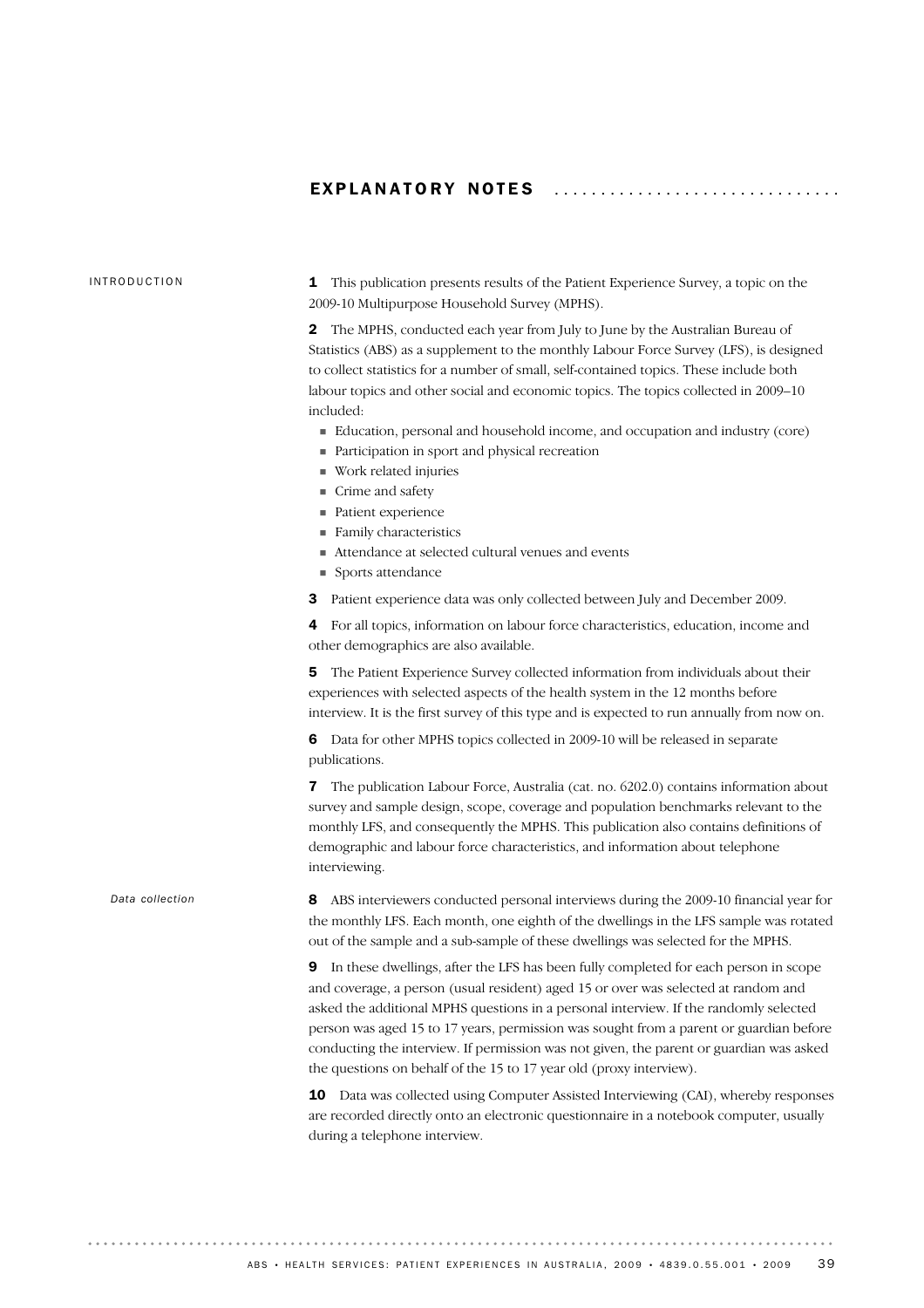| Data collection continued    | <b>11</b> The number of fully responding households for the Patient Experience Survey was<br>7,124. One person aged 15 years or over from each household was asked questions in<br>relation to their own health. A subset of questions on children's use of health services<br>was also asked where the household included children aged 0-14. Proxy interviews for<br>154 people aged 15 to 17 were provided.                                                                                            |
|------------------------------|-----------------------------------------------------------------------------------------------------------------------------------------------------------------------------------------------------------------------------------------------------------------------------------------------------------------------------------------------------------------------------------------------------------------------------------------------------------------------------------------------------------|
| Scope                        | <b>12</b> The scope of the Patient Experience Survey was restricted to people aged 15 years<br>and over and households with children aged 0 to 14. It excluded the following people:<br>members of the Australian permanent defence forces<br>• diplomatic personnel of overseas governments, customarily excluded from census<br>and estimated population counts<br>verseas residents in Australia<br>members of non-Australian defence forces (and their dependents).                                   |
|                              | 13 The Patient Experience Survey also excluded people living in non-private dwellings<br>such as hotels, university residences, boarding schools, hospitals, retirement homes,<br>homes for people with disabilities, and prisons.                                                                                                                                                                                                                                                                        |
|                              | <b>14</b> The survey was conducted in both urban and rural areas in all states and territories,<br>but excluded people living in very remote parts of Australia. This is expected to have only<br>a minor impact on any aggregate estimates that are produced for individual states and<br>territories, with the exception of the Northern Territory where people living in very<br>remote areas account for around 24% of the population.                                                                |
| Coverage                     | <b>15</b> Coverage rules are applied to ensure that each person is associated with only one<br>dwelling and hence has only one chance of selection in the survey. See Labour Force,<br>Australia (cat. no. 6202.0) for more details.                                                                                                                                                                                                                                                                      |
| Estimation methods           | <b>16</b> Weighting is the process of adjusting results from a sample survey to infer results<br>for the total in scope population. To do this, a 'weight' is allocated to each sample unit,<br>which, for the Patient Experience survey, can either be a person or a household. The<br>weight is a value which indicates how many population units are represented by the<br>sample unit.                                                                                                                |
|                              | 17 The first step in calculating weights for each unit is to assign an initial weight, which<br>is the inverse of the probability of being selected in the survey. The initial weights are<br>then calibrated to align with independent estimates of the population of interest to<br>ensure that the survey estimates conform to the independently estimated distribution of<br>the population rather than the distribution within the sample itself.                                                    |
|                              | <b>18</b> The estimation process for this survey ensures that estimates of persons calibrate<br>exactly to independently produced population totals at broad levels. The known<br>population totals, commonly referred to as 'benchmarks', are produced according to the<br>scope of the survey. The same is true for estimates of households produced in this<br>survey, however, in these cases the household benchmarks are actually estimates<br>themselves and not strictly known population totals. |
|                              | Survey estimates are benchmarked to persons within the scope of the survey - for<br>19<br>example, to the estimated civilian population aged 15 years and over living in private<br>dwellings in each State and Territory excluding persons out of scope. Survey estimates of<br>counts of persons or households are obtained by summing the weights of persons or<br>households with the characteristics of interest.                                                                                    |
| Reliability of the estimates | Estimates in this publication are subject to sampling and non-sampling errors.<br>20                                                                                                                                                                                                                                                                                                                                                                                                                      |
|                              | Sampling error is the difference between the published estimate and the value that<br>21<br>would have been produced if all dwellings had been included in the survey. For more<br>information see the Technical Note.                                                                                                                                                                                                                                                                                    |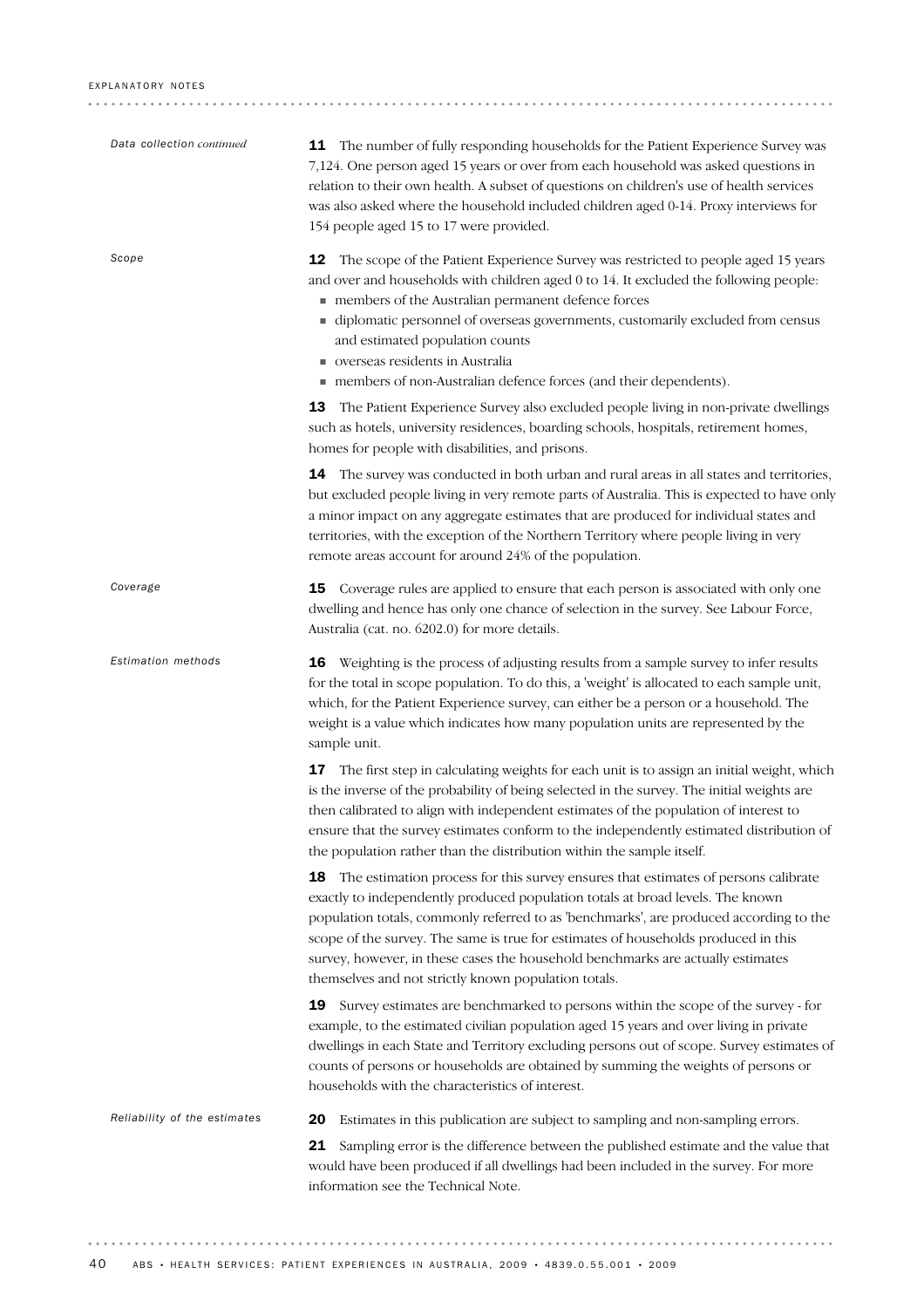| Reliability of the estimates<br>continued   | 22 Non-sampling errors are inaccuracies that occur because of imperfections in<br>reporting by respondents and interviewers, and errors made in coding and processing<br>data. These inaccuracies may occur in any enumeration, whether it be a full count or a<br>sample. Every effort is made to reduce the non-sampling error to a minimum by careful<br>design of questionnaires, intensive training and supervision of interviewers, and effective<br>processing procedures. |
|---------------------------------------------|-----------------------------------------------------------------------------------------------------------------------------------------------------------------------------------------------------------------------------------------------------------------------------------------------------------------------------------------------------------------------------------------------------------------------------------------------------------------------------------|
|                                             | 23 An observed effect so large that it would rarely occur by chance is called statistically<br>significant. To determine whether there was evidence of a 'true' difference between<br>corresponding population characteristics, a statistical significance test was done on all<br>comparisons of estimates. For more information see the Technical Note.                                                                                                                         |
| Classifications                             | 24 Country of birth data are classified according to the Standard Australian<br>Classification of Countries (SACC), 1998 (cat. no. 1269.0).                                                                                                                                                                                                                                                                                                                                       |
|                                             | Remoteness areas are classified according to the Statistical Geography: Volume 1 -<br>25<br>Australian Standard Geographical Classification (ASGC), 2006 (cat. no. 1216.0).                                                                                                                                                                                                                                                                                                       |
|                                             | 26 Education data are classified according to the Australian Standard Classification of<br>Education (ASCED) (cat. no. 1272.0).                                                                                                                                                                                                                                                                                                                                                   |
| Socio-economic Indexes for<br>Areas (SEIFA) | Socio-economic Indexes for Areas (SEIFA) is a suite of four summary measures that<br>27<br>have been created from 2006 Census information. Each index summarises a different<br>aspect of the socio-economic conditions of people living in an area. The indexes provide<br>more general measures of socio-economic status than is given by measuring income or<br>unemployment alone, for example.                                                                               |
|                                             | 28 For each index, every geographic area in Australia is given a SEIFA number which<br>shows how disadvantaged that area is compared with other areas in Australia.                                                                                                                                                                                                                                                                                                               |
|                                             | The index used in the Patient Experience publication is the Index of Relative<br>29<br>Socio-economic Disadvantage, derived from Census variables related to disadvantage<br>such as low income, low educational attainment, unemployment, and dwellings without<br>motor vehicles.                                                                                                                                                                                               |
|                                             | 30<br>SEIFA uses a broad definition of relative socio-economic disadvantage in terms of<br>people's access to material and social resources, and their ability to participate in society.<br>While SEIFA represents an average of all people living in an area, it does not represent<br>the individual situation of each person. Larger areas are more likely to have greater<br>diversity of people and households.                                                             |
|                                             | <b>31</b> For more detail, see the folowing papers:<br>Information Paper: An Introduction to Socio-Economic Indexes for Areas (SEIFA),<br>2006 (cat. no. 2039.0)<br>Socio-Economic Indexes for Areas (SEIFA) -Technical Paper, 2006 (cat. no.<br>2039.0.55.001).                                                                                                                                                                                                                  |
| Data quality                                | INTERPRETATION OF RESULTS<br><b>32</b> Information recorded in this survey is essentially 'as reported' by respondents, and<br>may differ from that which might be obtained from other sources or via other<br>methodologies. This factor should be considered when interpreting the estimates in this<br>publication.                                                                                                                                                            |
|                                             | 33 Information was collected on respondents' perception of their health status.<br>Perceptions are influenced by a number of factors and can change quickly. Care should<br>therefore be taken when analysing or interpreting the data.                                                                                                                                                                                                                                           |

. . . . . . . . . . . . . . . . . . . .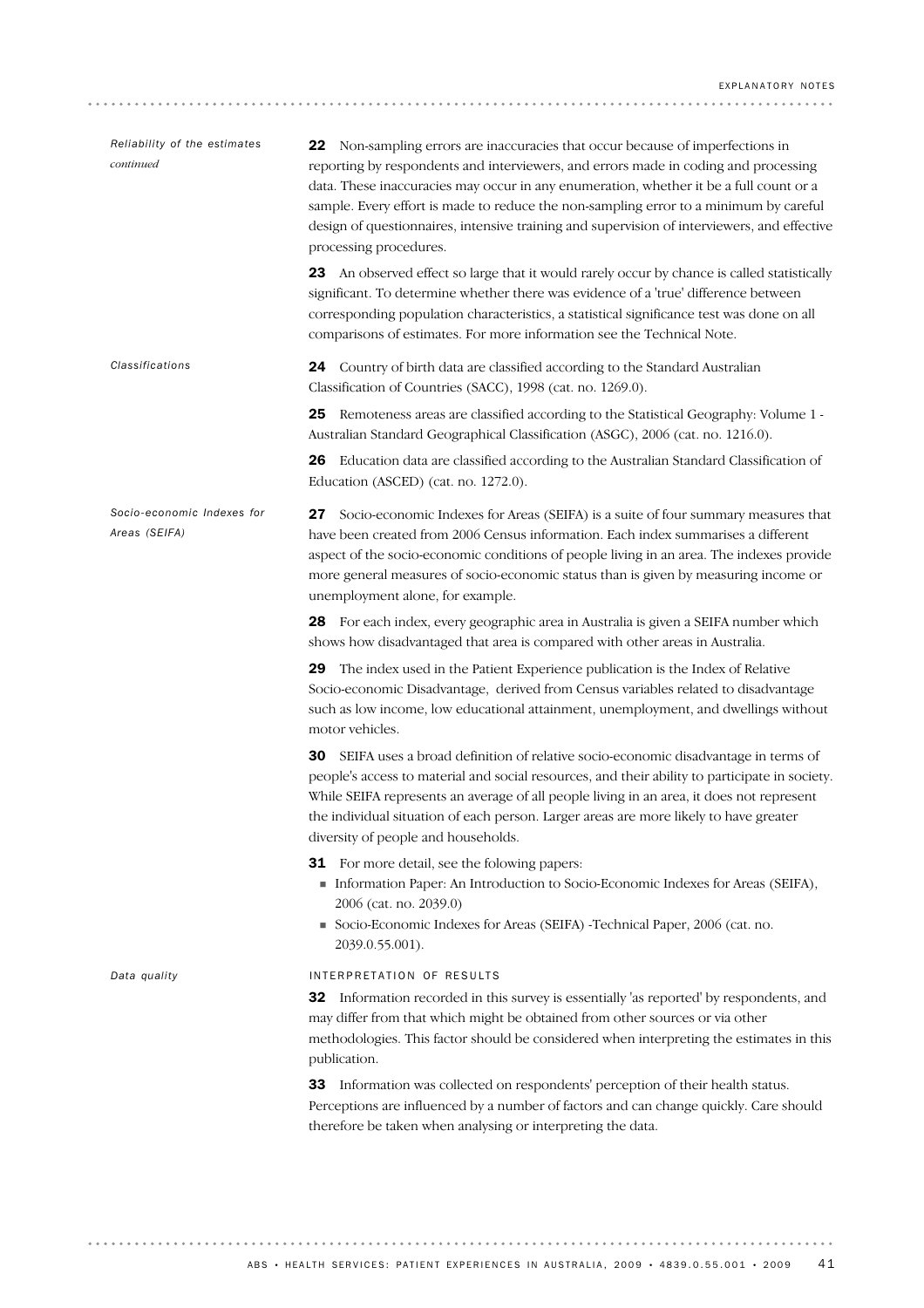| Data qualit continued | <b>34</b> The definition of urgent medical care was left up to respondents, however,<br>discretionary interviewer advice suggested that visiting a GP to get a medical certificate<br>for work would probably not be considered urgent medical care. Care should be taken<br>when analysing or interpreting this data.                                                                                                                                                                                                                                                                                                                                                                             |
|-----------------------|----------------------------------------------------------------------------------------------------------------------------------------------------------------------------------------------------------------------------------------------------------------------------------------------------------------------------------------------------------------------------------------------------------------------------------------------------------------------------------------------------------------------------------------------------------------------------------------------------------------------------------------------------------------------------------------------------|
|                       | 35 Where questions called for personal opinions, such as self-assessed health or<br>whether felt waiting times were inappropriate, responses from proxy interviews were not<br>collected.                                                                                                                                                                                                                                                                                                                                                                                                                                                                                                          |
|                       | DATA COMPARABILITY<br><b>36</b> The ABS produces statistics regarding the private hospital sector (cat. no. 4390.0)<br>and these can yield different results regarding the use of private hospitals by patients in<br>Australia because of conceptual differences with the data collection. Caution should be<br>taken in comparisons across ABS surveys and administrative by-product data that address<br>the access and use of health services.                                                                                                                                                                                                                                                 |
| Products and services | DATA CUBES<br><b>37</b> Data cubes of all tables in Excel spreadsheet format can be found on the ABS<br>website (from the download tab of cat. no. 4839.0.55.001), and have also been attached<br>as links throughout the publication. The spreadsheets present tables of estimates and<br>proportions, with shadow tables of the corresponding relative standard errors (RSEs).                                                                                                                                                                                                                                                                                                                   |
|                       | CONFIDENTIALISED UNIT RECORD FILE (CURF)<br><b>38</b> Some data from the MPHS will be released as a Confidentialised Unit Record File<br>(CURF) in 2011, (cat. no. 4100.0), subject to the approval of the Australian Statistician.<br>This CURF will be accessible through the Remote Access Data Laboratory (RADL), in SAS,<br>STATA and SPSS format. A full range of up-to-date information about the availability of<br>ABS CURFs and about applying for access to CURFs is available via the ABS website (see<br>Services - CURF Microdata). For inquiries regarding CURFs, contact the ABS CURF<br>Management Unit via email at microdata.access@abs.gov.au, or telephone (02) 6252<br>7714. |
|                       | CUSTOMISED DATA REQUESTS<br><b>39</b> Special tabulations of the data are available on request. Subject to confidentiality<br>and sampling variability constraints, tabulations can be produced from the survey<br>incorporating data items, populations and geographic areas tailored to individual<br>requirements. These are provided in electronic form. Further information about the<br>survey and associated products can be obtained from the contact officer listed at the<br>front of this publication.                                                                                                                                                                                  |
| Next survey           | The Patient Experience Survey is expected to be conducted annually from 2009-10.<br>40                                                                                                                                                                                                                                                                                                                                                                                                                                                                                                                                                                                                             |
| Related publications  | 41 ABS publications which may also be of interest include:<br>National Health Survey: Summary of Results, Australia (cat. no. 4364.0)<br>National Health Survey: Summary of Results, State Tables (cat. no. 4362.0)<br>Private Hospitals, Australia (cat. no. 4390.0)<br>Private Health Insurance: A Snapshot (cat. no. 4815.0.55.001)<br>Household Expenditure on Health: A Snapshot (cat. no. 4836.0.55.001)<br>Self-assessed Health in Australia: A Snapshot (cat. no. 4828.0.55.001)<br>Changes in Health: A Snapshot (cat. no. 4834.0.55.001)                                                                                                                                                 |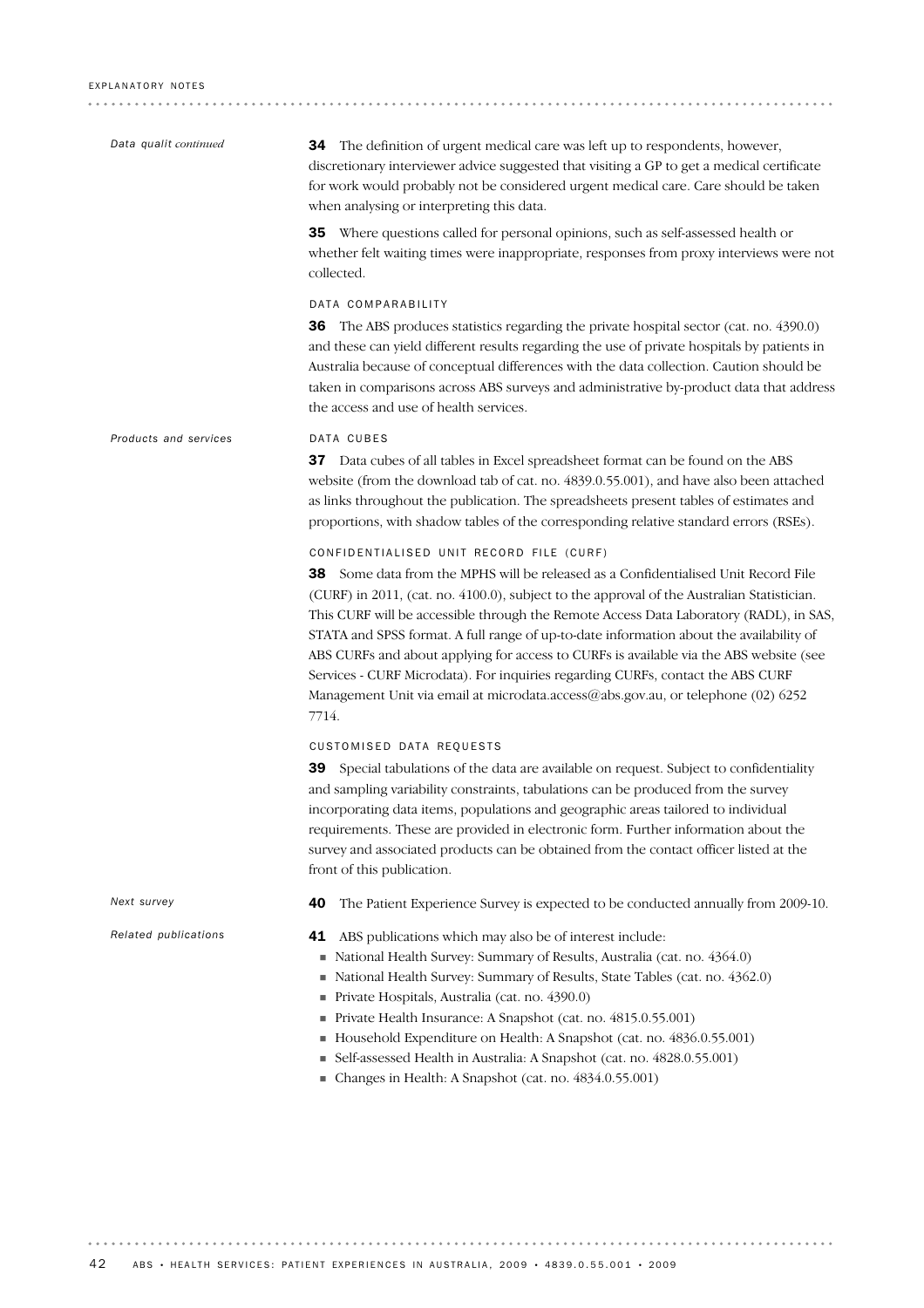#### TECHNICAI NOTE

RELIABILITY OF ESTIMATES *Sample Survey Errors*

1 Two types of error are possible in estimates based on a sample survey; sampling error and non-sampling error.

2 Sampling error occurs because only a small proportion of the total population is used to produce estimates that represent the whole population. Sampling error can be reliably measured, as it is calculated based on the scientific methods used to design surveys.

3 Non-sampling error may occur in any data collection, whether it is based on a sample or a full-count (i.e. Census). Non-sampling error may occur at any stage throughout the survey process. Examples include:

- $\blacksquare$  non-response by selected persons;
- ! questions being misunderstood;
- ! responses being incorrectly recorded; and
- ! errors in coding or processing the survey data.

4 Since the estimates in this publication are based on information obtained from occupants of a sample of dwellings, they are subject to sampling variability. That is, they may differ from those estimates that would have been produced if all occupants of all dwellings had been included in the survey. One measure of the likely difference is given by the standard error (SE), which indicates the extent to which an estimate might have varied by chance due to only a sample of dwellings being included. There are about two chances in three (67%) that a sample estimate will differ by less than one SE from the number that would have been obtained if all dwellings had been included, and about 19 chances in 20 (95%) that the difference will be less than two SEs.

| Relative Standard Error | <b>5</b> Another measure of the likely difference is the relative standard error (RSE), which is |
|-------------------------|--------------------------------------------------------------------------------------------------|
|                         | obtained by expressing the SE as a percentage of the estimate.                                   |
|                         | $RSE\% = \left(\frac{SE}{estimate}\right) \times 100$                                            |

6 RSEs for patient experience estimates (numbers or percentages) have been calculated using the Jackknife method of variance estimation.

**7** RSEs were calculated for each separate estimate and are available to download free of charge as data cubes (Excel spreadsheets) from the ABS website  $\langle$ www.abs.gov.au  $>$  as an attachment to this publication.

8 In the tables in this publication, only estimates with RSEs less than 25% are considered sufficiently reliable for most purposes. However, estimates with larger RSEs have been included and are preceded by an asterisk (e.g. \*2.2) to indicate they are subject to high SEs relative to their estimate and should be used with caution. Estimates with RSEs greater than 50% are preceded by a double asterisk (e.g.  $**1.5$ ) to indicate that they are considered too unreliable for general use.

9 A class of techniques called 'replication methods' provide a general method of estimating variances for the types of complex sample designs and weighting procedures employed in ABS household surveys. *Replicate Weights Technique*

ABS • HEALTH SERVICES: PATIENT EXPERIENCES IN AUSTRALIA, 2009 • 4839.0.55.001 • 2009 43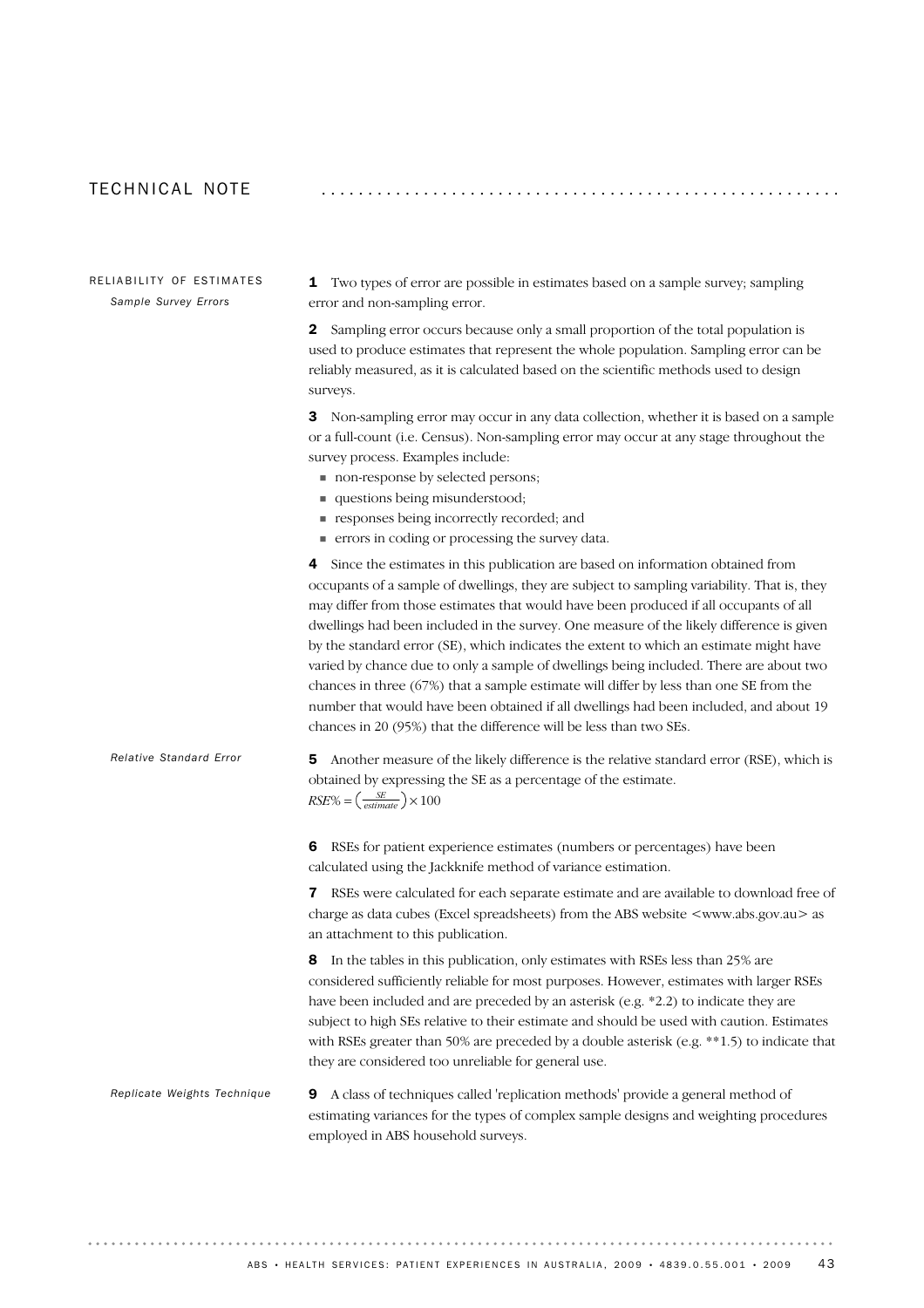| Replicate Weights Technique<br>continued                          | <b>10</b> The basic idea behind the replication approach is to select sub-samples repeatedly<br>from the whole sample, for each of which the statistic of interest is calculated. The<br>variance of the full sample statistic is then estimated using the variability among the<br>replicate statistics calculated from these sub-samples. The sub-samples are called<br>'replicate groups', and the statistics calculated from these replicates are called 'replicate<br>estimates'.                                                                                                                                                                                                                                                                                                                                              |
|-------------------------------------------------------------------|-------------------------------------------------------------------------------------------------------------------------------------------------------------------------------------------------------------------------------------------------------------------------------------------------------------------------------------------------------------------------------------------------------------------------------------------------------------------------------------------------------------------------------------------------------------------------------------------------------------------------------------------------------------------------------------------------------------------------------------------------------------------------------------------------------------------------------------|
|                                                                   | There are various ways of creating replicate sub-samples from the full sample. The<br>11<br>replicate weights produced for the survey were created under the delete-a-group<br>Jackknife method of replication. There are numerous advantages to using the replicate<br>weighting approach, including the fact that:<br>• the same procedure is applicable to most statistics such as means, percentages,<br>ratios, correlations, derived statistics and regression coefficients; and<br>it is not necessary for the analyst to have detailed survey design information available<br>if the replicate weights are included with the data file.                                                                                                                                                                                     |
| Derivation of replicate weights                                   | 12 Under the delete-a-group Jackknife method of replicate weighting, weights were<br>derived as follows:<br>30 replicate groups were formed for both household and person weights, with each<br>group formed to mirror the overall sample. Units from a cluster of dwellings all<br>belong to the same replicate group, and a unit can belong to only one replicate<br>group.<br>• For each replicate weight, one replicate group was omitted from the weighting and<br>the remaining records were weighted in the same manner as for the full sample.<br>The records in the group that was omitted received a weight of zero.<br>This process was repeated for each replicate group (i.e. a total of 30 times).<br>Ultimately each record had 30 replicate weights attached to it with one of these<br>ш<br>being the zero weight. |
| Application of replicate<br>weights                               | <b>13</b> As noted above, replicate weights enable variances of estimates to be calculated<br>relatively simply. They also enable unit record analyses such as chi-square and logistic<br>regression to be conducted, which take into account the sample design.<br><b>14</b> Replicate weights for any variable of interest can be calculated from the 30 replicate                                                                                                                                                                                                                                                                                                                                                                                                                                                                |
|                                                                   | groups, giving 30 replicate estimates. The distribution of this set of replicate estimates, in<br>conjunction with the full sample estimate, is then used to approximate the variance of<br>the full sample.                                                                                                                                                                                                                                                                                                                                                                                                                                                                                                                                                                                                                        |
|                                                                   | This method can also be used when modelling relationships from unit record data,<br>15<br>regardless of the modelling technique used. In modelling, the full sample would be used<br>to estimate the parameter being studied (such as a regression coefficient); i.e, the 30<br>replicate groups would be used to provide 30 replicate estimates of the survey<br>parameter. The variance of the estimate of the parameter from the full sample is then<br>approximated, as above, by the variability of the replicate estimates.                                                                                                                                                                                                                                                                                                   |
| CALCULATION OF STANDARD<br>ERROR<br>Standard error of an estimate | Standard errors can be calculated using the estimate and the corresponding RSEs.<br>16<br>For example, Table T1 at the end of this Technical Note shows the estimated number of<br>persons aged 15 years and over who rated their health as excellent, very good or good in<br>the last 12 months is 14,438,500. The RSE table corresponding to the estimate in Table<br>T2 (also below) shows the RSE for this estimate is 0.6%. The SE is calculated by:                                                                                                                                                                                                                                                                                                                                                                          |
|                                                                   | SE of estimate                                                                                                                                                                                                                                                                                                                                                                                                                                                                                                                                                                                                                                                                                                                                                                                                                      |
|                                                                   | $=\left(\frac{RSE}{100}\right) \times$ estimate                                                                                                                                                                                                                                                                                                                                                                                                                                                                                                                                                                                                                                                                                                                                                                                     |
|                                                                   | $= 0.006 \times 14,438,500$                                                                                                                                                                                                                                                                                                                                                                                                                                                                                                                                                                                                                                                                                                                                                                                                         |
|                                                                   | $= 86,600$ (rounded to nearest 100)                                                                                                                                                                                                                                                                                                                                                                                                                                                                                                                                                                                                                                                                                                                                                                                                 |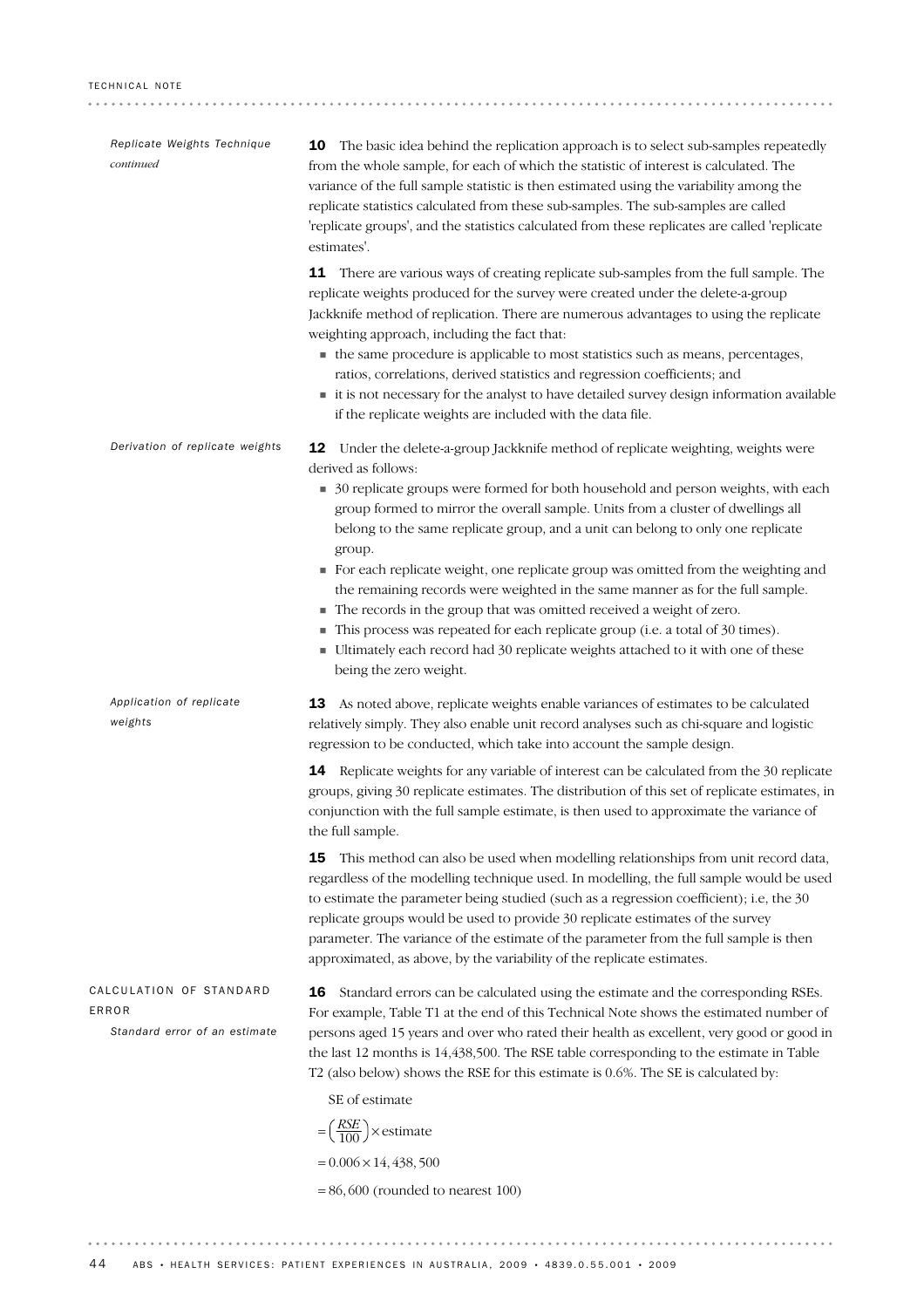*Standard error of an estimate continued*

**17** Therefore, there are about two chances in three that the value that would have been produced if all dwellings had been included in the survey will fall within the range 14,351,900 to 14,525,100 and about 19 chances in 20 that the value will fall within the range 14,265,300 to 14,611,700. This example is illustrated in the diagram below:



RSES OF COMPARATIVE ESTIMATES *Proportions*

 $RSE(\frac{x}{y}) = \sqrt{[RSE(x)]^2 - [RSE(y)]^2}$ 18 Proportions formed from the ratio of two estimates are also subject to sampling error. The size of the error depends on the accuracy of both the numerator and the denominator. A formula to approximate the RSE of a proportion is given below. This formula is only valid when x is a subset of y.

 $RSE(\frac{x}{y}) = \sqrt{1.2^2 - 0.6^2} = 1.0\%$ 19 As an example, using estimates from Table T1, 11,357,800 persons aged 15 years and over who rated their health as excellent, very good or good saw a general practitioner in the last 12 months, representing 78.7% of the 14,438,500 persons aged 15 years and over who rated their health as excellent, very good or good. As can be seen in Table T2, the RSE of the estimated number of persons aged 15 years and over who rated their health as excellent, very good or good and saw a general practitioner in the last 12 months is 1.2%, and the RSE of the estimated number of persons aged 15 years and over who rated their health as excellent, very good or good is 0.6%. Applying the above formula, the RSE of the proportion is:

20 Therefore, the SE for persons aged 15 years and over who rated their health as excellent, very good or good and saw a general practitioner in the last 12 months as a proportion of persons aged 15 years and over who rated their health as excellent, very good or good is 0.8 percentage points  $(=78.7\times(1.0/100))$ . Therefore, there are about two chances in three that the proportion is between 77.9% and 79.5% and 19 chances in 20 that the proportion is within the range 77.1% to 80.3%.

21 The exact RSEs of various proportions for patient experience can be found in the data cubes in the download tab of this publication.

22 Published estimates may also be used to calculate the sum of or difference between two survey estimates. Such estimates are also subject to sampling error. The sampling error of the difference between two estimates depends on their SEs and the correlation between them. An approximate SE of the difference between two estimates (x-y) may be calculated by the following formula: *Sum of Differences between estimates*

$$
SE(x - y) = \sqrt{[SE(x)]^2 + [SE(y)]^2}
$$

23 The sampling error of the sum of two estimates is calculated in a similar way. An approximate SE of the sum of two estimates  $(x+y)$  may be calculated by the following formula: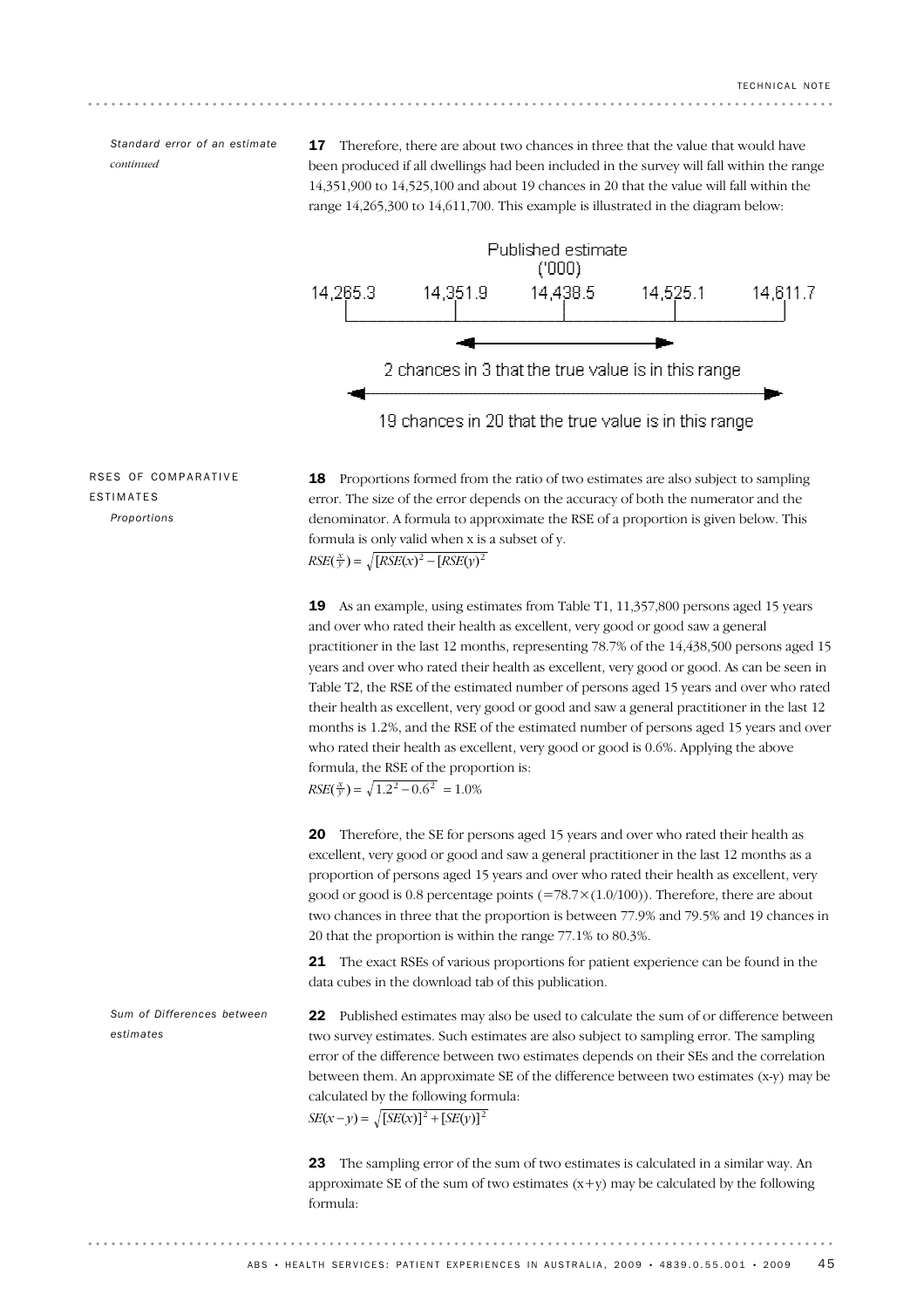*Sum of Differences between estimates continued*

|                                            | 24 As an example, from paragraph 16, the estimated number of persons aged 15 years<br>and over who rated their health as excellent, very good or good in the last 12 months is<br>14,438,500 and the SE is 86,600. Performing the appropriate calculations, the estimated<br>number of persons aged 15 years and over who rated their health as fair or poor is<br>2,308,600 and the SE is 73,900 (rounded to nearest 100). The estimated number of<br>persons aged 15 years and over who provided a self-assessed health status rating is:<br>$14,438,500 + 2,308,600 = 16,747,100$ |
|--------------------------------------------|--------------------------------------------------------------------------------------------------------------------------------------------------------------------------------------------------------------------------------------------------------------------------------------------------------------------------------------------------------------------------------------------------------------------------------------------------------------------------------------------------------------------------------------------------------------------------------------|
|                                            | The SE of the estimated number of persons aged 15 years and over who provided a<br>25<br>self-assessed health status rating is:<br>$SE = \sqrt{(86,600)^2 + (73,900)^2} = 113,800$ (rounded to nearest 100)                                                                                                                                                                                                                                                                                                                                                                          |
|                                            | Therefore, there are about two chances in three that the value that would have<br>26<br>been produced if all dwellings had been included in the survey will fall within the range<br>16,633,300 to 16,860,900 and about 19 chances in 20 that the value will fall within the<br>range 16,519,500 to 16,974,700.                                                                                                                                                                                                                                                                      |
|                                            | 27 While these formulae will only be exact for differences between separate and<br>uncorrelated characteristics or subpopulations, it is expected to provide a good<br>approximation for all differences likely to be of interest in this publication.                                                                                                                                                                                                                                                                                                                               |
| STATISTICAL SIGNIFICANCE<br><b>TESTING</b> | <b>28</b> To determine whether, with a certain level of confidence, there was evidence of a<br>true difference between corresponding population characteristics, a statistical<br>significance test for comparisons between estimates was performed. The standard error<br>of the difference between two corresponding estimates (x and y) can be calculated using<br>the formula in paragraph 22. This standard error is then used to calculate the following<br>test statistic:<br>$\left(\frac{x-y}{SE(x-y)}\right)$                                                              |
|                                            | 29 If the value of the test statistic is greater than 1.96, there is statistical evidence (with<br>95% confidence) of a difference in the two populations with respect to that<br>characteristic. Otherwise, it cannot be stated with confidence that there is a real                                                                                                                                                                                                                                                                                                                |

*SE*(*x*+*y*) =  $\sqrt{[SE(x)]^2 + [SE(y)]^2}$ 

SELECTED ESTIMATES AND RSES

 $\alpha$  is a set  $\alpha$ 

difference between the populations.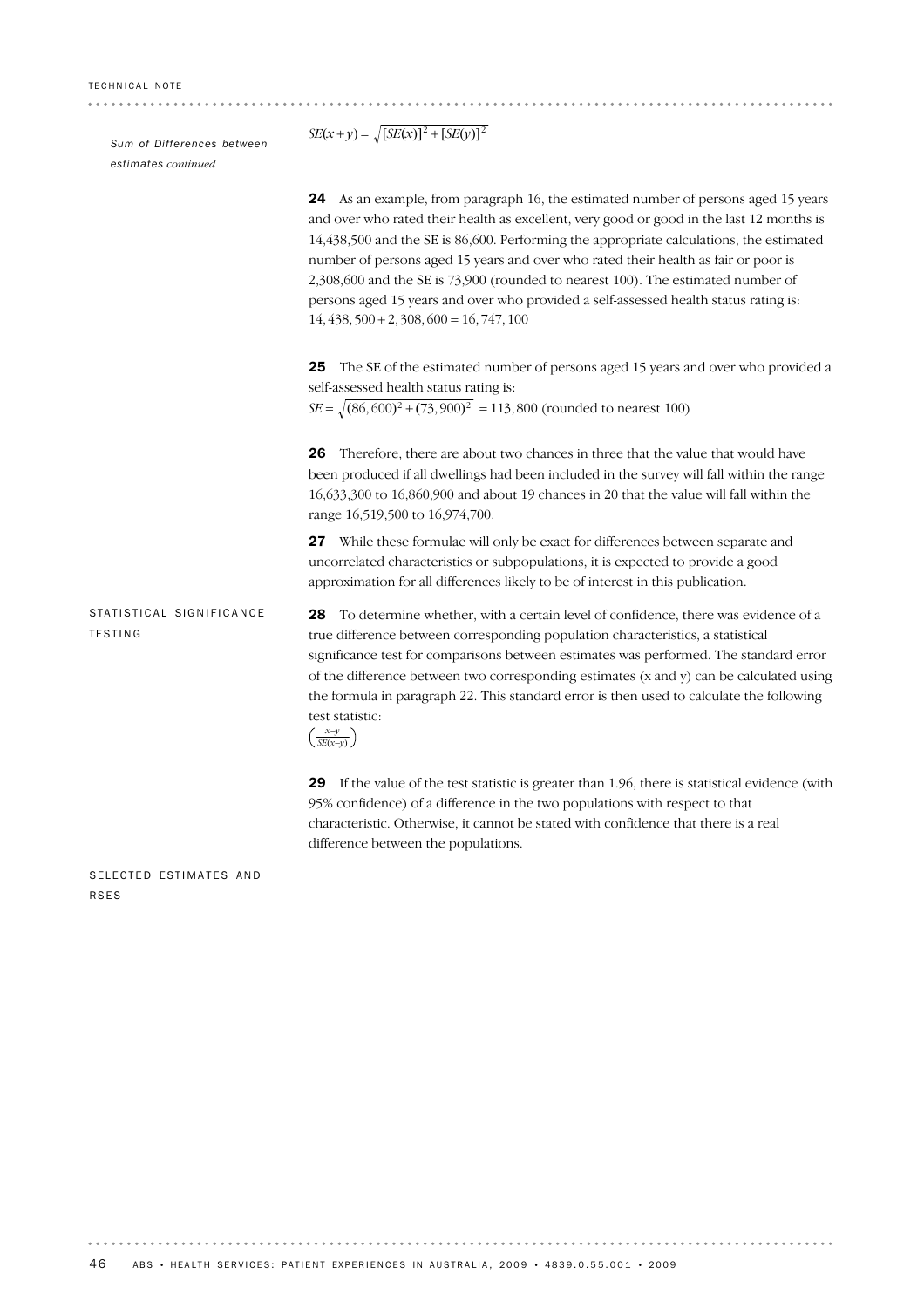# SELECTED ESTIMATES AND TABLE T1 ESTIMATES

. . . . . . . . . . . . . . . . . .

RSES *continued*

|                                                                                                             | health status               |                           |
|-------------------------------------------------------------------------------------------------------------|-----------------------------|---------------------------|
| ESTIMATE ('000)<br>Consultations                                                                            | Excellent/very<br>good/good | Fair/poor                 |
| Saw a general practitioner                                                                                  | 11357.8                     | 2188.2                    |
| Saw 3 or more health professionals<br>for a single condition                                                | 2989.6                      | 1151.3                    |
| Hospital<br>Been admitted to hospital<br>Visited hospital emergency<br>department                           | 1614.4<br>1575.7            | 622.0<br>593.0            |
|                                                                                                             |                             |                           |
| <b>Other Services</b><br>Had a pathology test (c)<br>Had an imaging test (d)<br>Asked pharmacist for advice | 6628.0<br>4136.2<br>3198.3  | 1670.7<br>1168.8<br>668.5 |
| Total persons ('000)                                                                                        | 14438.5                     | 2308.6                    |
|                                                                                                             |                             |                           |

*Source:* ABS Patient Experience Survey 2009

TABLE T2 RSES OF ESTIMATES

Self-assessed

|                                                                                                             | Self-assessed<br>health status |                   |
|-------------------------------------------------------------------------------------------------------------|--------------------------------|-------------------|
| RSE of ESTIMATE (%)<br>Consultations                                                                        | Excellent/very<br>good/good    | Fair/poor         |
| Saw a general practitioner                                                                                  | 1.2                            | 3.1               |
| Saw 3 or more health professionals<br>for a single condition                                                | 2.1                            | 4.2               |
| Hospital<br>Been admitted to hospital<br>Visited hospital emergency                                         | 3.5                            | 6.9               |
| department                                                                                                  | 3.8                            | 6.9               |
| <b>Other Services</b><br>Had a pathology test (c)<br>Had an imaging test (d)<br>Asked pharmacist for advice | $1.6\,$<br>2.4<br>3.6          | 4.3<br>4.4<br>5.6 |
| Total persons (%)                                                                                           | 0.6                            | 3.2               |
|                                                                                                             |                                |                   |

*Source:* ABS Patient Experience Survey 2009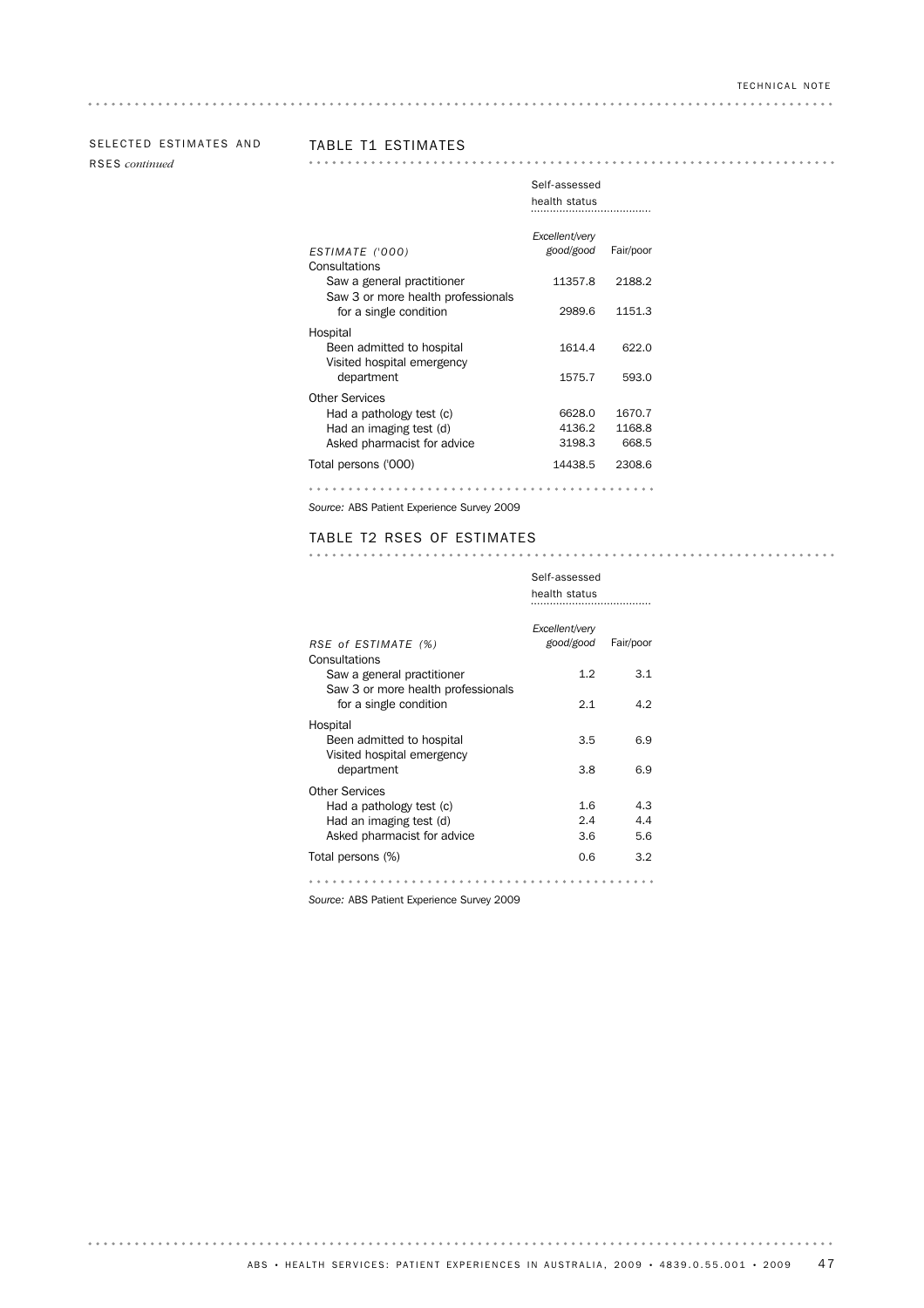# GLOSSARY ........................................... .

| After hours                            | After hours care is care that is received after the standard business hours of the health<br>service on a public holiday; or a Sunday; or before 8am or after 1pm on a Saturday; or<br>before 8am or after 8pm on any other day.                                                                                                                                                                                                                                                                                                                                                                                                                                                                                                                                               |
|----------------------------------------|--------------------------------------------------------------------------------------------------------------------------------------------------------------------------------------------------------------------------------------------------------------------------------------------------------------------------------------------------------------------------------------------------------------------------------------------------------------------------------------------------------------------------------------------------------------------------------------------------------------------------------------------------------------------------------------------------------------------------------------------------------------------------------|
| Coordination of care                   | In this survey, coordination of care refers to help with the following, provided by one or<br>more health professionals treating a person for a single condition:<br>• booking or coordinating appointment times;<br>finding relevant specialists or other health professionals;<br>scheduling diagnostic tests; and/or<br>collating medical history information.                                                                                                                                                                                                                                                                                                                                                                                                              |
| Harm or harmful side-effect.           | The terms 'harm' and 'harmful' were left to the respondent's interpretation. Discretionary<br>interviewer advice was to include:<br>n any harm or side-effect the respondent perceived as harmful caused by any kind of<br>medical treatment.<br>• harmful side-effects cause by prescribed medications (including problems with<br>dosage, timing or incorrect medication).<br>• harmful side-effects from diagnostic tests (such as x-rays, blood tests, endoscopy).<br>• harmful side-effects from anaesthesia in hospital.<br>harm caused by error or incompetence during surgery or other medical procedure.<br>٠<br>harm caused by rough physical treatment by medical staff.<br>٠<br>and to exclude any side-effect the respondent did not personally consider harmful. |
| Health professional                    | A health professional is a person who helps in identifying or preventing or treating illness<br>or disability. Health professionals may include, but are not limited to:<br>general practitioners;<br>medical specialists;<br>physiotherapists;<br>dieticians;<br>nurses;<br>pharmacists;<br>surgeons;<br>optometrists;<br>chiropractors;<br>cardiologists;<br>dermatologists;<br>■ gastroenterologists;<br>• haematologists;<br>neurologists;<br>obstetricians;<br>oncologists; and<br>psychiatrists.                                                                                                                                                                                                                                                                         |
| Hospital admission                     | A hospital admission is the formal acceptance by a hospital or other inpatient health care<br>facility of a patient who is to be provided with room, board, and continuous nursing<br>service in an area of the hospital or facility where patients generally reside at least<br>overnight.                                                                                                                                                                                                                                                                                                                                                                                                                                                                                    |
| Hospital emergency<br>department visit | Any time a person went to an emergency department for their own health, whether it<br>was within normal GP practising hours or after hours.                                                                                                                                                                                                                                                                                                                                                                                                                                                                                                                                                                                                                                    |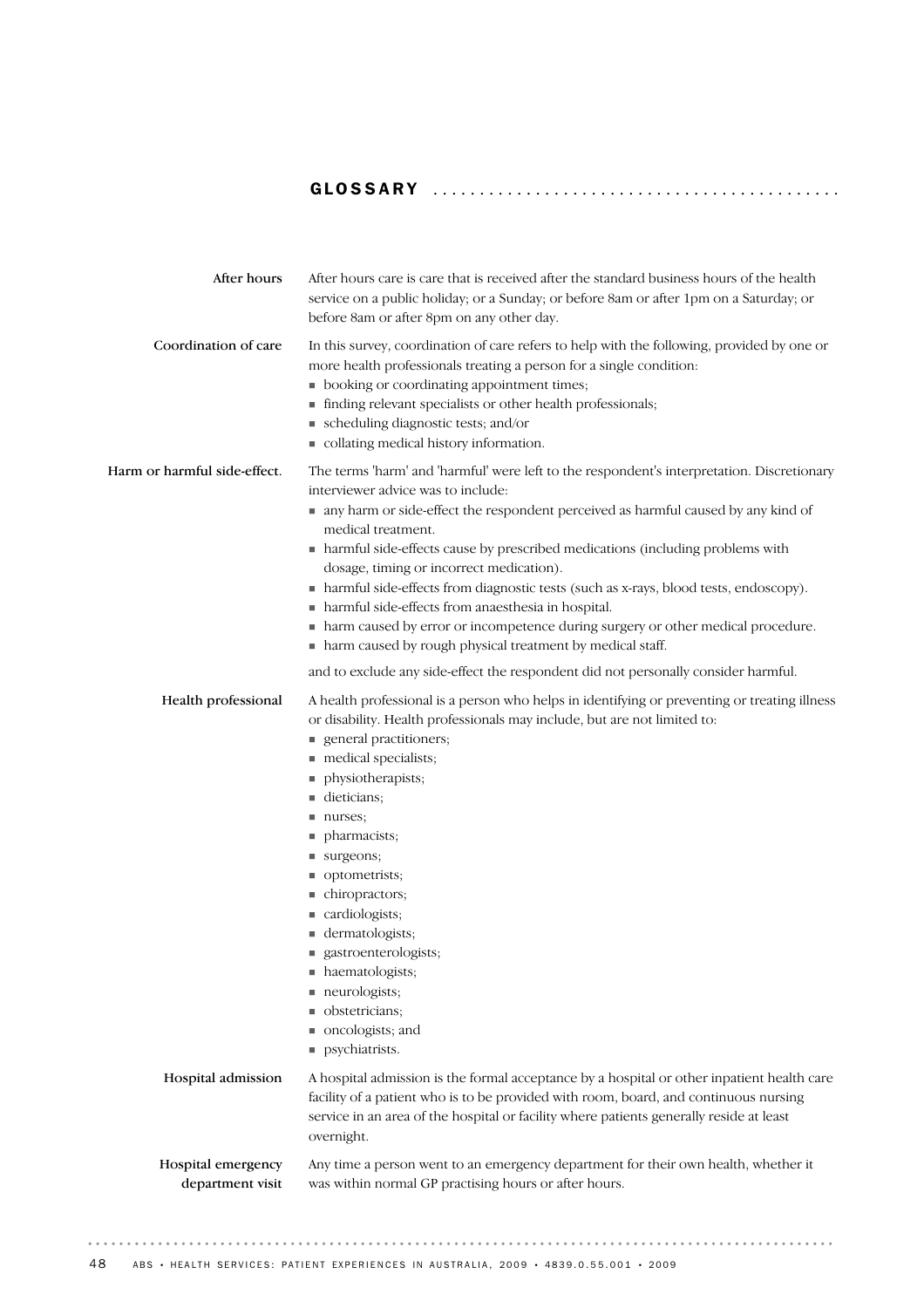| Imaging test                                                             | Imaging tests or diagnostic imaging include all tests that produce images or pictures of<br>the inside of the body in order to diagnose diseases. Tests involve the use of radiant<br>energy, including x-rays, sound waves, radio waves, and radioactive waves and particles<br>that are recorded by photographic films or other types of detectors.                                                                                                                                                                                                                                                                                                                                                    |
|--------------------------------------------------------------------------|----------------------------------------------------------------------------------------------------------------------------------------------------------------------------------------------------------------------------------------------------------------------------------------------------------------------------------------------------------------------------------------------------------------------------------------------------------------------------------------------------------------------------------------------------------------------------------------------------------------------------------------------------------------------------------------------------------|
| Issues caused by lack of<br>coordination between health<br>professionals | The definition of an 'issue' was left to the respondent's interpretation. Discretionary<br>interviewer advice was to include:<br>test results or other records not reaching the health professional's office in time for an                                                                                                                                                                                                                                                                                                                                                                                                                                                                              |
|                                                                          | appointment;<br>• having to provide the same details about a medical condition to different health<br>professionals;                                                                                                                                                                                                                                                                                                                                                                                                                                                                                                                                                                                     |
|                                                                          | being sent for the same tests by different health professionals;<br>given contradictory information about a condition by different health professionals;<br>not being told by a pharmacist or other health professional that the medication<br>prescribed might be harmful because of other drugs they were taking.                                                                                                                                                                                                                                                                                                                                                                                      |
| Index of disadvantage                                                    | This is one of four Socio-economic Indexes for Areas (SEIFAs) compiled by the ABS<br>following each Census of Population and Housing. This index summarises attributes such<br>as low income, low educational attainment, high unemployment and jobs in relatively<br>unskilled occupations. The first or lowest quintile refers to the most disadvantaged areas,<br>while the 5th or highest quintile refers to the least disadvantaged areas. For further<br>information about SEIFAs see SEIFA: Socio-Economic Indexes for Areas on the ABS<br>website.                                                                                                                                               |
| Medical specialist                                                       | A medical specialist is a doctor that practices one branch of medicine. Patients are<br>usually referred to a specialist by their general practitioner or by a specialist from another<br>branch of medicine.                                                                                                                                                                                                                                                                                                                                                                                                                                                                                            |
| Out-of-pocket expense                                                    | Out-of-pocket expenses refer to expenses of services or procedures less the Medicare<br>rebate. The person did not have to have been aware of the exact amount they would pay,<br>rather an approximate amount of what was not covered by Medicare.                                                                                                                                                                                                                                                                                                                                                                                                                                                      |
| Pathology test                                                           | A pathology test is laboratory medicine that includes analysis of specimens such as urine<br>and blood in order to diagnose disease.                                                                                                                                                                                                                                                                                                                                                                                                                                                                                                                                                                     |
| Pharmaceutical care                                                      | For the purposes of this publication, this relates to instances where a person sought<br>health-related advice from a pharmacist (chemist) either on their own or someone else's<br>behalf. Discretionary interviewer advice was to exclude information asked of or received<br>from pharmacy assistants.                                                                                                                                                                                                                                                                                                                                                                                                |
| Prescription medication                                                  | A drug that requires a prescription from a medical practitioner before it can be<br>dispensed. This differs from over-the-counter medication, which can be purchased<br>without a prescription.                                                                                                                                                                                                                                                                                                                                                                                                                                                                                                          |
| Private health insurance                                                 | Refers to voluntary coverage through the private health care system (e.g. Medibank<br>Private, MBF, NIB, HCF and Manchester Unity). Private health insurance supplements the<br>Medicare system, which provides a tax-financed public system that is available to all<br>Australians. Depending on the type of cover purchased, private health insurance<br>provides cover against all or part of hospital theatre and accommodation costs in either a<br>public or private hospital, medical costs in hospital and costs associated with a range of<br>services not covered under Medicare, including private dental services, optical,<br>chiropractic, home nursing, ambulance and natural therapies. |
| Private patient                                                          | Patients admitted to public or private hospitals can choose their treating doctor.<br>Medicare pays 75 per cent of the Medicare schedule fee for services and procedures<br>provided by the nominated doctor. For patients who have private health insurance,<br>some or all of the outstanding balance may be covered.                                                                                                                                                                                                                                                                                                                                                                                  |

. . . . . . . . . . . . . . . . . . . .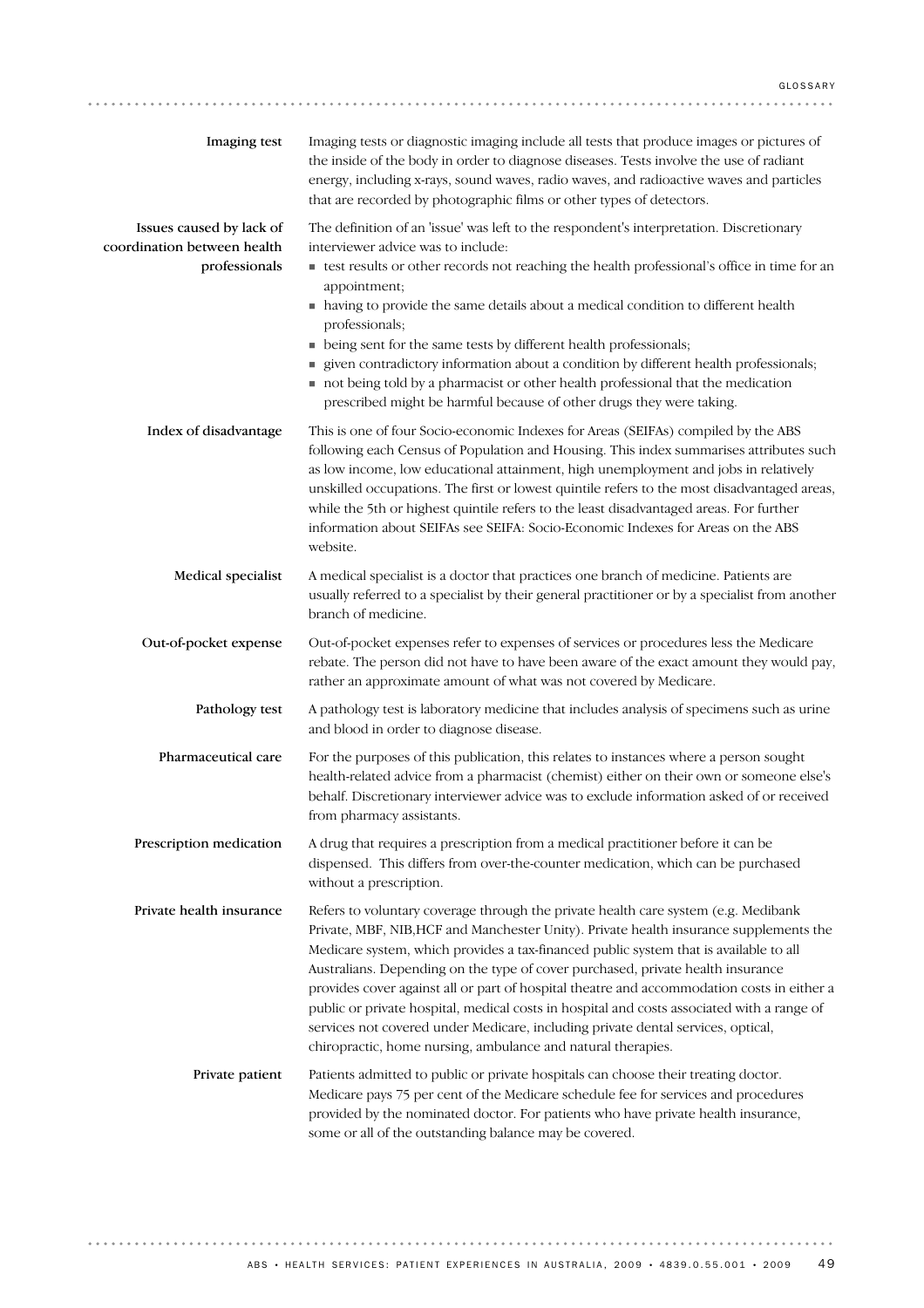| Public patient              | Patients admitted to public hospitals as public (Medicare) patients receive treatment by<br>doctors and specialists nominated by the hospital. Public patients are not charged for<br>care and treatment or after-care by the treating doctor, as the schedule fee for services<br>and procedures is fully subsidised by Medicare.                                                                                                                                                                                                                                         |
|-----------------------------|----------------------------------------------------------------------------------------------------------------------------------------------------------------------------------------------------------------------------------------------------------------------------------------------------------------------------------------------------------------------------------------------------------------------------------------------------------------------------------------------------------------------------------------------------------------------------|
| Remoteness                  | The Australian Standard Geographical Classification (ASGC) is used by the ABS for the<br>collection and dissemination of geographically classified statistics. The classification<br>divides Australia into six broad regions called Remoteness Areas. The ASGC Remoteness<br>classification was developed by the ABS in response to a demand for a statistical<br>geography that allows quantitative comparisons between 'city' and 'country' Australia,<br>where the defining difference between 'city' and 'country' is physical remoteness from<br>goods and services. |
| Self-assessed health status | A person's impression of their own health against a five point scale from excellent<br>through to poor.                                                                                                                                                                                                                                                                                                                                                                                                                                                                    |
| Statistical significance    | Differences between population estimates are said to be statistically significant when it<br>can be stated with 95% confidence that there is a real difference between the<br>populations. (See the Technical Note for more information).                                                                                                                                                                                                                                                                                                                                  |
| Urgent medical care         | In this question, the term 'urgent' was left to the respondent's interpretation.<br>Discretionary interviewer advice was to include health issues that arose suddenly and<br>were serious, e.g. fever, headache, vomiting, unexplained rash; but that seeing a GP to<br>get a medical certificate for work for a less serious illness would not be considered<br>urgent.                                                                                                                                                                                                   |